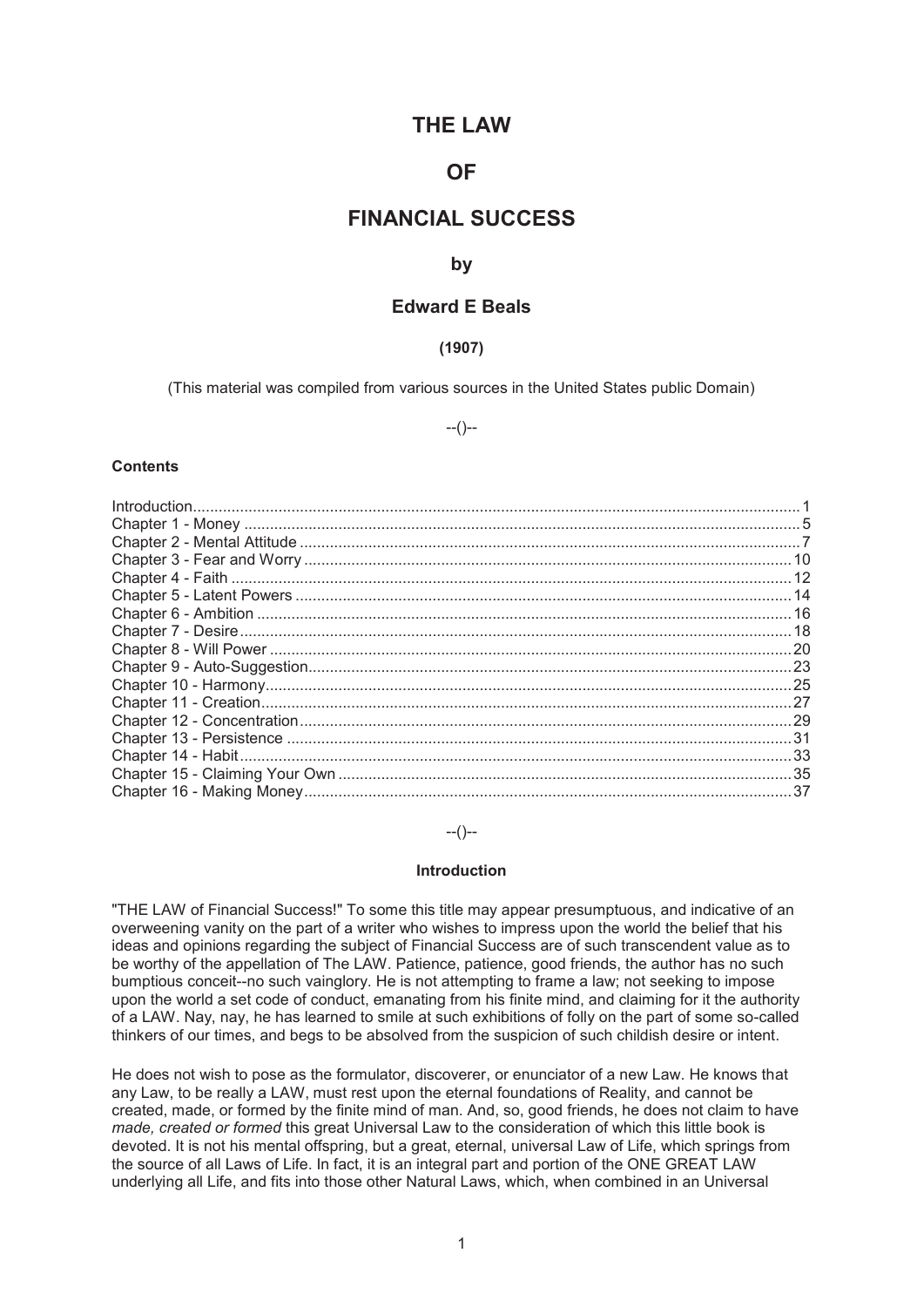Harmony, form the outward manifestation of the GREAT LAW underlying, inherent in, and manifesting in all that we call Life.

"But," you may ask, "is there then really a fundamental LAW underlying that which we call Financial Success? Is there a LAW which if once discovered, understood and practiced, will enable one to accomplish that for which this great modern world is so strenuously striving, toiling and desiring? Is there a LAW, which, when operated will make one the master of Financial Success, instead of a mere blind groper after its fruits? Is, indeed, Financial Success the result of the operations of a LAW, instead of the operation of mere luck, chance, or accident?"

Ah, yea, good friends, all this that you seek comes only from the application and operation of a great LAW, which the successful men and women of the world make use of either consciously or unconsciously. And this great LAW is as well defined as is any other Natural Law, and when grasped and understood may be practiced and operated just as may any of its related Laws on other planes of universal activity. There is no such thing in Nature as blind chance, accident, or uncaused lack. Everything in Nature operates in accordance with LAW. LAW underlies everything. You may doubt this, but stop a moment and try to think of anything in our finite world that is not the effect of some cause. A great stone is dislodged and rolls down the mountain side, striking a tree which it uproots and sends rolling down into a stream which is dammed up, causing a flood that sweeps away a fertile field, and so on, and on, effect succeeding effect. Was all this mere blind chance? Not at all. The stone was dislodged in response to the operation of causes that had been at work for centuries disintegrating the stone, and which caused the boulder to become dislodged exactly at the moment when the inherent power of the Cause reached that particular stage. There was no more chance in the dislodgment of the stone than there was in the striking of a clock that had been wound up a day, or a week, or a year before. It was all the result of invariable and consistent LAW. And so was the direction of the stone's fall; and all the succeeding incidents.

But mark you this, had some Man been able to discover and understand the LAW in operation in that latent power inherent in the stone, he would have been able to prevent the stone striking the tree and causing all the resulting damage; and he might, and would have been able to divert the stone from its path of damage, and turn it into some place in which it would have done no harm, and in which he could have broken it into bits at his leisure, and thus secured building stone for the foundation of his cottage, or the material from which a hard roadbed could have been made. The LAW behind the stone was always there, and was consistent in its operation, and yet Man, by the power of his mind could have turned the LAW into his own channels and converted it to his use. He could have made a servant and a slave of this Universal Law, instead of allowing it to master him, and become his tyrant; for in this way has man mastered the forces of Gravitation Steam, Hydraulics and Electricity, *which once mastered him.* 

Thus has Man risen from savagery and barbarism into what he is today. And thus will he advance from what he is today into what he will become in the days to come--a creature as much superior to Man of today as the latter is superior to the barbarian. The story of Man's Attainment may be expressed in these words: "The subjugation and mastery of Nature's forces," And so it will ever be. Man first is mastered and operated upon by Nature's forces. Then he discovers the LAW underlying these forces. Then he harnesses the force, and makes it work his will. As the great English scientist Ray Lankester has recently declared in his works: "Man is held to be a part of Nature, a product of the definite and orderly evolution which is universal; a being resulting from and driven by the one great nexus of mechanism which we call Nature. He stands alone, face to face with the relentless mechanism. It if his destiny to understand and control it."

"But," you may object, "this is all very well, and undoubtedly true of the physical forces of Nature, but financial Success cannot be classed with these forces. Why, it is purely a latter-day development, and cannot be identified with the great Natural forces of which you have spoken."

Patience, again, good friends! As we proceed you shall see that the Law of Financial Success is a part and parcel of the Great Law of Use and Nourishment which is in operation all through animal and vegetable life. It is the same LAW that manifests in the form of the securing of food by the animal, the securing of nourishment by the plant. Nay, more, it is the same LAW by and through which Nature operates when it causes the atom of oxygen to attract to itself the two atoms of hydrogen in order to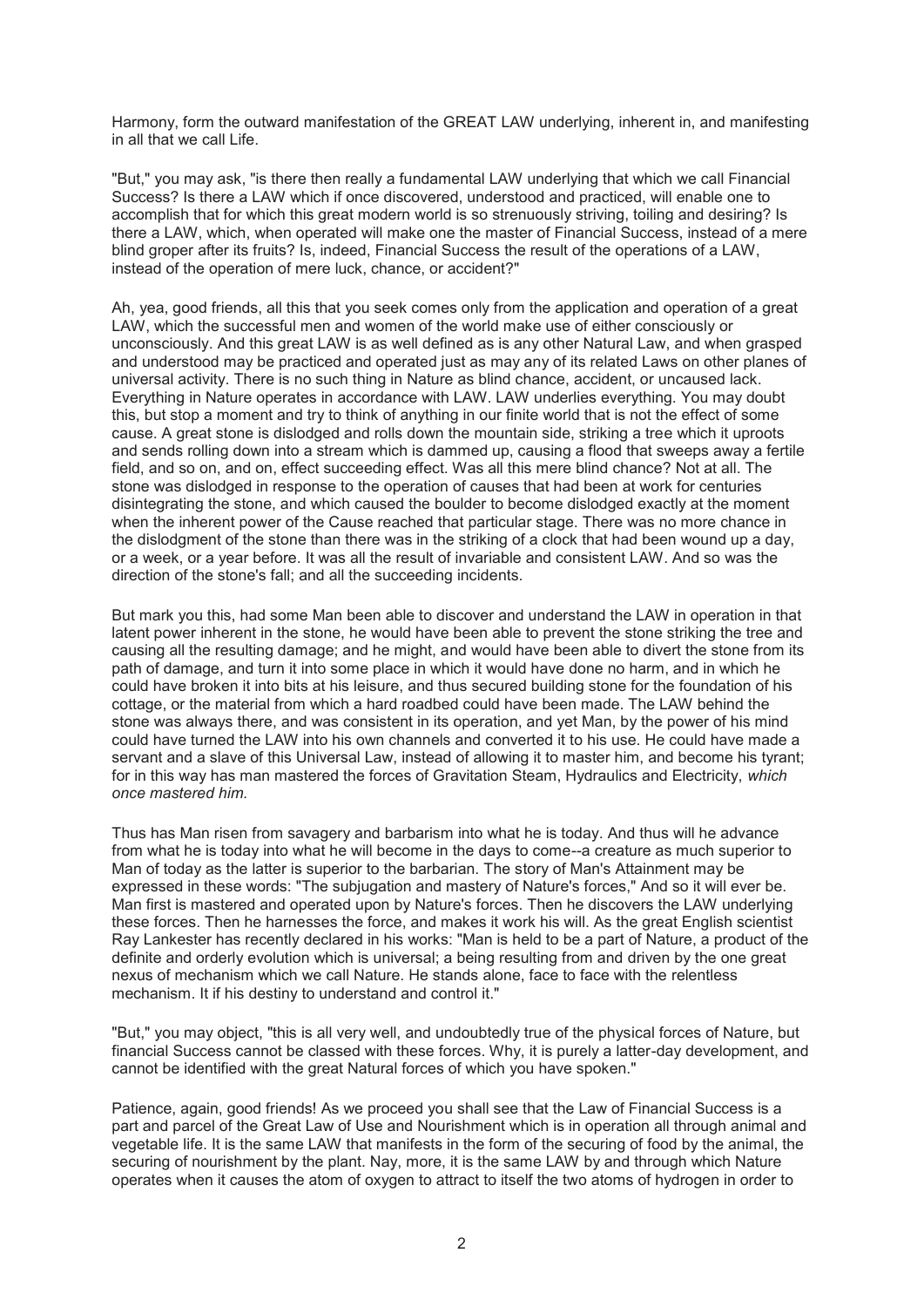form the molecule of water. Water all over the world is composed of just these two substances, combined in just this proportion. The atom of oxygen has the power to operate the great Law of Attraction and Use, upon the two atoms of hydrogen, and when it draws them to itself, the tiny globule of water results.

The oxygen needs the hydrogen to accomplish *its* life mission; the plant needs the drop of water to accomplish *its* life mission; and the animal needs the plant to accomplish *its* life mission. And modern man needs Financial Success to accomplish *his* life's mission. And each one draws to itself that which it needs in proportion to its use of the LAW. The same LAW in its various forms is in operation everywhere in the same way.

But in the chemical, mineral, vegetable and animal worlds, the desire which prompts the attraction, and the will which manifests the desire, are unconsciously exerted. With man, it is different, he has developed consciousness, and to live his full life, and to accomplish his manifest destiny he must use that consciousness in discovering, understanding and availing himself of the natural forces inherent in the LAW.

And this is why this little book has been written--to point out; first the existence of the Law of Financial Success; second, to lead you to an understanding of it; and third, to give you the result of the experience of successful men in the direction of operating the LAW. And now, to "sum up" this introduction, as our legal friends would say, the writer asks you to consider the following propositions:

All progress, whether physical, mental, moral, spiritual *or financial,* is based upon LAW. And he who wins success in any line does so because he has followed the LAW or LAWS pertaining to his business, whether he does it consciously or unconsciously.

Some of our great "Captains of Industry," who have won marvelous successes in financial affairs (though they may have failed as moral or spiritual beings), have won their great success along this line because they, consciously or unconsciously, have discovered the underlying LAW, and by concentrating upon it alone, to the exclusion of everything else in life, have manifested the operation of the LAW to an almost abnormal degree.

What most of us want is "all 'round" success, but what we must remember is that no one can be an "all 'round" success without Financial Independence. No matter how much good a person may want to do, he is handicapped by a lack of money. All the air-castles that he has built; all the beautiful plans that he has created: all the cherished desires to do good--all go unfulfilled because there is no money with which to complete them. Before these air-castles can become real buildings; before these plans can become realities; before these great desires can be fulfilled; before any of these great things can be manifested into living realities--the LAW must be seen, understood, and put into conscious operation. And the purpose of this little book is to tell you HOW TO DO IT!

For several years the writer has seen the need, among advanced thought circles, of a book filling this want. In his own life he has found that Financial Success is not a matter of grind, and rush, and fight and struggle. It is a matter of getting into harmony with the LAW, and then following that LAW to its logical conclusion. In this little book he will place this information and the result of his experience. In it he will state the LAW--how to get in harmony with it--and what to do to keep in the closest touch with it.

This book is no magic potion to be swallowed with wonderful results--it is, instead, a plain statement of the LAW, so that all who run may read, and then act. And he who acts will win success, because he is following the LAW that has been laid down from time immemorial. Whether rich or poor, successful or unsuccessful--it matters not-- this book will be of great value to you. If you are a natural money-maker, you must have been using this LAW unconsciously, and in such case this book will enable you to do *consciously* that which you have been partly doing unconsciously. If you are unsuccessful, and money seems not to be attracted by or to you, this book will guide your thought and actions into proper channels where you will be able to manifest the LAW and thus get the highest possible results.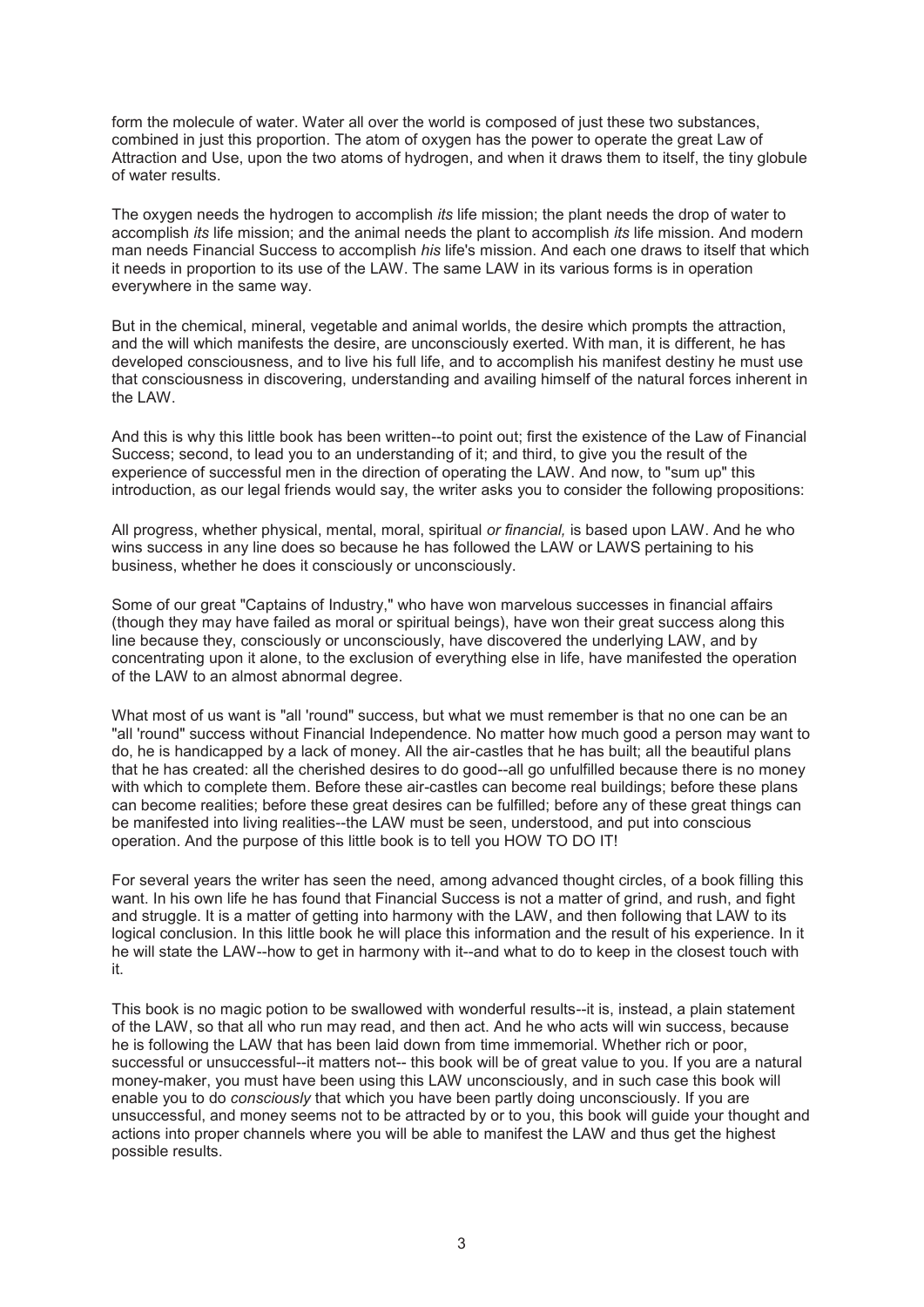And, now that you have been told of the feast of good things ahead of you, draw up your chair to the table and partake of what nourishing food has been provided in the following pages. After all, you know, "the proof of the pudding lies in the eating thereof," and so fall to and taste that which has been gathered together for your mental, physical and financial well-being. And now, while you are filling your plates, the writer proposes the opening toast, to be drunk in Nature's sparkling fluid: "Here's to you--may you live long and prosper by following the Law of Financial Success!"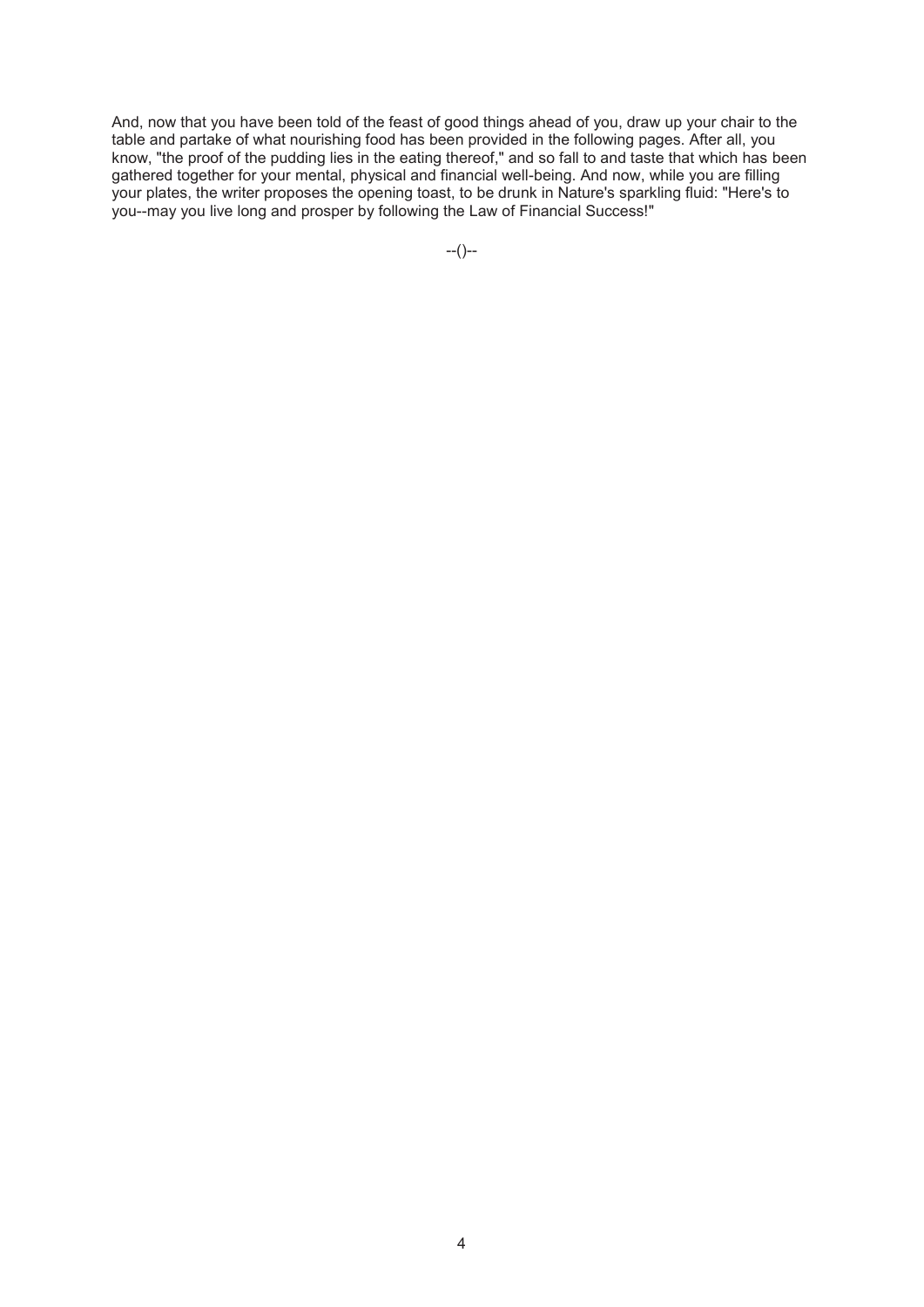#### **Money**

THERE is no idea that seems so much misunderstood as this idea of "Money." On the one hand we find many people engaged in a mad chase after "money for moneys sake," and on the other hand, many others who are decrying money as the root of all evil, and severely criticizing the tendency of the age to seek money actively. Both of these classes of people are wrong--they are occupying the opposite sides of the road of reason, whereas truth is found here, as always, "in the middle of the road."

The man who seeks money at a thing of value in itself--the man who worships money at a very god- such a man is a fool, for he is mistaking the symbol for the reality. And, likewise, the man who decries the pursuit and desire for money as a foul, evil thing--he who would make of money a devil--this man is likewise a fool. The wise man is he who sees money as a symbol of something else behind, and who is not deluded by mistaking the shadow for the substance, either for good or evil. The wise man makes neither a god nor a devil of money--he sees it as a symbol of almost everything that man may obtain from the outside world, and he respects it as such. He sees, while it is true that avarice and greed are detestable and hurtful qualities of mind, still the lack of the proper desire for, and striving after money, makes of man a creature devoid of all that makes life worth the living.

When the sane man desires money, he really desires the many things that money will purchase. Money is the symbol of nearly everything that is necessary for man's wellbeing and happiness. With it he opens the door to all sorts of opportunities, and without it he can accomplish practically nothing, Money is the tool with which man may carve many beautiful things, and without the aid of which he is helpless. Money is but the concentrated essence of things desired, created and established by society in its present stage of development. There have been times in which there was no money- there may be times coming in which the race will have passed beyond the need of money as the symbol of exchange and possession--but, be this as it may, the fact remains that now, right here in the beginning of the Twentieth Century, there in nothing that is so necessary for man's well-being and content as this much-abused money.

Remember this, first, last and all the tune, that when I say, "man needs money," I mean that he needs *the many things that money will purchase for him.* And for one to decry the desire for money is for him to decry the desire for nearly all the good and desirable things of life. As a recent writer has said: "Unless a man acquires money, then shall he not eat; nor be clothed; nor have shelter; nor books; nor music; nor anything else that makes life worth living for one who thinks and feels."

The people who decry the desire for money are generally those who have found themselves lacking in the qualities that tend to attract money; or else those who are in possession of money that has been inherited, or is otherwise acquired without the labor, excitement or satisfaction of having been made by themselves. With the first mentioned class it is a case of "sour grapes"; with the second it is financial dyspepsia, which has left the victim devoid of a normal appetite.

In spite of the loud cries and protests of our long-haired brothers and short-haired sisters--so-called "reformers"--money is still necessary in order that man may have the necessities of life, as well as a few luxuries. We cannot live on beautiful theories, but must have bread and batter, and potatoes, and sometimes a piece of cake or pie-- *and it takes money to get them.* Money means freedom, independence, liberty, and the ability to do great good, as well as great evil. It means the opportunity to carry out great plant and to fulfill great ideals. It means the filling in of those mental pictures that we have sketched out in our minds. It means the chance of materializing those airy "Castles in Spain" that we have dwelt upon in moments of hopeful ecstasy. Ah, yes, money is the wizard, able and willing to work wonders. It is, indeed, the genie who can and will do its master's bidding.

I hold that in the present stage of evolution of man, money is to mankind what air, water, sunshine and mother-earth are to the plant--it is *nourishment.* And, as in the plant, the desire for nourishment is a natural and worthy instinct, so is the desire for this financial nourishment in man a perfectly natural and worthy instinct--it is the working of the same natural law. And, mark you this, that as the desire of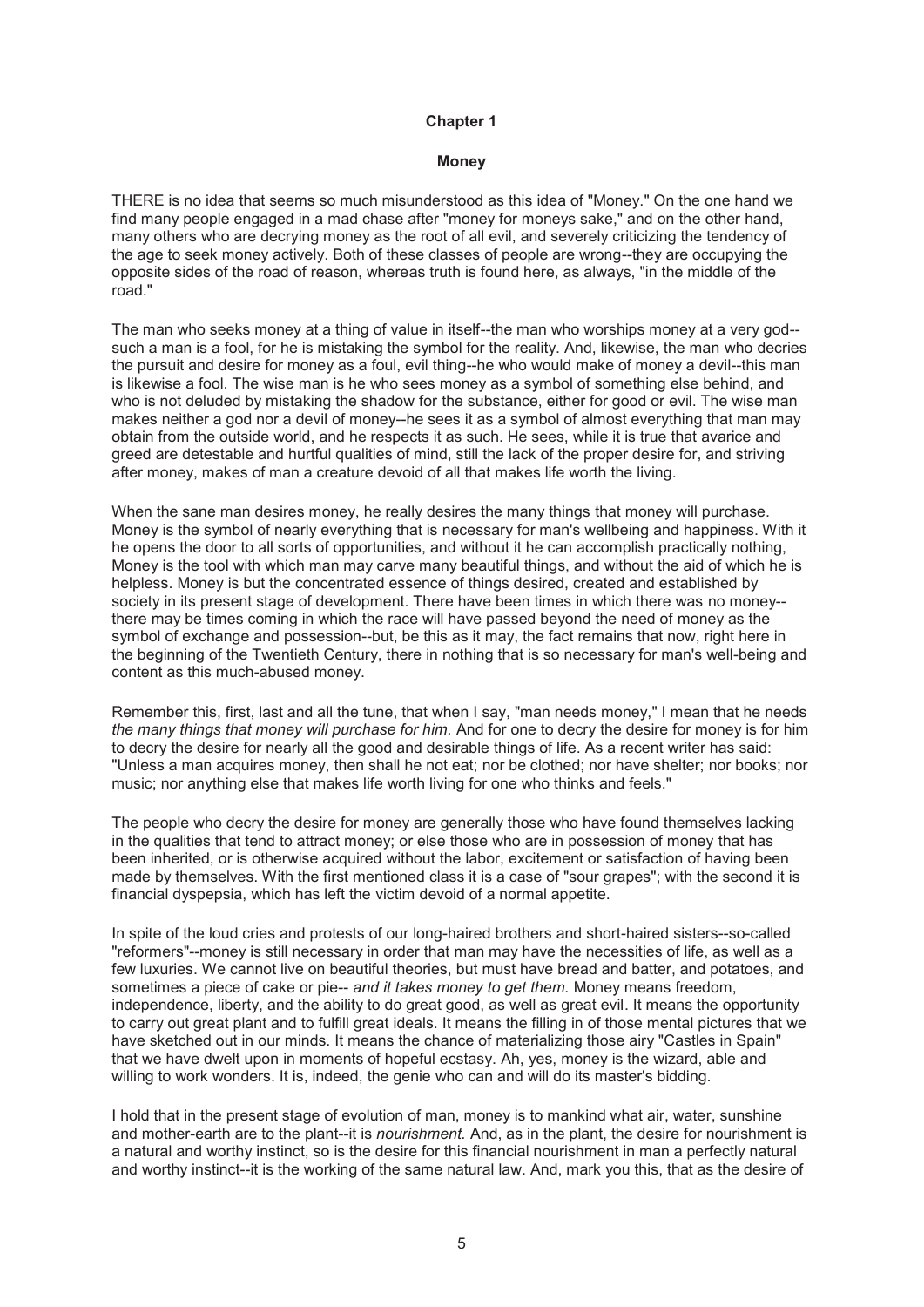the plant is a natural indication of the existence of the nourishment-need, so is this desire in the breast of man a certain indication of the possibility of its satisfaction and attainment, if natural laws are but followed. Nature is no mocker--it causes no desire to spring up in a living thing, unless it also endows that living thing with the faculties and powers to attain that which it craves. A realization of this great natural law will do many of my readers much good just now.

But note this, also, nature does not encourage the hoarding up of anything for the mere sake of acquisition. It punishes this error severely. The Law of Use underlies all of nature's instinctive cravings. It desires that the living thing shall draw to itself the nourishment and material it needs, in order to *use* it. And this desire for money on the part of man is governed by this same law--the Law of Use. Nature wishes you to desire money--to attract it to you--to possess and acquire it--and lastly, and most important of all, *to use it.* By using money, and keeping it working and in action, you will fall in line with the workings of this great Law of Use. By falling in with this Law, you work in harmony with the great natural forces and purposes. You bring yourself into harmony with the Cosmic Plan, instead of opposing it, and when man so brings himself into harmony with the natural forces around him, he reduces friction and receives the reward that comes to all living things that work with, instead of against, the LAW.

So, friends, in closing this chapter, I would say to you: Be not afraid, but assert the desirability of the possession and use of money: recognize that it is your natural right to possess it, just as it is the natural right of the plant to sunshine, light and air. And do more than this--it belongs to you--demand it of the LAW, just as does the plant.

Cease all this talk of the beauty of poverty, and the joy of the humble--you know that in the bottom of your heart you do not mean a word of it You know that you are just saying these things because you are afraid that you cannot have that which you want. Throw off this mask of hypocrisy, and selfdeception, and stand out in the open like a man, throwing your head up and looking the world in the face, saying, "Yes, I *do* desire Money; I *want* it and I want it *earnestly,* and through the LAW I *demand*  it as my rightful inheritance--and I'm going to *get it,* beginning right now!"

Throw off the shackles of the slave, and assert your freedom. Assert your own mastery of that which is your own. Don't be afraid to assert what you want, and to see it clearly ahead of you--then march straight onward to the mark, without turning to the right, or to the left, without fear or favor, without flinching or fouling--straight to the mark which is called Financial Success! For in that goal, alone, may you find that for which you seek--that which your heart desires.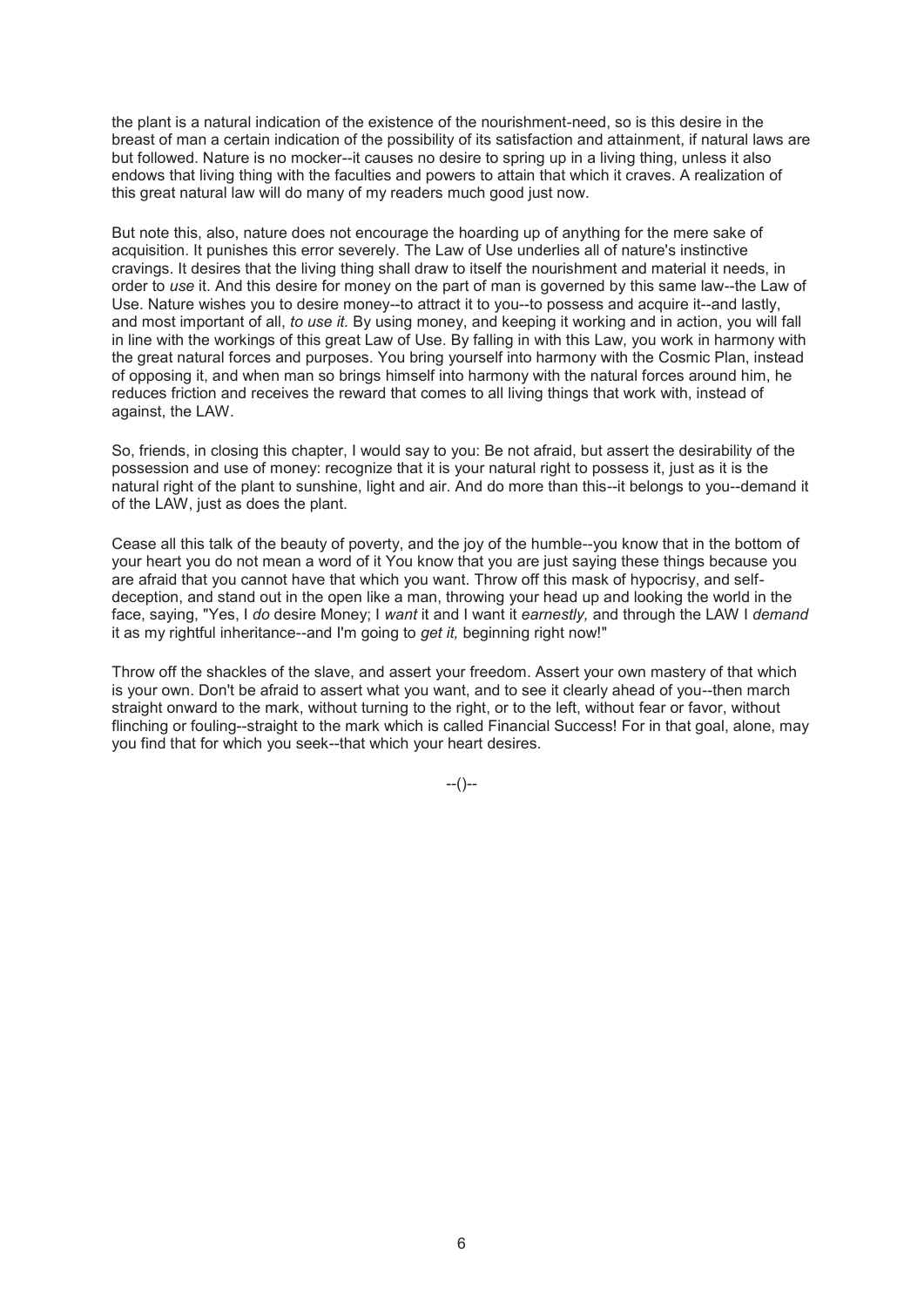#### **Mental Attitude**

YOU remember the saying of the sacred writer: "As a man thinketh in his heart, so is he." A truer statement never was uttered. For every man or woman is what he or she is, by reason of what he or she has thought. We have thought ourselves into what we are. One's place in life is largely determined by his Mental Attitude.

Mental Attitude is the result of the current of one's thoughts, ideas, ideals, feelings, and beliefs. You are constantly at work building up a Mental Attitude, which is not only making your character but which is also having its influence upon the outside world, both in the direction of your effect upon other people, as well as your quality of attracting toward yourself that which is in harmony with the prevailing mental state held by you. Is it not most important, then, that this building should be done with the best possible materials--according to the best plan--with the best tools?

The keynote of this chapter is: "A positive Mental Attitude Wins Financial Success." Before going any further, let us define the word "Positive" and its opposite, "Negative," and then see how the former wins success and the latter attracts failure. In the sense in which I use the terms, "Positive" means Confident Expectation, Self-Confidence, Courage, Initiative, Energy, Optimism, Expectation of Good, not Evil-- of Wealth, not Poverty--Belief in Oneself and in the LAW, etc., etc.; "Negative" means Fear, Worry, Expectation of Undesirable Things, Lack of Confidence in Oneself and the LAW, etc., etc.

In the first place Mental Attitude tends towards success by its power in the direction of "making us over" into individuals possessing qualities conducive to success. Many people go through the world bemoaning their lack of the faculties, qualities or temperament that they instinctively recognize an active factors in the attainment of success. They see others possessing these desirable qualities moving steadily forward to their goal, and they also feel if they themselves were but possessed of these same qualities they, too, might attain the same desirable results. Now, so far, their reasoning is all right--but they do not go far enough. They fail here because they imagine that since they have not the desired qualities at the moment, they can never expect to possess them. They regard their minds as something that once fixed and built can never be improved upon, repaired, rebuilt, or enlarged. Right here is where the majority of people "fall down," to use the expressive although slangy words of the day.

As a matter of fact, the great scientific authorities of the present time distinctly teach that a man by diligent care and practice, may completely change his character, temperament, and habits. He may kill out undesirable traits of character, and replace them by new and desirable traits, qualities and faculties. The brain is now known to be but the instrument and tool of something called Mind, which uses the brain as its instrument of expression.

And the brain is also now known to be composed of millions of tiny cells, the majority of which are not in use. It is also known that if one turns his attention and interest in certain directions, the unused cells in the area of his brain which is the center of such subject, will be stimulated into action and will begin to manifest actively. Not only this, but the stimulated sections of cells will begin also to actively manifest their reproductive qualities, and *new brain cells* will be evolved, grown and developed in order to furnish proper mental tools with which to manifest the new desires, qualities and feelings pressing forward for expression.

Scientific Character Building is not a mere idle theory, but a live, vital, actual, practical fact, being put into operation in the psychological laboratories of the country, and by thousands of private individuals all over the world who are rapidly "making themselves over" by this method. *And the prevailing Mental Attitude is the pattern upon which the brain cells build.* If you can but grasp this truth you have the key to success in your hands.

Now, let us consider the second phase of the action of Mental Attitude toward Financial Success. I allude to the effect upon others of one's Mental Attitude. Did you ever stop long enough to think that we are constantly giving other people suggestive impressions of ourselves and qualities? Do you not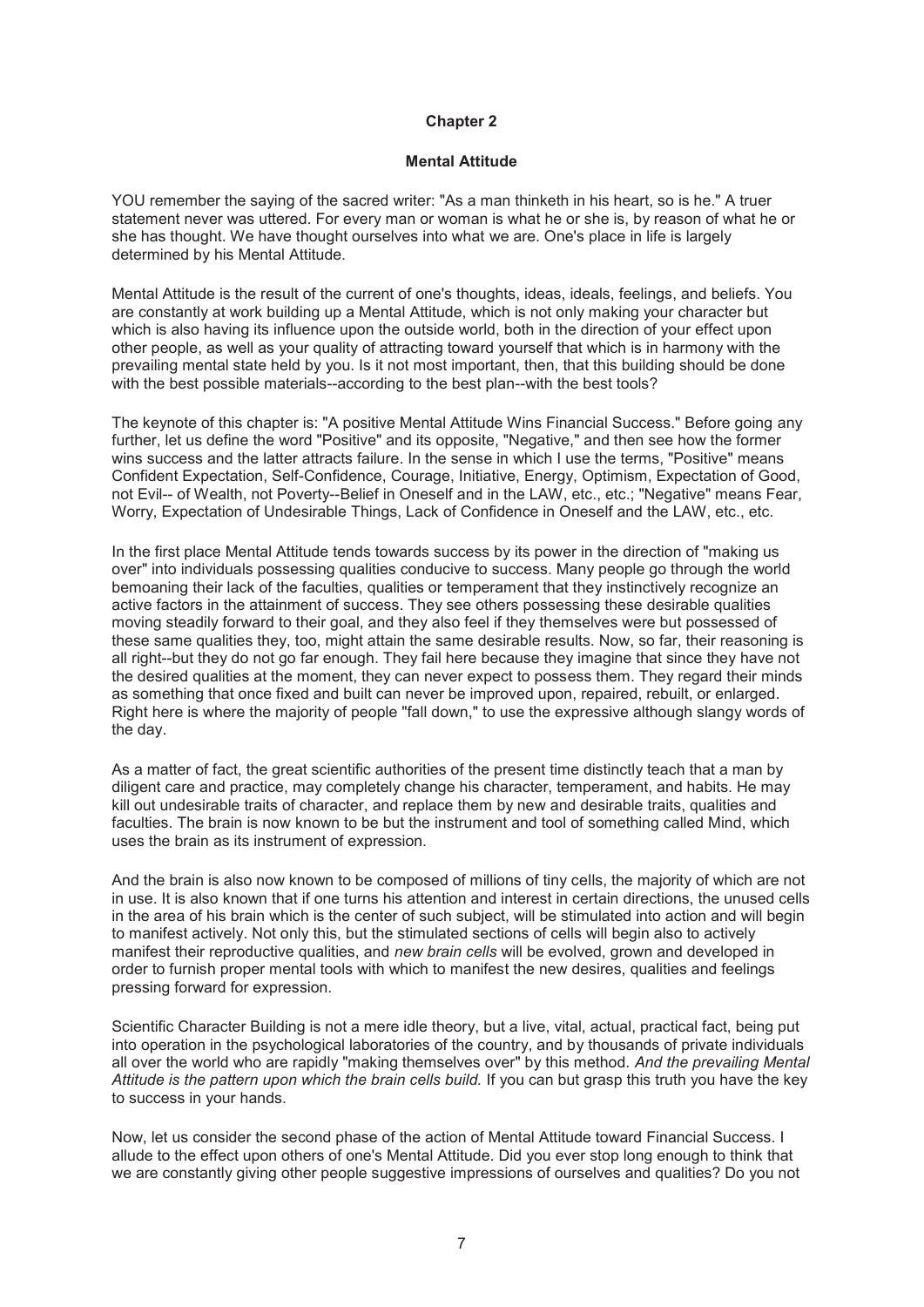know that, if you go about with the Mental Attitude of Discouragement, Fear, Lack of Self-Confidence, and all the other Negative qualities of mind, other people are sure to catch the impression and govern themselves toward you accordingly?

Let a man come into your presence for the purpose of doing business with you and if he lack confidence in himself and in the things he wishes to sell you, you will at once catch his spirit and will feel that you have no confidence in him or the things he if offering. You will catch his mental atmosphere at once, and he will suffer thereby. But let this same man fill himself up with thoughts, feelings, and ideals of Enthusiasm, Success, Self-Confidence, Confidence in his proposition, etc., and he will fairly radiate success toward you, and you will unconsciously "take stock" in him and interest in his goods, and the chances are that you will be willing and glad to do business with him.

Do you not know men who radiate Failure, Discouragement and "I Can't"? Are you not affected by their manifested Mental Attitude to their hurt? And, on the other hand, do you not know men who are so filled with Confidence, Courage, Enthusiasm, Fearlessness, and Energy, that the moment you come into their presence, or they into yours, you at once catch their spirit, and respond thereto? I contend that there is an actual atmosphere surrounding each of these men--which if you are sensitive enough you can feel--one of repulsion, and the other of attraction. And further, that these atmospheres are the result of the constant daily thought of these men or the Mental Attitude of each toward life. Think over this a bit, and you will see at once just how the LAW works.

The third phase of the action of Mental Attitude towards Financial Success may be called the working of the Law of Attraction. Now, without Attempting to advance any wild theories, I still most assert that all thinking, observing men have noticed the operation of a mental Law of Attraction, whereby "like attracts like."

Avoiding all theories on the subject, I state the general principle that a man's Mental Attitude acts a *magnet,* attracting to him the things, objects, circumstances, environments, and people in harmony with that Mental Attitude. If we think Success firmly and hold it properly before as, it tends to build up a constant Mental Attitude which invariably attracts to us the things conducive to its attainment and materialization. If we hold the ideal of Financial Success--in short, Money--our Mental Attitude will gradually form and crystallize the MONEY ideal. And the things pertaining to Money--people calculated to help us win Money--circumstances tending to bring us Money--opportunities for making Money--in fact, all sorts of Money-things--will be attracted toward us.

You think this visionary talk, do you? Well, then, just make a careful study of any man who has attained Financial Success and see whether or not his prevailing attitude is not that of *expectation of money*. He holds the Mental Attitude as an ideal, and he is constantly realizing that ideal.

*Fix your mind firmly upon anything, good or bad in the world, and you attract it to you or are attracted to it in obedience to the LAW. You attract to you the things you expect, think about and hold in your Mental Attitude.* This is no superstitious idea, but a firmly established, scientific, psychological fact.

To further illustrate the workings of the above LAW, "like attracts like," and "birds of a feather flock together," I might here present the theory which of late has been the subject of much discussion among noted psychologists, i.e., that there are thought currents in the mental realm just as there are air currents in the atmosphere, and ocean currents in the seas. For instance, there are thought currents of vice and others of virtue; thought currents of fear and others of courage; thought currents of hate and others of love; thought currents of poverty and others of wealth. And, further than this, the person who thinks and talks and expects poverty is drawn into the poverty thought currents of the world and attracts to himself others who think and talk along the same lines; and vice versa: the person who thinks, talks and expects wealth and prosperity attracts, or is attracted to, people of wealth and comes, in time, to share their prosperity with them. I am not trying to champion this theory, but if it should be true it behooves each one of us to watch our thought and talk, getting rid of the poverty thought, and in its place substituting the wealth and prosperity thought.

Sweep out from the chambers of your mind all these miserable negative thoughts like "I can't," "That's just my luck," "I knew I'd do it," "Poor me," etc., and then fill up the mind with the positive, invigorating,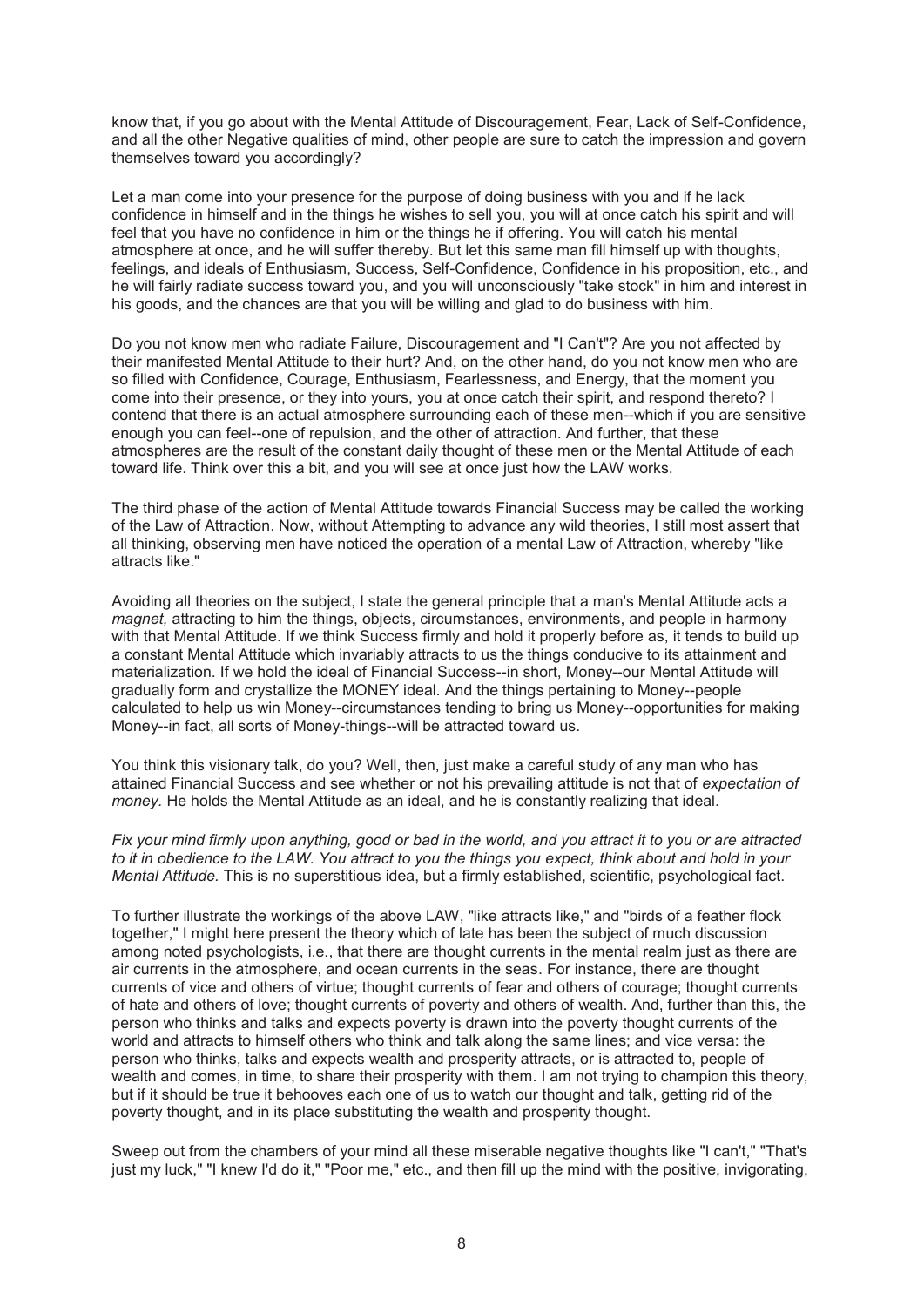helpful, forceful, compelling ideals of Success, Confidence, and expectation of that which you desire; and just as the steel filings fly to the attraction of the magnet, so will that which you need fly to you in response to this great natural principle of mental action--the Law of Attraction. Begin this very moment and build up a new ideal--that of Financial Success--see it mentally-- expect it--demand it! This is the way to create it in your Mental Attitude.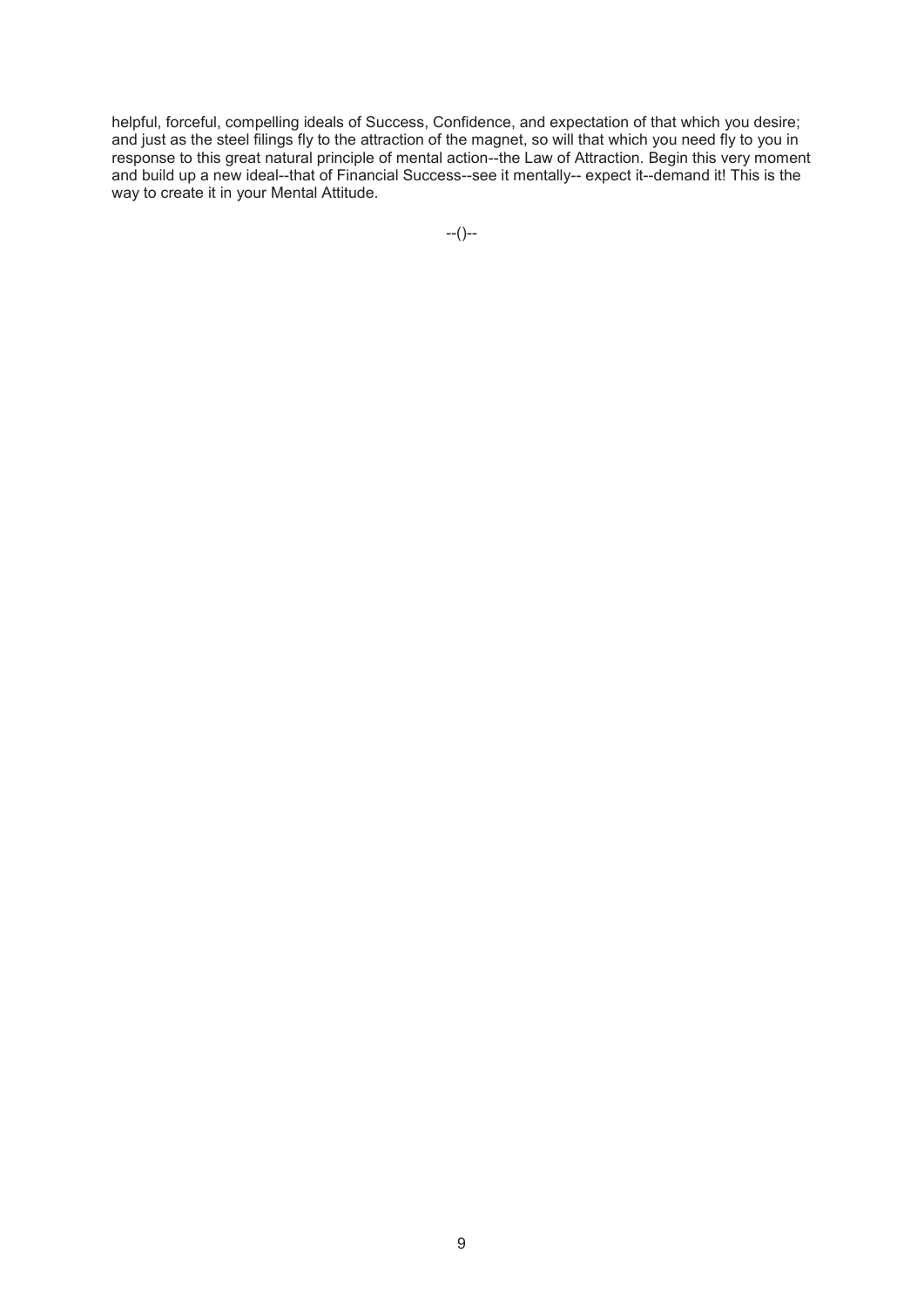#### **Fear and Worry**

THE great negative note in the lives of most people is Fear. Fear is the mother of all the negative emotions, and her brood is found clustering very closely around her. Worry, Lack of Confidence, Bashfulness, Irresolution, Timidity, Depression, and all the rest of the negative brood of feelings and emotions are the progeny of Fear. Without Fear none of these minor emotions or feelings would exist. By killing off the parent of this possible brood of mental vampires, you escape the entire coming generations of negative thoughts, and thus keep your Mental Attitude garden free from these pests and nuisances.

Fear and the emotions that come from its being do more to paralyze useful effort, good work, and finely thought-out plans, than aught else known to man. It is the great hobgoblin of the race. It has ruined the lives of thousands of people. It has destroyed the finely budding characters of men and women, and made negative individuals of them in the place of strong, reliant, courageous doers of useful things.

Worry is the oldest child of Fear. It settles down upon one's mind, and crowds out all of the developing good things to be found there. Like the cuckoo in the sparrow's nest, it destroys the rightful occupants of the mind. Laid there as an egg by its parent, Fear, Worry soon hatches out and begins to make trouble. In place of the cheerful and positive "I Can and I Will" harmony, Worry begins to rasp out in raucous tones: "Supposin'," "What if," "But," "I can't," "I'm unlucky," "I never could do things right," "Things never turn oat right with me" and so on until all the minor notes have been sounded. It makes one sick bodily, and inert mentally. It retards one's program, and is a constant stumbling block in our path upward.

The worst thing about Fear and Worry is that while they exhaust a great part of the energy of the average person, they give nothing good in return. Nobody ever accomplished a single thing by reason of Fear and Worry. Fear and Worry never helped one along a single inch on the road to Success. And *they never will,* because their whole tendency is to retard progress, and not to advance it. The majority of things that we fear and worry about *never come to pass at all,* and the few that do actually materialize are never as bad as we feared they would be. It is not the cares, trials and troubles of today that unnerve us and break us down--it is the troubles that we fear may come sometime in the future. Everyone is able to bear the burdens of today, but when he heaps on the burdens of tomorrow, the next day, and the day after that, he is doing his mind an injustice, and it is no wonder that after a bit he heaps on the last straw that breaks the back of the mental camel.

The energy, work, activity and thought that we expend on these imaginary "maybe" troubles of the future would enable us to master and conquer the troubles of each day as they arise. Nature gives each of us a reserve supply of strength and energy upon which to draw and oppose unexpected troubles and problems as they come upon us each day. But we poor, silly mortals draw upon this reserve force and dissipate it in combating the imaginary troubles of next week or next year, the majority of which never really put in an appearance--and when we have need of the force to oppose some real trouble of the day we find ourselves bankrupt of power and energy, and are apt to go down in defeat, or else be compelled to beat an inglorious retreat.

I tell you, friends, that if you once learn the secret of killing off this vampire of Fear, and thus prevent the rearing of her hateful brood of reptile emotions, life will seem a different thing to you. You will begin to realize what it is to live. You will learn what it is to have a mind cleared of weeds, and fresh to grow healthy thoughts, feelings, emotions and ambitions.

And you will find that with Fear killed out, you will cease to give out to others the suggestions of incompetence, lack of reliance on yourself, and the other impressions that hurt one's chances. You will find that when you are rid of Fear you will radiate hope, and confidence, and ability, and will impress all those with whom you come in contact.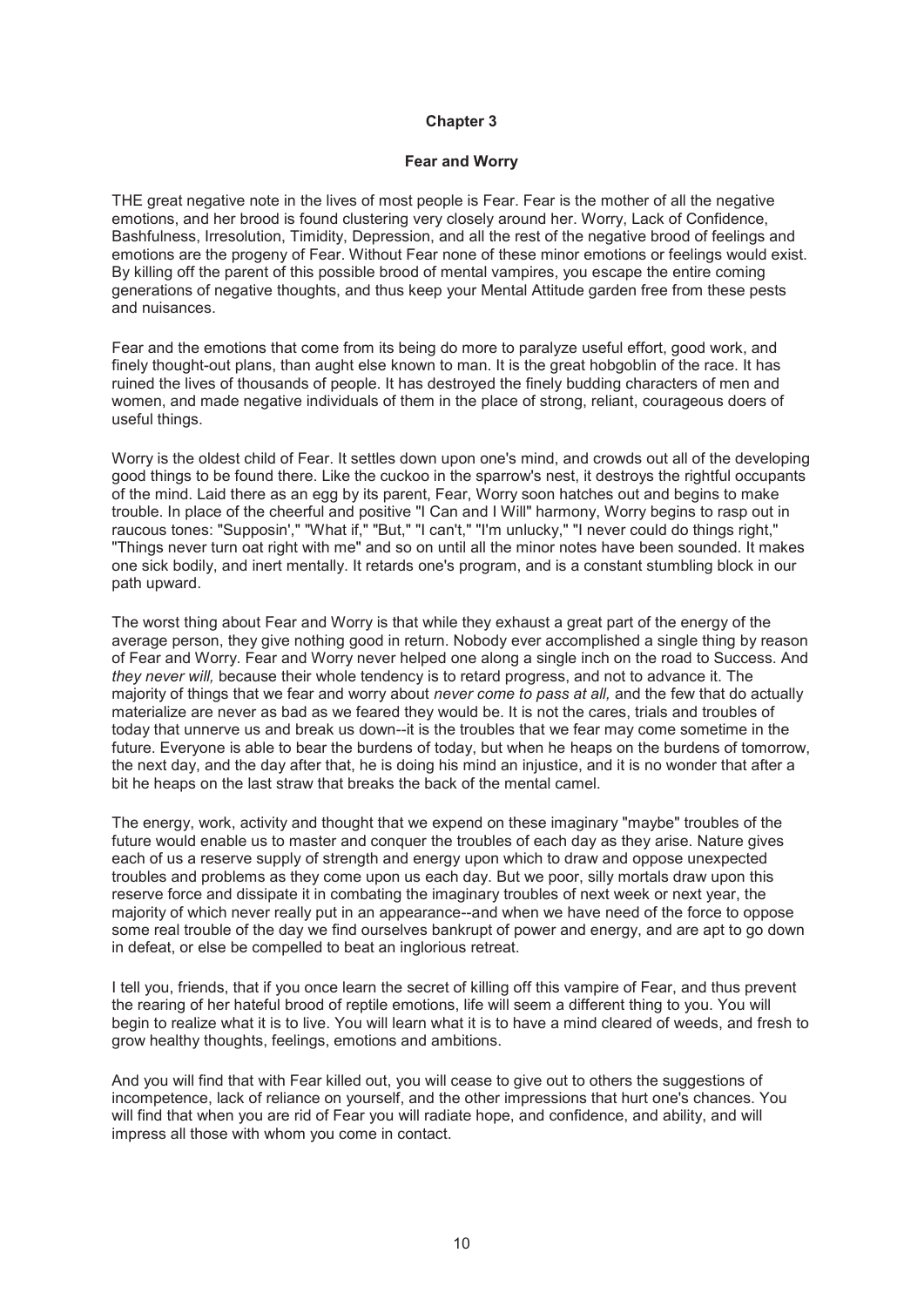And you will find also that the eradication of Fear will work wonders in your Mental Attitude, and the operation of it through the Law of Attraction. When one fears a thing *he really attracts it to him,* just as if he desired it. The reason is this--when one desires or fears a thing (in either case the principle is the same) he creates a mental picture of the thing, which mental picture has a tendency toward materialization. With this mental picture in his mind--if beholds to it long enough--he draws the things or conditions to him, and thus "thought takes form in action and being." The majority of our fears and worries are silly little things that take our thought for a moment, and then are gone. They are great wasters of energy, but we do not concentrate on any one of them long enough to put into operation the Law of Attraction.

And so you see, that unless you get rid of Fear, it will tend to draw toward you the thing you fear, or else force you toward the thing itself. Fear makes of the feared object a name around which you circle and flutter, like the moth, until at last you make plunge right into the heat of the flame and are consumed. Kill out Fear, by all means.

"But how may I kill it out?" you cry. Very easily! This is the method: Suppose you had a roomful of darkness. Would you start to shovel or sweep out the darkness? Or would you not throw open the window and admit the light? When the light pours in, the darkness disappears. And so with the darkness of Fear--throw open the windows, and "let a little sunshine in." Let the thoughts, feelings, and ideals of Courage, Confidence and Fearlessness poor into your mind, and Fear will vanish. Whenever Fear shows itself in your mind, administer the antidote of Fearlessness immediately.

Say to yourself: "I am Fearless; I Fear Nothing; I am Courageous," Let the sunshine pour in.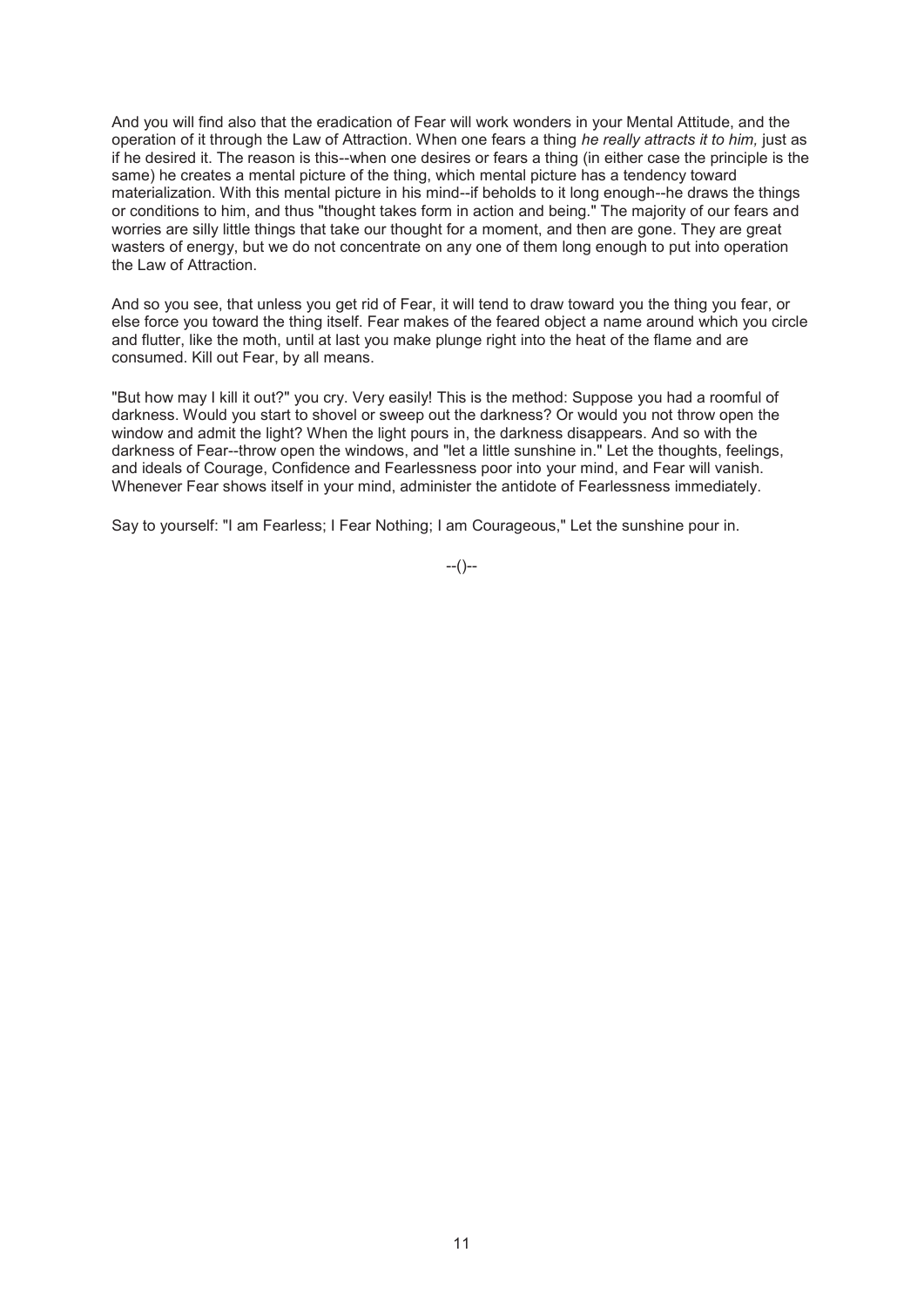#### **Faith**

FAITH is a word that has been often misused, misapplied and misunderstood. To many it means simply that attitude of mind which will accept anything that is told it, merely because someone else has said it--credulity, in fact. But those who have penetrated within the shell of the word know that it means something far more real than this--something imbedded deep down in the Heart of Things. To those who understand the LAW, Faith is the trolley-pole which one raises to meet the Great Forces of Life and Nature, and by means of which one receives the inflow of the Power which is behind, and in all things, and is enabled to apply that Power to the running of his own affairs.

To some, it may seem a far cry from Faith to Financial Success, but to those who have demonstrated the truths enunciated in this little book, the two are closely interwoven. For one to attain Financial Success he must first have Faith in Himself; second, Faith in his Fellowman; and third, Faith in the LAW.

Faith in oneself is of primary importance, for unless one has it he can never accomplish anything; can never influence any other person's opinion of him; can never attract to himself the things, persons and circumstances necessary for his welfare. A man must first learn to believe in himself before he will be able to make others believe in him. People are prone to take a person at his own estimate. If one is weak, negative and lacking in self-confidence, he surrounds himself with an atmosphere of negativity which unfavorably impresses those with whom he comes in contact. If one be strong, confident and positive, he radiates like qualities, and those coming in contact with him receive an impression of these qualities. The world believes in those who believe in themselves. And so you see it is of the utmost importance to you that you cultivate this Faith in yourself.

And not only does Faith in yourself operate in the direction of influencing others with whom you come in contact, but it also has a most positive bearing upon your own mental statue and thoughts. If you deaden your mind with a negative attitude toward yourself, you stifle budding ideas, thoughts and plans--you choke the budding plants of your mentality. But, if you let pour forth a full, abiding, confident Faith in yourself--your abilities, your qualities, your latent powers, your desires, your plans- your Success, in short--you will find that the whole mental garden responds to the stimulating influence; and ideas, thoughts, plans and other mental flowers will spring up rapidly. There is nothing so stimulating as a strong, positive "I Can and I Will" attitude toward oneself.

And you remember what has been said about the Law of Attraction--you remember how "like attracts like," and how one's Mental Attitude tends to draw toward him the things in harmony with his thoughts.

Well, this being so, can you not see that a Mental Attitude of Faith or Confidence in Oneself is calculated to attract to you that which fits in with such Faith--that will tend to materialize your ideal?

"Confidence is the basis of all trade"; so says one of our recent business philosophers, and this statement is true; for if we did not have Confidence or Faith in our Fellowman, all trade, all business, all commerce would come to a standstill. The wholesale merchant ships yearly hundreds of thousands of dollars' worth of goods to dealers in his territory. He has Faith that in thirty, sixty or ninety days those dealers will pay their bills and he will reap his profits. You go to the retail dealer and buy a suit, or dress, or hat, or groceries, having the same charged to your account. Your dealer has Confidence or Faith enough in you to let you have these goods, expecting that you will pay your bill when it falls due. This same rule holds good in almost every transaction in life. You must have confidence in a man before you care to deal with him.

Some people seem to be of a naturally suspicious frame of mind, always of the opinion that somebody else is trying to "do" them. Others are gullible and swallow everything--bait, hook and line. Neither is the wisest frame of mind. It is much better to maintain the thought of good-will, fellowship, and confidence towards one's fellowman, weighing all things impartially from an unprejudiced standpoint, and then render your decision after due thought from the facts in the case. But, by all means, have faith in your Fellowman.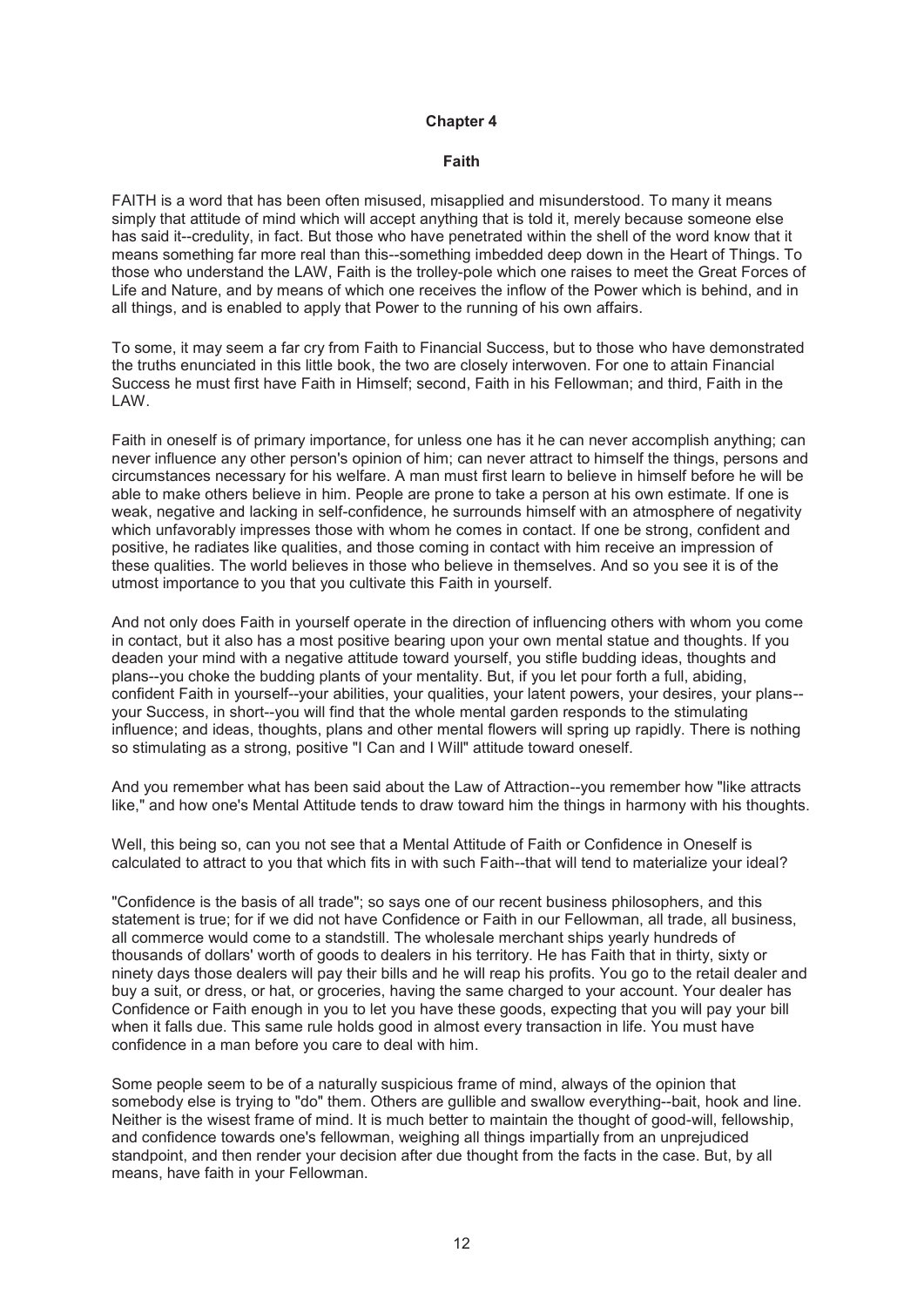But, this Faith in Oneself, and Faith in your Fellowman, important though they be, are not the only kinds of Faith that one needs in order to attain Financial Success. There is that which may be called Faith in the LAW. This may seem a little strange to you but when you consider it for a moment, you will see just how it operates.

You will note that nearly all successful men have a deep-rooted belief in Something Outside that helps them along. They do not know just what this Something is--some call it "Luck"; some call it their "Destiny"; some call it their "Star"; and why not? But under all of these names there is an instructive belief in, and faith in a Something Friendly that helps them along, and carries them over the hard places, and rounds the sharp corners of business life. Watch any successful man, and you will see that even when he is not able to reason out the means whereby he is going to get over, or around, or under a set of difficulties, still he exhibits a hopeful faith and belief that he is "going to get through it somehow." And he does, if he holds on to his Faith. Something is there at work tending to "pull him through," Ask any successful business man if this is not so. And this Something that successful men intuitively trust in is nothing but the great LAW that underlies all of the affairs of Life. The nearer that one can feel in contact with this LAW, more power does he receive from it. And thus Faith is the underlying channel by which the Power of the LAW is transmitted to you.

Why should you Fear? You seat yourself in a train or street-car, and read your paper, having Faith that the engineer or motorman will take you to your destination. You manifest this Faith in every-day business life. Without Faith in the Whole Thing, business would be impossible. You manifest Faith at every turn of the road. And this being so, why should you not manifest Faith in the underlying LAW which is manifesting in things? Do you suppose for an instant that this whole Cosmic Machinery is run by Chance? There is no such thing as Chance! Everything is run under some great LAW! And the Law of Financial Success is just as much a part of that great system of LAW as is the Law of Gravitation. You study the Laws of physical life, and find them invariable, and therefore worthy of bestowing Faith upon. Why should you not recognize the great Mental Laws operative in business life. and acquaint yourself with their workings? Why should you not have Faith in them? There is no better plan of bringing yourself into harmony with the Law of Financial Success, than to recognize and have Faith in it. Consider the careers of successful business men of your acquaintance, and see if this is not so. By doing so you will receive a new light on a heretofore dark subject.

 $-(-)$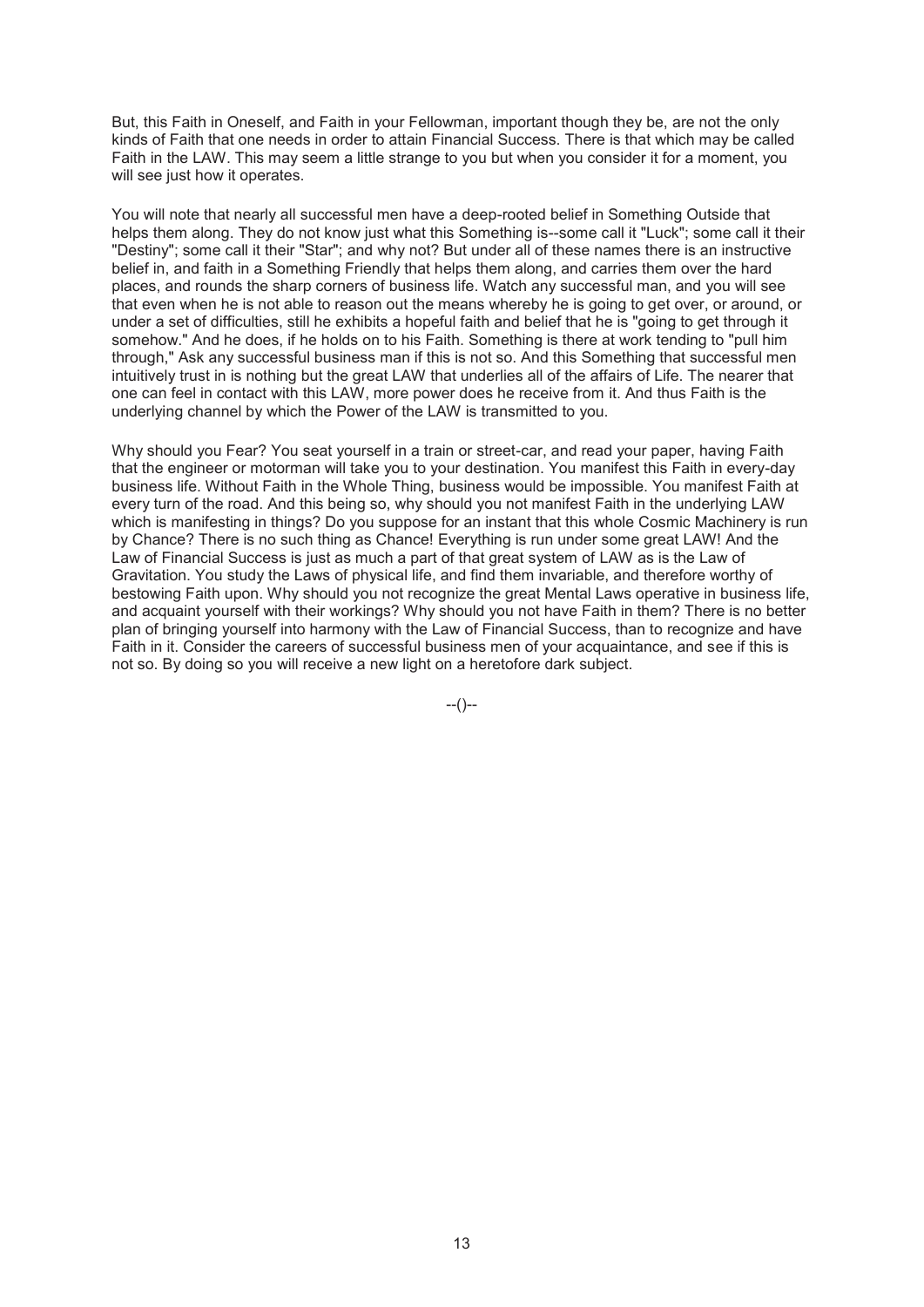#### **Latent Powers**

IN beginning this chapter, I am reminded of the words of Lovell: "There are infinite powers lying dormant in man, here, now--powers which, could he but catch a glimpse of, would endow his life on this planet with greater splendor, and impart to it a redoubled interest"

The man who regards himself as a creature built on a certain mental plan, and incapable of any material change beyond an improvement of the faculties already being expressed, sees but a small portion of the truth regarding himself and his possibilities. Very few men express or manifest more than a small part of their latent power. They live long lives and go down to their graves without suspecting that within their mental kingdom there had reposed dormant faculties, and latent powers which, if expressed, would have enabled them to have lived far wider, broader, fuller lives.

Nearly every man who has attained success along any of the varied lines of human endeavor will tell you that at some period of his life he was called upon to assume certain responsibilities--undertake some unaccustomed task--play some unfamiliar part on life's stage--and then much to his surprise found that he had within him the power, capability, and qualifications for a successful accomplishment of the strange task. The crucial point was when he was brought face to face with the new undertaking. If, as is the case with the majority of man, be lacked nerve enough to say "I Can and I Will," the story was ended. But if he had that Something within him which enabled him to assert his determination to face the thing manfully and at least to go down with his flags flying rather than to run away, he would find much to his surprise that there was within him a power which responded to the needs of the hour and which enabled him to master the undertaking.

These experiences are not exceptional or unusual-- they are part of the common experience of nearly all successful men. And successful men get to realize that they have within them, hidden in some of the many recesses of the mind, latent powers, unsuspected talents, and dormant faculties which are awaiting calmly the hour of their call to action. The human mind is far from being the simple everyday thing that man regards it. There are hidden chambers, and unexplored regions. Science is just beginning to learn some of these heretofore unsuspected truths about the mind, and the result is dazzling the observer whose eyes are suddenly seeing the brilliant truths. There seem to be within every man possibilities of which he has never even dreamed. There seem to be capabilities, the extent of which has never entered into even his wildest imagination. Some sudden call, some new responsibility, some new turn of fortune's tide, and the man is called upon to demand of his mentality all that it is holding in store for him--and he is seldom disappointed, providing he has the nerve and courage to make the demand. Aye, but there's the rub--few have that courage and nerve. Have YOU?

I know personally a man whose life up to the age of thirty-eight had been spent in active business and professional life. The thought of writing for the public had never occurred to him. All of a sudden, by one of those strange upheavals that come into the lives of men, all was carried away from him. His health was shattered, his accumulations were swept away, he was apparently lifted up and placed in a new, strange and seemingly unpromising environment. He had his family to support--he had practically nothing left with which to do it. His health was broken, and it was impossible for him to reengage in his accustomed occupation. While building up his health, he helped a new friend to get the mechanical part of a monthly magazine in shape. At the last moment his friend discovered that they were short several pages of matter, and the printers were impatiently asking for their full supply. The friend was too busily occupied to write the additional matter, and so in desperation, he turned to my friend and said, "Did you ever write anything for publication?" "No," was the answer." Well, somebody has got to write something, and mighty quick, too. Have you nerve enough to try it?" "Yes," was the reply. "I'm like the boy digging for woodchuck, who was asked whether he expected to catch it, and who replied, "You bet I do--we've got the preacher for dinner, and no meat in the house--I've *just got to* catch that woodchuck." And so like the boy, I've just *got to*, and I Can and I Will" And he did.

He sat down to write to fill that space, although he had never written a line for publication before. He made a mighty effort of his Will, urged on by an imperative Desire, and almost in a daze he found his hand at work writing, easily and rapidly. Before long the article was turned out--*and it was good.* This success led to others, and that man has been writing books, editing magazines, and doing other work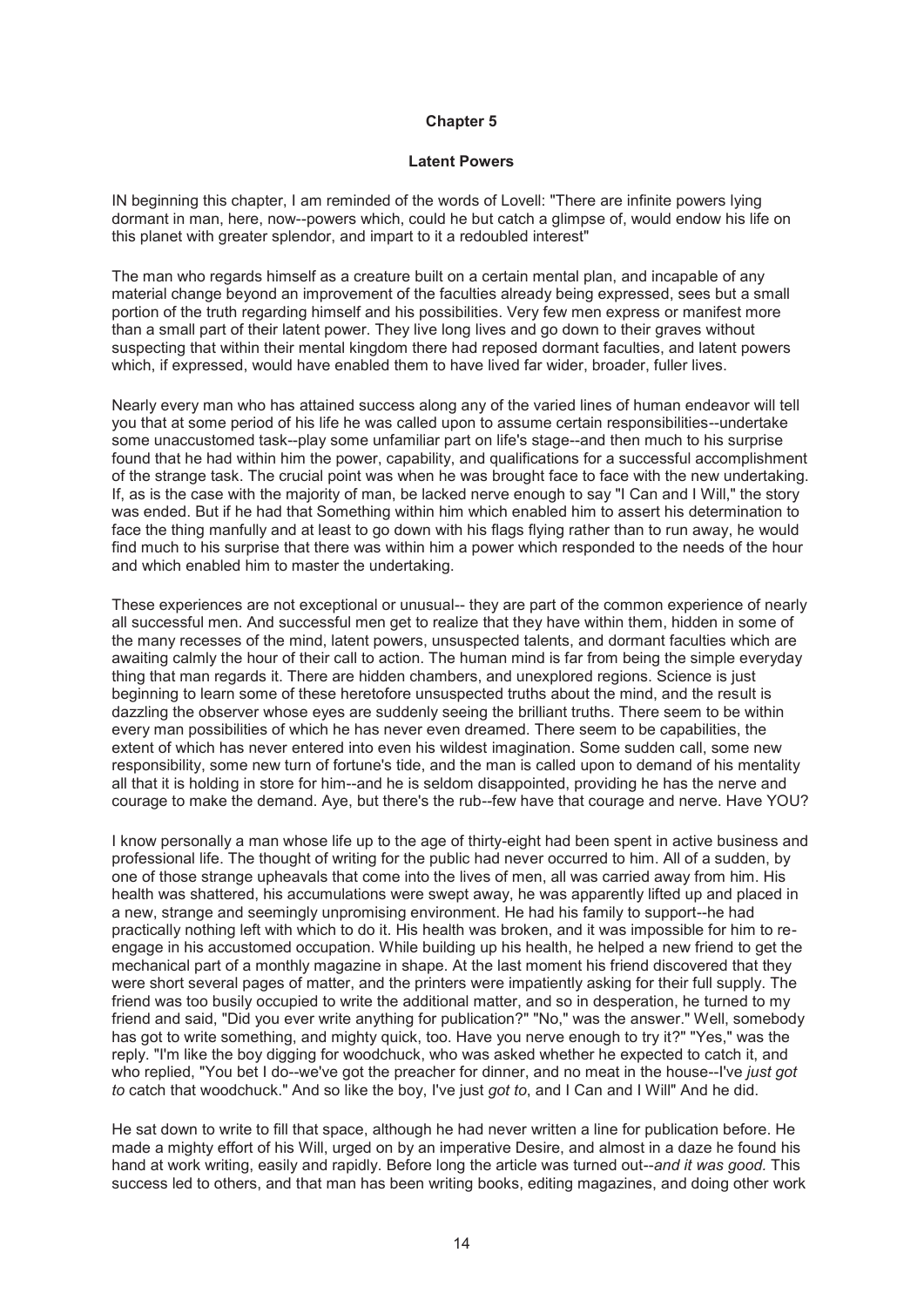of that kind for the past seven years, and he has been successful all along the line. Within six months after the incident noted above, he had completed a book that has since ran through over twenty editions. And since then he has written and had published over a dozen other books on various subjects, none of which has failed to reach his public and all of which have ran through a number of editions. Inside of two years after the above incident, he was editing a magazine, built up by his writings, and which attained a circulation of over one hundred thousand per month.

And yet this man had never written a line up to that time. An apparent chance opportunity caused him to face the question, "Can You?" And instead of saying, "Oh, no, I've never done that kind of work--it is impossible," he answered like the boy after the woodchuck: "I've just *got to*--I Can and I Will" He met the crucial test--had nerve enough to tackle the seemingly impossible proposition, and then found within himself unsuspected power, strength and ability--and *won out.* 

Is this merely a lesson in facing difficulties, and cultivating nerve and self-confidence? Not entirely--it teaches these things and also teaches the still greater truth that every man has within himself wonderful powers, lying dormant and unsuspected, which are merely awaiting the word of the master Will, impelled by a burning, eager, ardent desire, to spring at once into being, full armed and equipped for the fray. And these powers and capabilities come under the LAW--they are a part of that great Something behind, underneath, and within us all. The recognition of the existence of such powers is the first step toward their development and unfoldment.

You think that you have not ability for Financial Success, simply because you do not realize the existence of these latent powers within you. If you were brought suddenly face to face with the necessity of awakening these powers into action, and could muster up enough courage to say "I Can and I Will," you would find the ready response from within, and the steady flow of knowledge, wisdom, power and ability with which to accomplish the task set before you for completion.

And so my parting words for this chapter are: Do not hesitate to accept any new responsibility, whether the same is forced upon you, or whether you reach out for it yourself. Say to yourself over and over again, "I can and I will accomplish this task. It never would have been put before me unless I were able." And you will be surprised and delighted at the new and wonderful powers that will spring forth from your subconscious self to aid you in your undertaking.

These are not mere idle words, designed to make pleasant reading. They are the words of truths that have become apparent to every successful man or woman. Talk with the successful people of the world, and they will tell you that they have had this experience over and over again--new opportunities and new necessities brought to them new faculties, and new powers, heretofore undreamed of. The demand always brings the supply, if we will but open ourselves to the inflow from the great Source of Supply--the Universal Power House.

 $-(-)$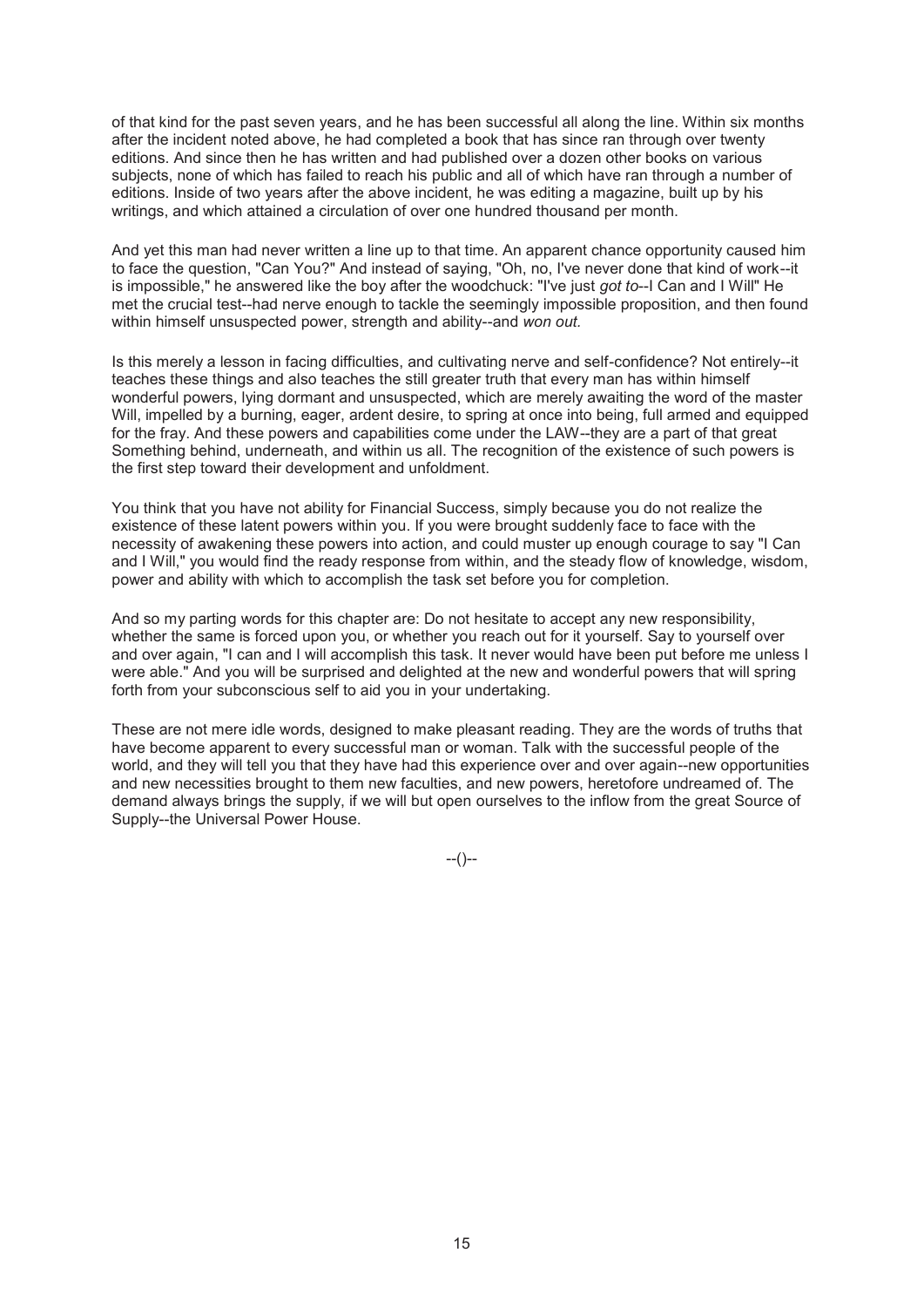#### **Ambition**

"AMBITION"--what a glorious word! How the very sound of it stirs one's energies, and makes one feel the inspiration to be up and at work doing things, succeeding, creating, accomplishing!

And what does Ambition really, mean, pray? It means more than a mere eagerness for things. It means the deep-seated desire to materialize certain ideals which exist in the mind as mental pictures. Before one can accomplish things he must be possessed of Ambition. And before he can feel Ambition he must have the preceding hunger which causes him to manifest Ambition with which to satisfy it. And so it follows, anything that will stimulate that mental hunger, will arouse Ambition, and thus create that eagerness for action and attainment. And how may that mental hunger be produced?

There is a psychological law underlying this mental hunger that manifests as Ambition. And that law is:--*that in order for that mental hunger to be manifested it must have ideals presented to the mind's eye.* Just as the gastric juices of the stomach may be stimulated and caused to flow by the sight, smell, or thought of food, so is this mental hunger produced by the sight, thought or idea of the things needed for its satisfaction. If you are contented with your present life, and want nothing better, it is chiefly because you *know nothing better*--have seen nothing better--have heard of nothing better, or else you are mentally and physically lazy. The ignorant savage seeking to till his land by means of a sharpened stick, cannot desire a steel plow or other agricultural implement if he does not know of them. He simply keeps right at work in his old way--the way of his forefathers--and feels no desire for a better implement. But by-and-by some man comes along with a steel plow, and our savage opens his eyes in wide surprise at the wonderful thing. If he be a savage of discernment be begins to get up an interest in the new thing. He watches it at work, and sees how much better it accomplishes the task than does his crude pointed stick. If he be a progressive savage, he begins to wish he had one of the strange new implements, and *if he wants it hard enough* he begins to experience a new, strange feeling of mental hunger for the thing, which if sufficiently strong, causes his Ambition to bud.

And this is the critical point. Up to this time he has felt the strong Desire preceding Ambition. But now with the dawn of Ambition comes the arousing of the Will. And this is what Ambition is, *A Strong Will Aroused by a Strong Desire.* 

Without these two elements there can be no Ambition. Desire without Will is not Ambition. One may want a thing very hard, but if he does not arouse his Will strongly enough to actively co-operate with the Desire, his Ambition will "die a-borning." And though one's Will be as strong as steel, yet if there be not strong Desire animating and inspiring it, it will not manifest as Ambition.

To manifest Ambition fully, one must first eagerly desire the thing--not a mere "wanting" or "wishing" for it, but a fierce, eager, consuming hunger which demands satisfaction. And then one must have a Will aroused sufficiently strong to go out and get that which Desire is demanding. These two elements constitute the activity of Ambition.

Look around you at the successful men of the world in any line of human effort and endeavor, and you will see that they all have Ambition strongly developed. They have the fierce craving of Desire for things, and the firm Will which will brook no interference with the satisfaction of the Desire. Study the lives of Caesar, Napoleon, and their modern counterparts, the Twentieth Century Captains of Industry, and you will see the glare of this fierce Ambition burning brightly and hotly within them.

The trouble with the majority of the people if that they have been taught that one should take what was given him and be content. But this is not Nature's way. Nature implants in each living being a *strong desire* for that which is necessary for its wellbeing and nourishment, and a *strong will* to gratify that natural desire. On all sides in Nature, you may see this law in effect. The plant and the animal obey it, and are not afraid. But Man, as he ascended the scale of evolution, while seeing the necessity and advantage of curbing and restraining certain tendencies and desires, which if freely gratified would work harm on himself and upon society, has swung to the other extreme. In cutting off the dead branches of Desire, he has lopped off some live ones at the same time--that is, the majority of men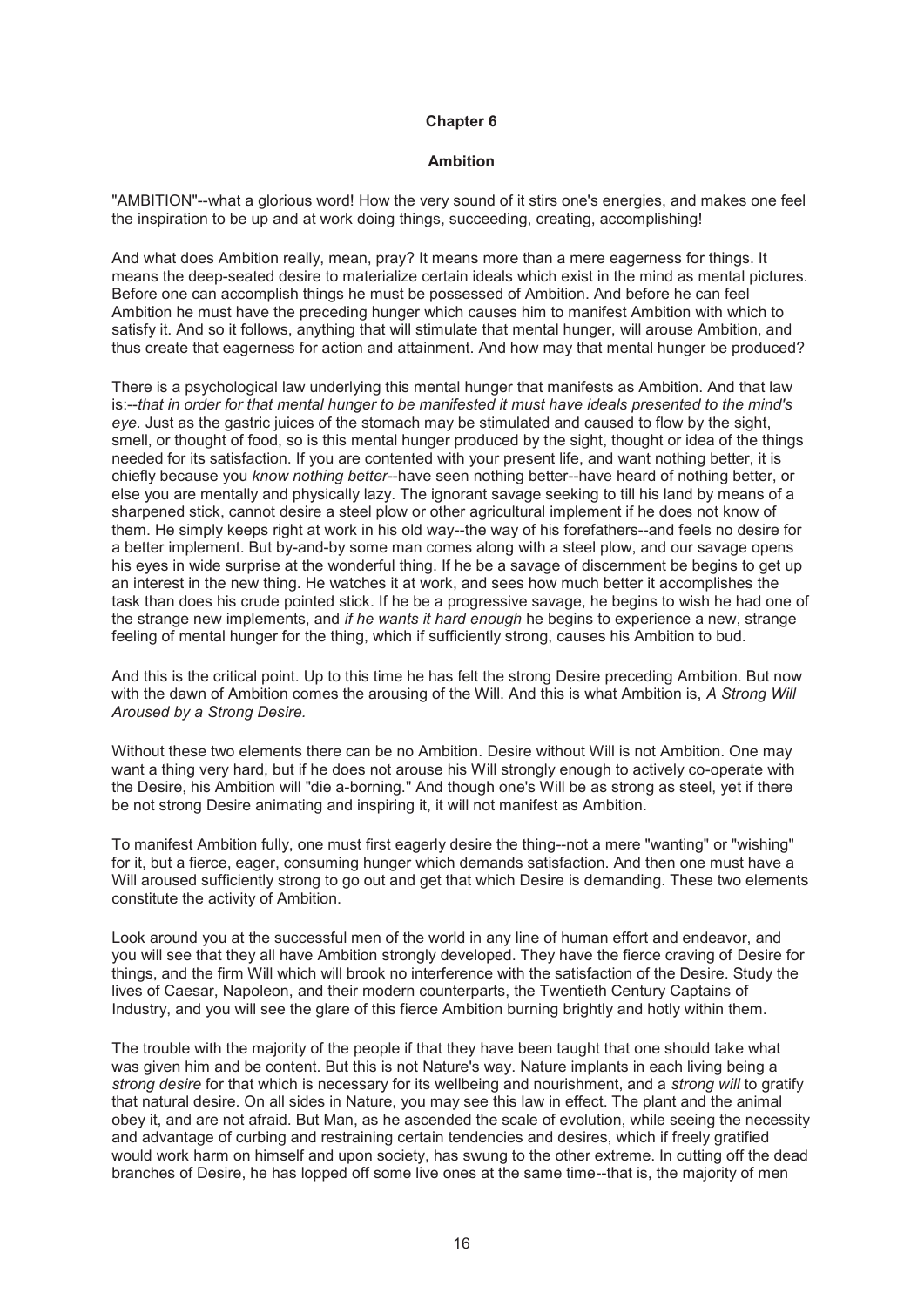have--the few who haven't reach out and gather to themselves the good things of life, throwing the "cores" and leavings to the rest.

There is no earthly reason why a man should not earnestly desire the good things of life--no reason why he should not stimulate that fierce hunger for attainment by painting mental pictures of what he needs--by looking upon the good things in the world in the possession of others, so that he can see what he wants. "But does this not arouse covetousness?" you may ask. Not at all--you are not *coveting* the things the others have, but are merely desiring *other things like them*. You are willing that these other people should retain their things, *but are demanding similar good things for yourself.* This is not covetousness, but laudable Ambition.

And laudable Ambition is all right There is enough of the good things of live in this world for all of us, if we demand them, and reach out for them. Demand causes supply, in and under the LAW, so be not afraid. Arouse your Ambition--it is a good thing and not something of which to be ashamed. Urge it on--feed it--stimulate its growth. It is not a foul weed, but a strong, vigorous, healthy plant in the garden of life, bearing more fruit than any other growing thing there.

Do not let the argument that men have used Ambition to accomplish evil ends disconcert you. Every natural law is capable of being used for good or evil. Because any law has been used for evil, it is no reason why those who desire to do good should avoid it, and refrain from using it for right purposes. To do so would be like the Angels of Light running away and leaving the powers of darkness in possession of all the good things of the world. The best way is to grasp the weapon and turn it against the enemy.

The LAW is there awaiting man's use. If you prefer to leave it for the evil disposed persons, very well, that is your own loss. But the wise, the sane, the strong men of the day are now reaching out for the use of the LAW and are accomplishing great things by reason of it. When the Many use the LAW, the Few will cease to be the sole possessors of the good things of life, which alas! so many of them have misused. When the secret is generally known, the evil will be eradicated and good will supersede it.

Therefore, be not afraid to stand boldly out, crying: "I want this, and I am going to have it! It is my rightful heritage, and I demand it of the LAW!" Be ambitious to attain financial Success because that is the goal for which you are striving.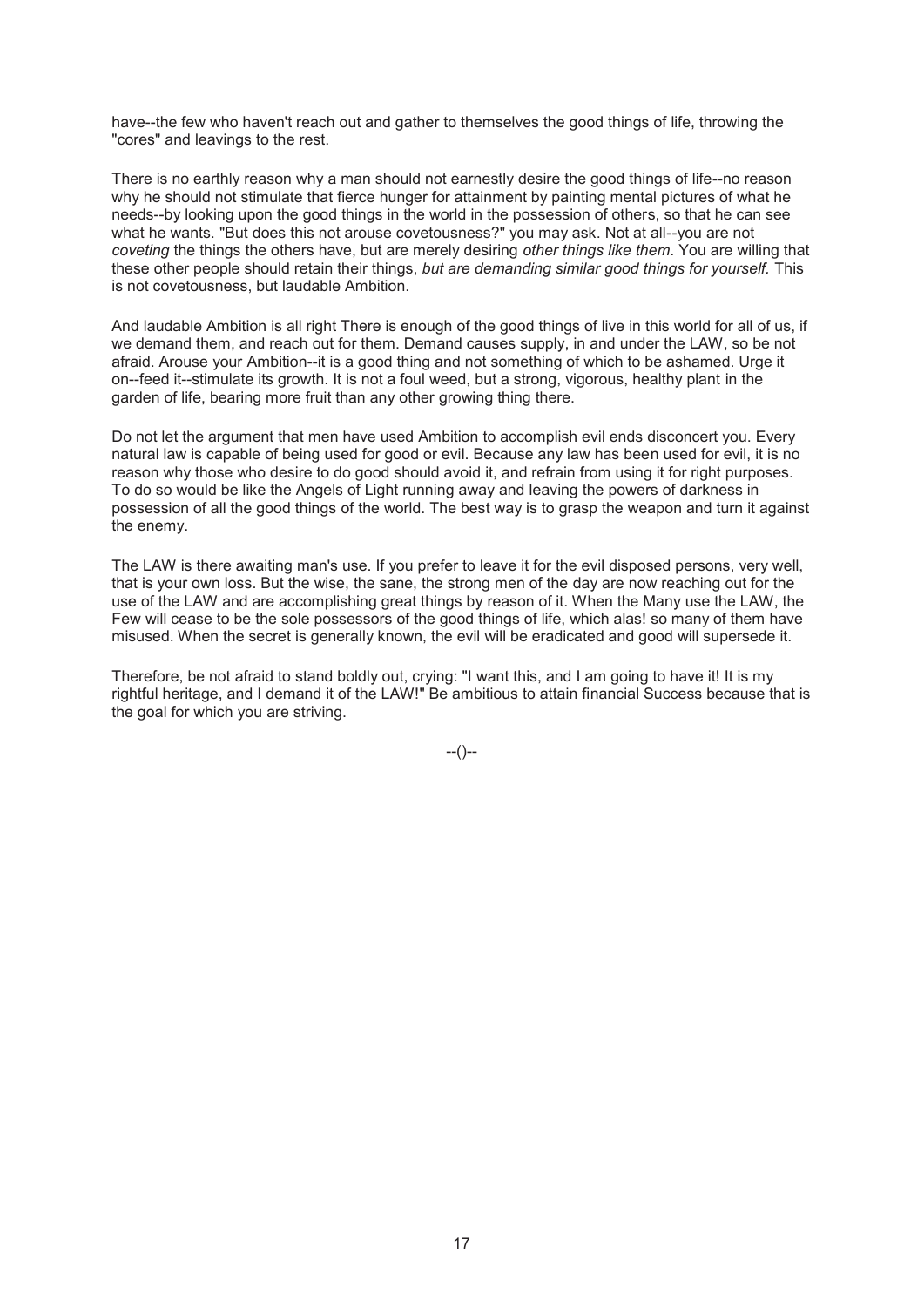#### **Desire**

IN some of the previous chapters I have spoken of the operation of Desire and Will in the manifestation and expression of personal power under the LAW. Now, while there have been many writers who have discoursed ably regarding the mighty power of the Will, there have been but few who have given to the subject of Desire the attention that it deserves, and the consideration it merits. Many persons seem afraid to speak of Desire, for they have gotten the term and idea mixed up with desires of an unworthy and detrimental nature. They have overlooked the fact that Desire must underlie all human action--must be the causing power back of and underneath Will itself.

We might compare Desire with the fire that burns brightly beneath the receptacle containing water, which latter represents the mind. Unless the fire of Desire burns brightly and imparts its heat to the water, or mind, there will be nothing but water. But let the fire manifest its ardent energy and heat, and lo! the water is converted into steam which turns mighty wheels, and drives powerful machinery, and in fact "makes things go." We are apt to forget the causes that have operated in order that the steam be produced, in our wonder, amazement and admiration of the power and effect of the manifested steam. But, in order to get the right idea of the matter fixed in our mind we must take into consideration the water of the mind, and the fire of Desire.

The mind is well represented by water, for it is unstable, changeable, in motion, having eddies, storms, ripples and calm. And Desire is well represented by fire, for it is ardent, hot, strong and burning, and when manifested properly invariably acts upon the water-mind and produce the willsteam which may be turned to the accomplishment of any task, and the moving of the material necessary for our plans. By all means keep the fire of Desire brightly burning under your mental boilers, and you will be sure to manifest the proper amount and degree of the steam of Will which may then be applied to the accomplishing of your life tasks.

If you will keep the figure of speech before your mind--this idea of the fire of desire, the water of the mind, and the steam of will--you will find it easier to put into operation these great mental forces, and to be known as the man or woman of the "Strong Will." But if you allow the fire of Desire to burn low, or to become clogged with the ashes of dead and gone things, long since exhausted and useless, you will find that there will be little or no steam of will produced, and you will be in the position of the majority of people who are like tea kettles simmering over a faint fire, and accomplishing nothing.

Unless you want a thing "the worst way," and manifest that Desire in the shape of a strong impelling force, you will have no will with which to accomplish anything. You must not only "want" to do a thing, or to possess a thing, but you must "want to hard."

*You must want it as the Hungry man wants bread, as the smothering man wants air. And if you will but arouse in your self this fierce, ardent, insatiate Desire, you will set in operation one of Nature's most potent mental forces.* 

What is that great impelling force that you have felt within yourself whenever you have made a mighty effort to accomplish something? Is it not that surging, restless, impelling force of your being that you know as Desire? Did you do the thing simply because you thought it best, or because you felt within yourself a strong feeling that you WANTED to do the thing, or to possess the thing, in the strongest possible way? Did you not feel this strong force of Desire rising within you and impelling you to deed, and action?

Desire is the great moving power of the Mind--that which excites into action the will and powers of the individual. It is at the bottom of all action, feeling, emotion or expression. Before we reach out to do a thing, or to possess a thing, we must first "want to," and in the degree that that "want-to" is felt, so will be our response thereto. Before we love, hate, like or dislike, there must be a Desire of some kind. Before we can arouse ambition there must be a strong Desire. Before we can manifest energy, there must a strong impelling Desire.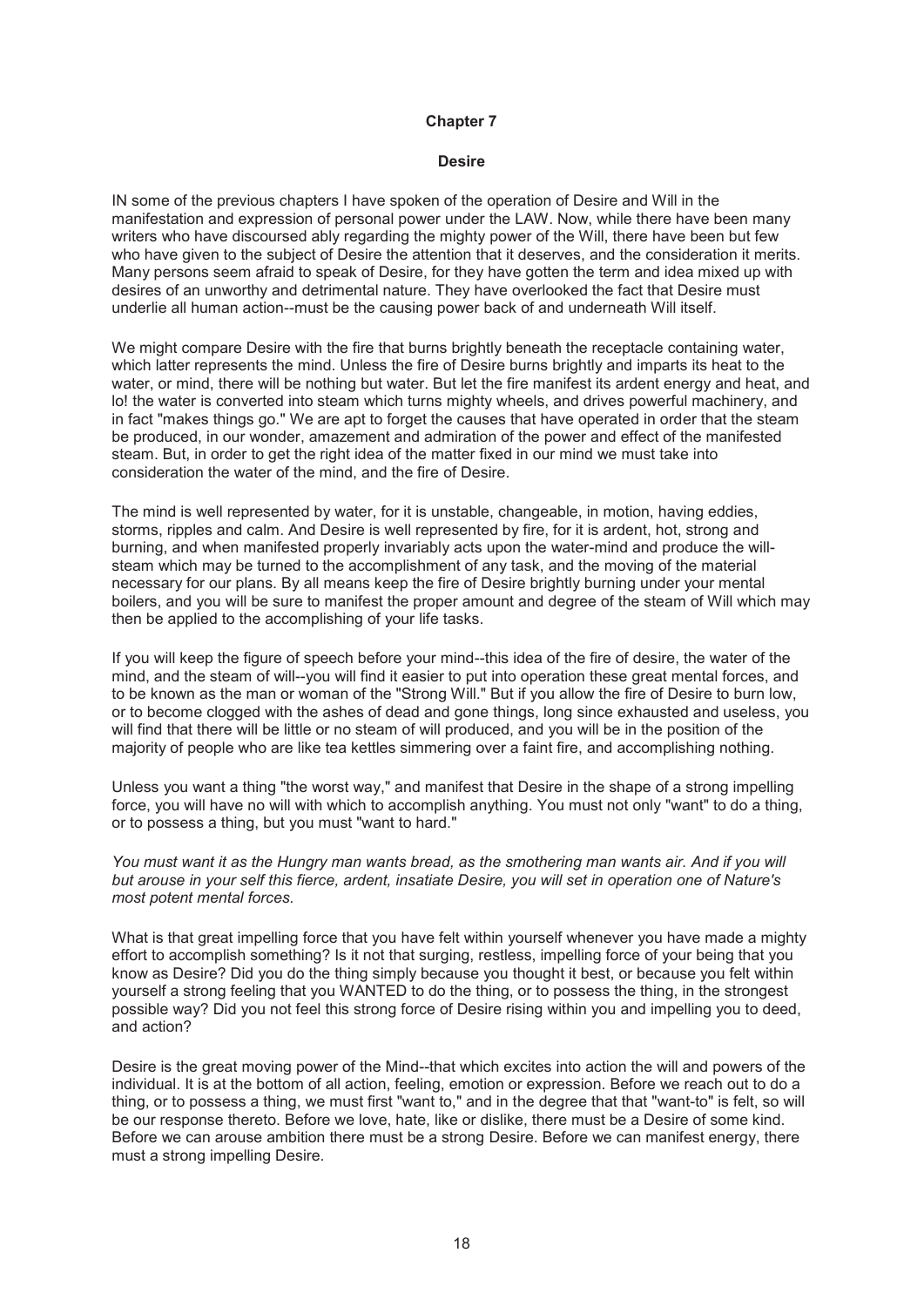Did you ever stop to think that the difference between the strong of the race, and the weak, is largely a matter of Desire? The degree of Desire manifests in the different degrees of strength and weakness. The strong men of the race are filled with strong desires to do this thing, or to possess that. They are filled with that strong creative Desire that makes them want to build up, create, modify, change, and shift around. It is not alone the fruits of their labor that urge them on, but that insistent urge of the creative Desire that drives them on.

Do not be afraid to allow your Desire for Financial Success to burn brightly. Keep the ashes of part failures, disappointments and discouragements well cleared away so that you may have a good draught. Keep the fire of Desire burning brightly, ardently and constantly. Do not be sidetracked by outside things, for remember, concentrated Desire is that which produces the greatest steamproducing power. Keep your mind fixed on that which you want, and keep on demanding that which belongs to you, for it is your own. The Universal Supply is adequate for all needs of everyone, but it responds only to the insistent demand and the earnest Desire. Learn to Desire things in earnest. and rest not content with a mere wanting and wishing.

Desire creates Mental Attitude--develops Faith--nourishes Ambition--unfolds Latent Powers--and tends directly and surely toward Success. Let the strong, dominant desire for Financial Independence possess you from the tips of your toes to the roots of your hair,--feel it forging through every part of your body--and then don't stop until you reach your goal.

 $-(-)$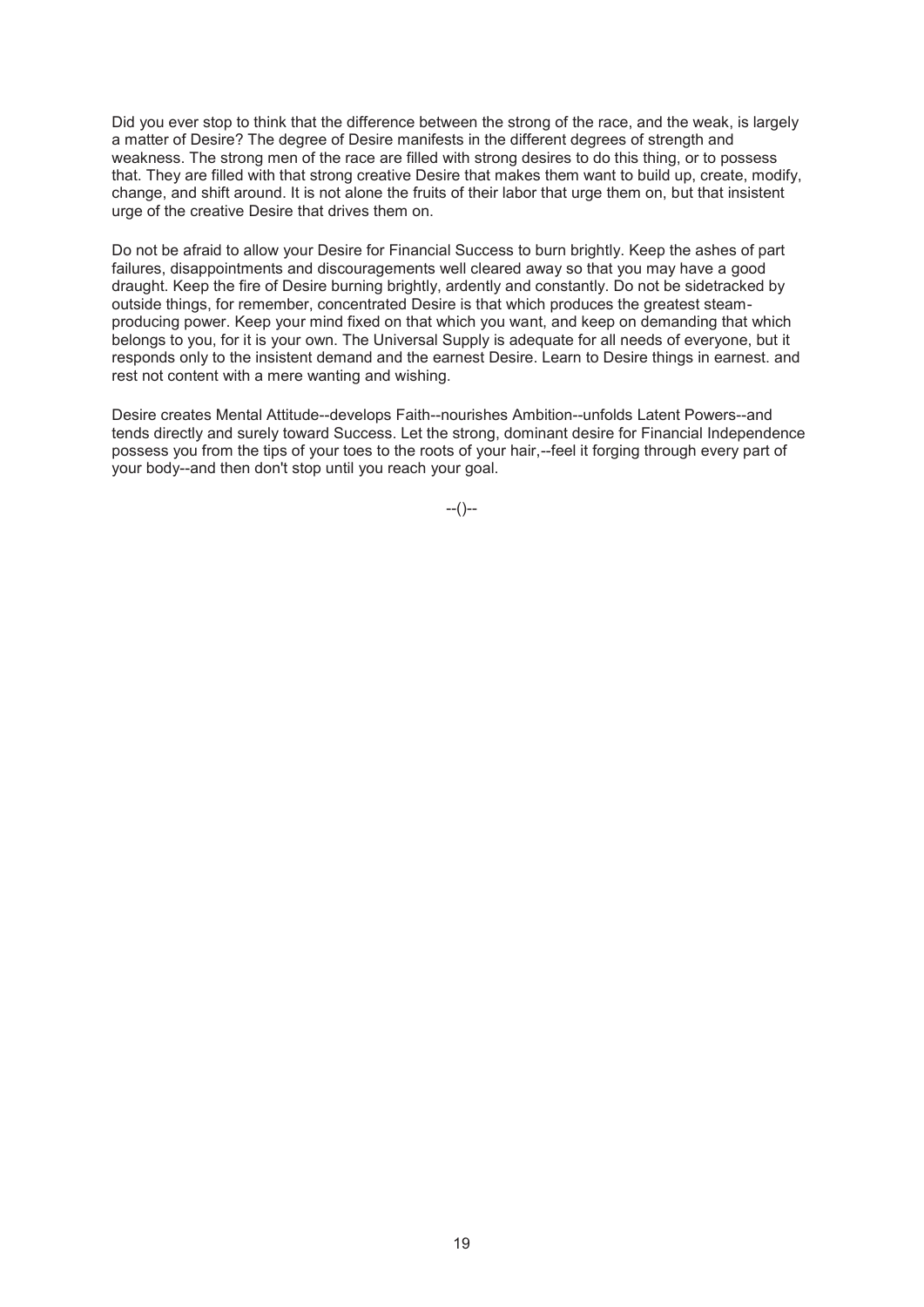#### **Will Power**

"O WELL for him whose Will is strong!," writes Tennyson, and the poets of all nations and times have sung the same song. Tennyson well voices this human regard and admiration for the power of the Will He tells us again; "O living Will, thou shalt endure, when all that seems shall suffer shock."

The Will of man if a strange, subtle, intangible, and yet very real thing that is closely connected with the inmost essence of his "I." When the "I" acts, it acts through the Will. The Will is the immediate expression of the Ego, or "I" in Man, which rests at the very seat of his being. This Ego, or "I" within each of us--that inmost self of each one of us--expresses itself in two ways. It first asserts "I *Am*" by which it expresses its existence and reality; then it asserts "I *Will,*" by which it expresses its desire to act, and its determination to do so. The "I Will" comes right from the center of your being, and is the strongest expression of the Great Life Force within you. And in the degree that you cultivate and express it, is the degree of positivity that you manifest. The person of weak Will is a negative, cringing weakling, while he of strong Will is the positive, courageous, masterful individual in whom Nature delights and whom she rewards.

The human Will is an actual living force. It is just as much an active force of Nature as is Electricity, Magnetism, or any other form of natural force. Will is as real an Energy as is gravitation. From atom to man, desire and Will are in evidence--first comes the desire to do a thing, and then comes the Will that does it. It is an invariable law pervading all natural forms, shapes, degrees of things--animate and inanimate.

Nothing is impossible to the man who can Will--providing he can Will sufficiently strong. And as Will depends so very much upon one's belief in his ability, it may be said that all action depends upon belief. One does not Will unless he believes that he has a Will. And many a man of inherent strong Will does not express it or exert it, simply because he does not realize that he possesses it. It is only when the necessity arises from some new unexpected demand for the exercise of the Will, that many men realize that they really possess such a Will. To many, alas, such a necessity never comes.

In speaking about the Will, I do not mean stubbornness. You will find plenty of people who are as stubborn as mules and their friends and neighbors will say that "they are strong-willed," meaning by this that when they decide a thing "is so, it's so, and you can't make me believe it isn't." This is the mulish attitude of mind coming from prejudice or ignorance and has nothing to do with the Will. The man with the strong Will knows when to recede from his petition as well as when to go forward; he never stands still. When the occasion warrants it, he steps back, but only for the purpose of getting a better start, for he always has a definite goal in view. When the command from within calls him to go forward, he drives right ahead like the mighty ocean steamer, majestic in his power and stopping for nothing. This frame of mind is best illustrated by the following quotation written of Howard the philanthropist:

"The energy of his determination was so great, that if instead of being habitual, it had been shown only for a short time on particular occasions, it would have appeared a vehement impetuosity; but, by being unintermitted, it had an equability of manner which scarcely appeared to exceed the tone of a calm constancy, it was so totally the reverse of anything like turbulence or agitation. It was the calmness of an intensity, kept uniform by the nature of the human mind forbidding it to be more, and by the character of the individual forbidding it to be less."

The subject of the development of the Will is too large for a single chapter of any book. It is the study of a lifetime. Several fine books have been written covering the subject fairly well, but the best so far, are two recent books by Haddock, "Power of Will" and "Power for Success" which contain the essence of about everything ever written on the subject that is of value to one who desires development along these lines. Buy and study these books by all means.

The writer believes that the basis of all personal power resides in the Will and that if one intends to accomplish anything in this world he must acquire a powerful Will. The best way to do this is to first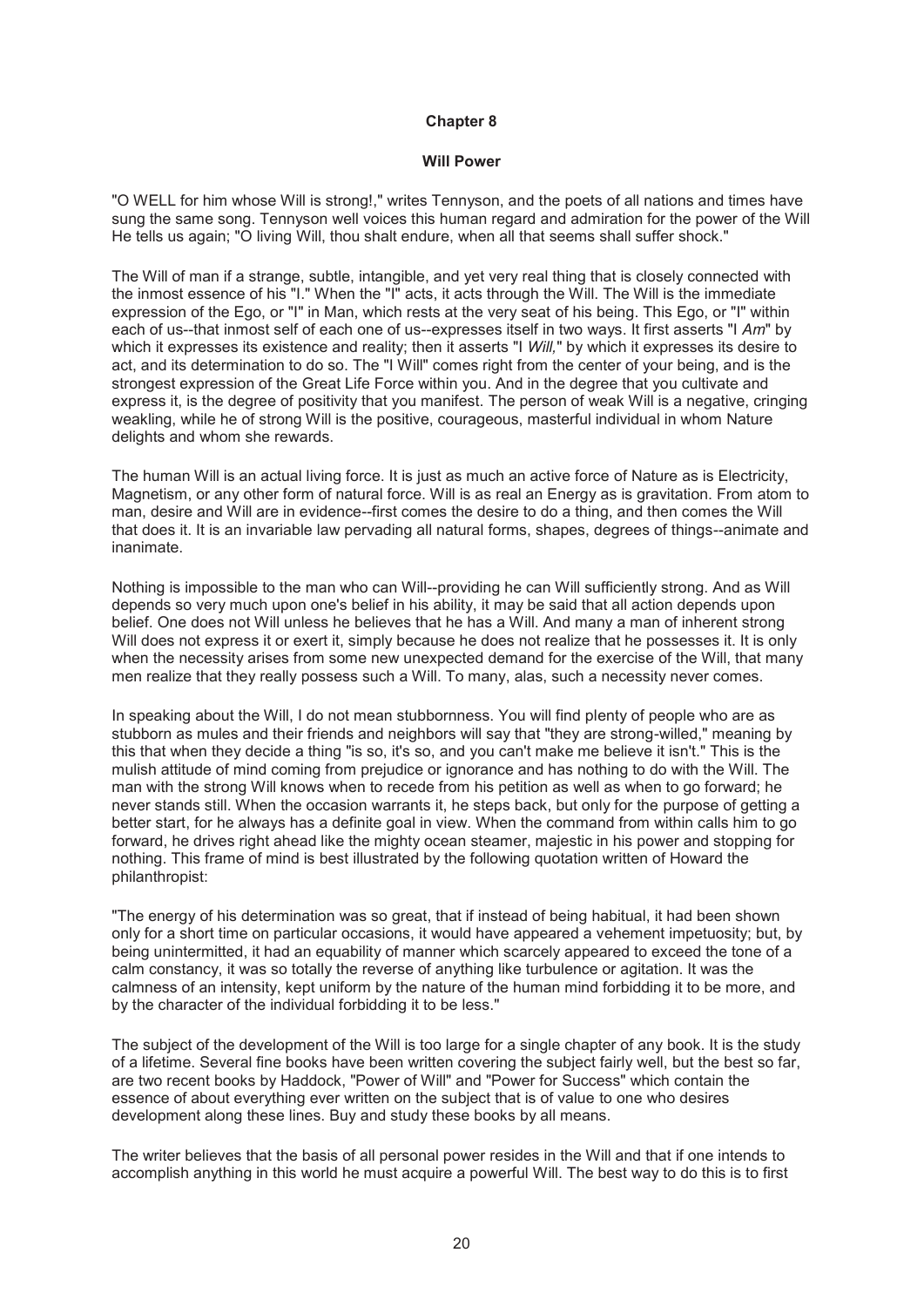recognize your lack, and then by constant affirmations of "I can and I will accomplish this thing," and by the repetition of selections on the Will, taken from the best literature, build up within yourself, little by little, an invincible power and energy that will overcome every temptation to sidetrack you from your life purpose. At the end of this chapter I have appended some excellent selections and others you will find scattered throughout the book. These selections can be memorized and then repeated in times of trial and discouragement and they will prove invigorating tonic for the depressed mind.

The proper attitude of the student of the Law of Financial Success is that mental attitude which may best be expressed as the "I CAN AND I WILL" state of mind. In this mental attitude there are combined the two primary elements of the accomplishment of things. First there comes that belief in one's ability, power, and force which begets confidence, and which causes to make a clear mental channel over which the Will flows. Then, second, comes the assertion of the Will itself--the "I WILL" part of it. When a man says "I WILL" with all the force and energy and determination of his character being poured into it, then does his Will become a very Dynamic Force which sweeps away obstacles before it in its mighty onrush.

Not only does this expression of the Will stir into activity the latent powers and dormant energies of the man's mind, bringing to the accomplishment of the task all his reserve force, power and strength, but it does much more. It impresses those around him with a mighty psychical power which compels attention to his words and demands recognition for himself. In all conflicts between men, the strongest Will wins the day. The struggle may be short, or it may be long, but the end is the same always--the man of the strongest Will wins.

And not only does the awakened Will do this, but it also acts in the direction of affecting those at a distance from the person. It sets in motion certain natural laws which tend to compel things toward the center occupied by a mighty Will. Look around you, and you will see that the men of giant Wills set up a strong center of influence, which extends on all sides in all directions, affecting this one and that one, and drawing and compelling others to fall in with the movements instigated by that Will. There are men who set up great whirlpools or whirlwinds of Will, which are felt by persons far and near. And, in fact all persons who exert Will at all, do this to a greater or lesser extent, depending upon the degree of Will expressed.

Read, study, and absorb the following selections:

 $-(-)$ 

"The education of the Will is the object of our existence."

 $-(-)$ 

They can who think they can. Character is a perfectly educated Will"

--()--

"Nothing can resist the Will of a man who knows what is true and wills what is good."

 $-(-)$ 

"To will evil is to will death. A perverse Will is the beginning of suicide."

 $-(-)$ 

In all difficulties advance and Will, for within you is a Power, a living Force which, the more you trust and learn to use, will annihilate the opposition of matter."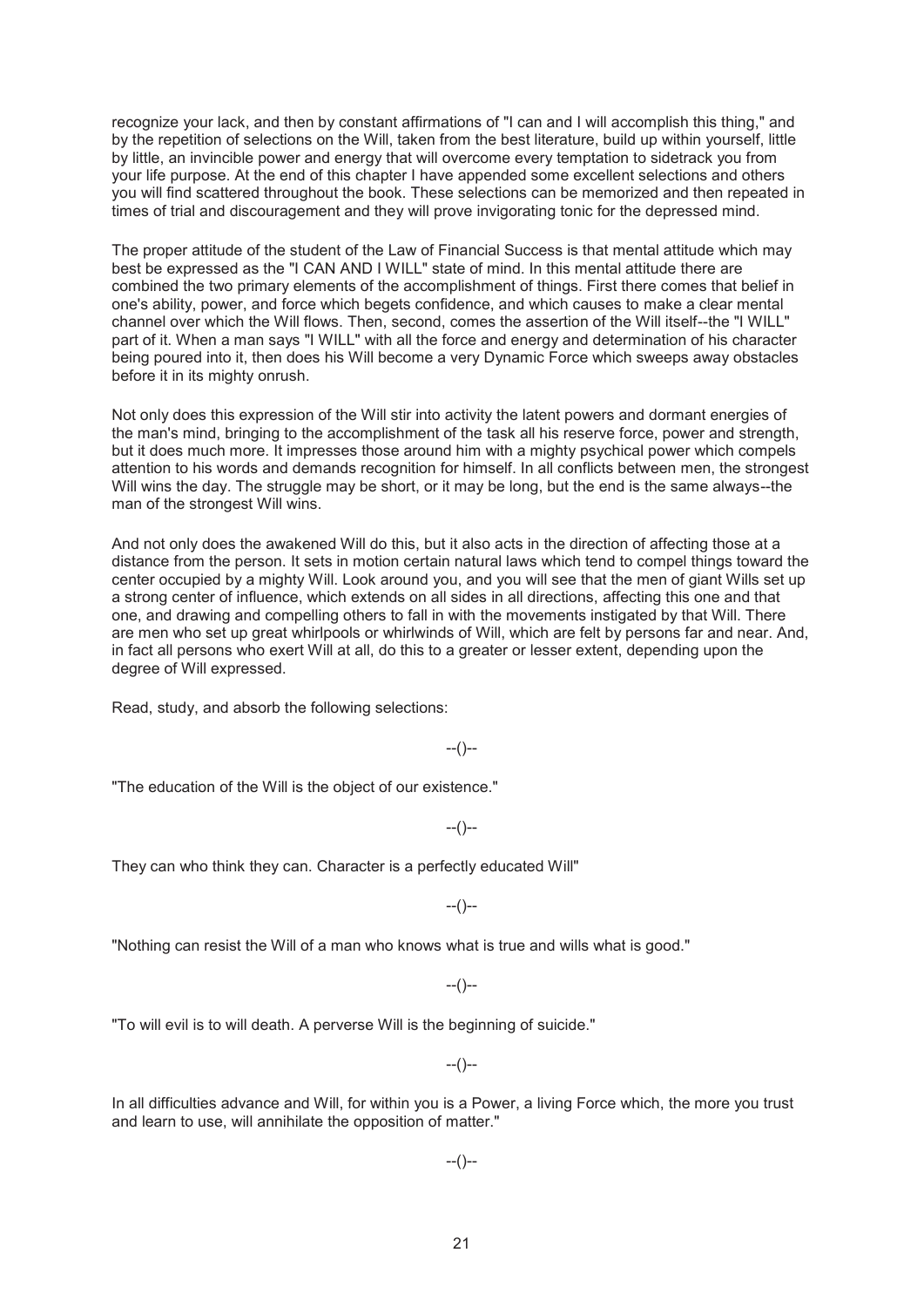"The star of the unconquered Will,

He rises in my breast,

Serene and resolute and still,

And calm and self-possessed."

 $-(-)$ 

"So nigh is grandeur to our dust, So near is God to man, When Duty whispers low, "Thou must!" The youth replies, 'I can.' "

 $-(-)$ 

"I will to will with energy and decision! I will to persist in willing! I will to will intelligently and for a goal! I will to exercise the will in accordance with the dictates of reason and of morals."

 $-(-)$ 

"The human will, that force unseen, The offspring of a deathless soul, Can hew a way to any goal Though walls of granite intervene.

 $-(-)$ 

"You will be what you will to be, Let failure find its false content In that poor word environment, But spirit scorns it and its free.

--()--

"It masters time, it conquers space,

It cows that boastful trickster, chance, And bids the tyrant circumstance Uncrown and fill a servant's place."

 $-(-)$ 

"There is no chance, no destiny, no fate. Can circumvent, or hinder, or control

The firm resolve of a determined soul. Gifts count for nothing, will alone in great; All things give way before it soon or late.

What obstacle can stay the mighty force Of the sea-seeking river in its course, Or cause the ascending orb of day to wait?

Each well-born soul must win what it deserves, Let the fools prate of lack. The fortunate he whose earnest purpose never swerves,

Whose slightest action, or inaction

Serves the one great aim. Why, even Death itself Stands still and waits an hour sometimes For such a will."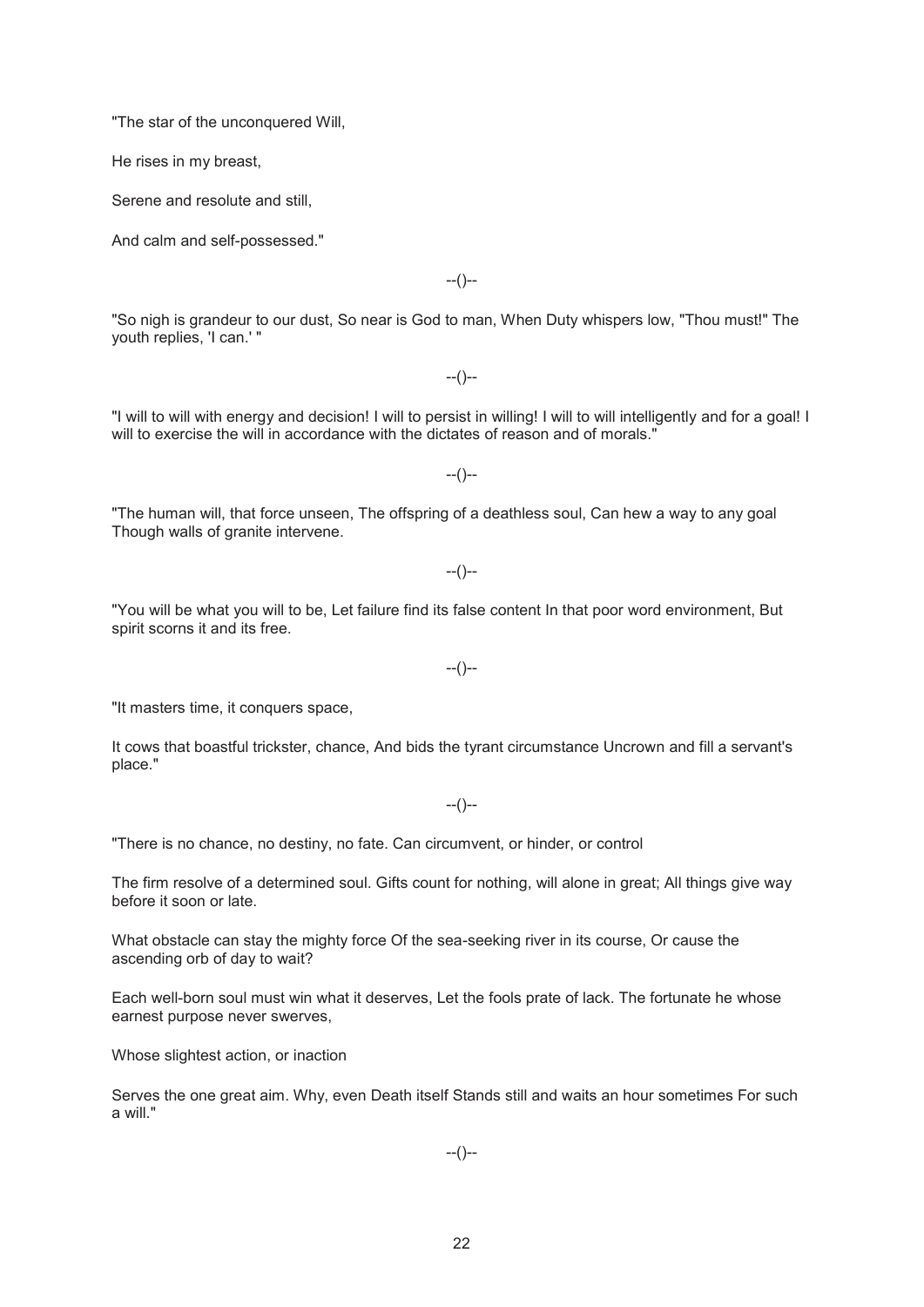# **Auto-Suggestion**

YOU will have noticed that in the preceding chapters I have begun a serious campaign in the direction of having you "make yourself over" mentally, in order to bring you under the operation of the Law of Financial Success. You will remember that first I tried to get you to regard Money in a new light--as a natural supply akin to the nourishment of the plant, and coming under the same general law of Natural Supply and Demand.

Second--I urged upon you to build up the proper Mental Attitude, showing you how by so doing you would cultivate in yourself the faculties, qualities and powers conducive to success; the qualities likely to attract and influence people with whom you come in contact; and the mental state which would set into operation the beneficent phases of the Law of Attraction.

Third--I proceeded to get Fear and Worry out of your mental system.

Fourth--I went on to cultivate the quality of Faith in you.

Fifth--came the consideration of the Latent Powers and the roles for their unfoldment.

Sixth--came the explanation of the nature of Ambition, and the urge to cultivate and develop it.

Seventh--came the explanation of the wonderful effect and office of Desire, and the advice to cultivate Desire as a means of cultivating Will.

Eighth--I gave you instruction for the development of a powerful Will, the acquirement of which means so much to you.

Now, if you will stop a moment, you will see that the practical application of the instruction given and the precepts laid down for your guidance require a certain "making over" of yourself, on your part.

This being so the question arises: "How may I best accomplish the 'making-over' process?" And to answer this question, I shall now devote several chapters, for in the answering lies much of the essence of this instruction that I am desirous of imparting to you. And so this is the reason that we now take up the subject of "Auto-Suggestion," a subject of the greatest importance to you, and which has engaged the minds of scientific men for the past few years. Let as hasten to a consideration of the subject.

In the first place the term "Suggestion," as used by psychologists means "an *impression* made upon the mind of another." And an "auto-suggestion" is an *impression* made upon one's own mind in a manner similar to that used in impressing the mind of another. You will see this a little clearer in a moment. The whole essence of Suggestion lies in the idea of *"impression."* Think of the mind as a wax substance, and the Suggestion as a die making an impression on the wax, and there you have it.

If you can manage to get in a strong Suggestion on the mind of a person, you really *impress* your notion or idea upon his mental wax, so to speak. Suggestion it *not of matter of argumentative effort,*  but a process of saying a thing so positively, earnestly and convincingly that the other person takes up the idea without argument. We may be impressed by a man's earnestness, his manner, his attitude, his dress, and in many other ways, but the principle is the same--if we are *impressed* by something about him, we have taken the Suggestion. Do you see what I mean?

Well, one may turn this Suggestive die upon the wax of his own mind and by repeated *impressions*  may fix certain ideas, qualities, and characteristics upon it so that he will have really made himself over to that extent. It is a case of "sez I to myself, sez I"-- often repeated until "I" believes what "I sez." You know how a man may get to actually believe some old lie that he has been telling for some time. A man may act out a certain assumed character, until he actually becomes like the character. There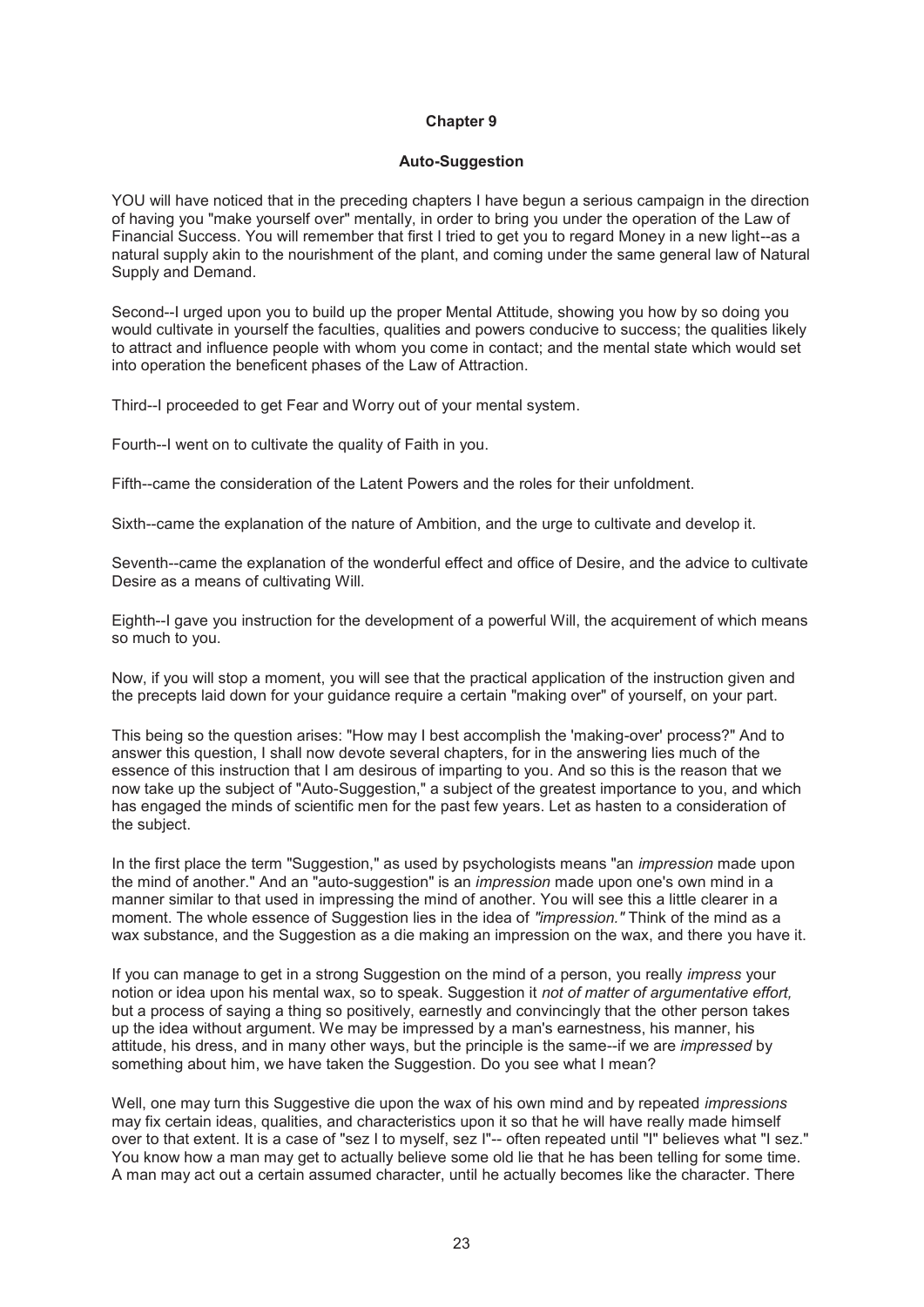are plenty of old chaps strutting around today with these assumed characters, which not only fool the people with whom they come in contact, but also actually fool the men themselves. Now if this be true about things of this kind, how important does the principle become when applied to the creation of new characteristics and qualities in oneself that are conducive to success. You all know just about the ones you need, and now here it the way to go about getting them.

To many people Auto-Suggestion means simply the repeating of certain words to themselves, like "I am Energetic--I am Ambitions," etc. etc. Now this plan is all very well, for a constant impression of this kind will undoubtedly tend to develop the suggested qualities in one. But there is a far more scientific plan known to psychologists, and that is the one I am going to urge upon your consideration. It is that not only should one "say" things to himself, but that he should also create Mental Images of the desired thing, and should also act out the part he wishes to play, in a sort of extended preliminary rehearsal.

All this may seem odd to you unless you have studied the psychological principles underlying it, which I have not time to go into here. The thing to remember is that constant thinking of a desired quality of mind, accompanied with the indulgence in the Mental Picture of yourself as actually possessed of the quality itself, and also accompanied by an "acting out" of the part you would like to play, will in due time so impress and mold your mind that you will *actually possess* the quality itself. Here is a great psychological law I have expressed. Read it again, study it, and make it your own.

For instance let us suppose that you lack Ambition. Well, the first thing is to rouse the Desire to become Ambitious. Then start in the plan of "sez I to myself, sez I," and make constant affirmation of the fact that: "I am *Ambitious--very Ambitious--my Ambition grows every day,"* and so on. Then picture yourself in your imagination as being Ambitious--see yourself as moving around in the world possessed of an insatiable Ambition which is leading you to strenuous action and wonderful accomplishments. Then begin to act out the part of the Ambitious man--study some Ambitious man until you catch his feelings and then begin to *look* Ambitious; *talk* in the tones of a man possessing Ambition; walk like an Ambitious man--in short act out the part to the smallest details. Now remember I do not mean to copy the mannerisms of the man you have taken for your model--this is not the thing at all. Simply study him until you can get his *feelings*--until you can recognize the Ambitious emotion and Mental Attitude animating him, and then go to work to *feel* the same inward feeling yourself, and to act out the feeling. If you can once get the feeling, then all you've got to do is to act it out right.

You will find that this plan of mental discipline and exercise may be used for the acquirement of any and every one of the positive qualities you may desire to acquire and possess. This is no mere theory, but is a scientific fact known to and taught by some of the leading authorities on the subject in the world. It has been the basis of the making over of thousands of people, some of whom have paid enormous fees to teachers for just this plain advice, elaborated and padded out into long series of personal lectures and lessons. I offer you something here that is well "worth while." Now it is for you to take it and use it.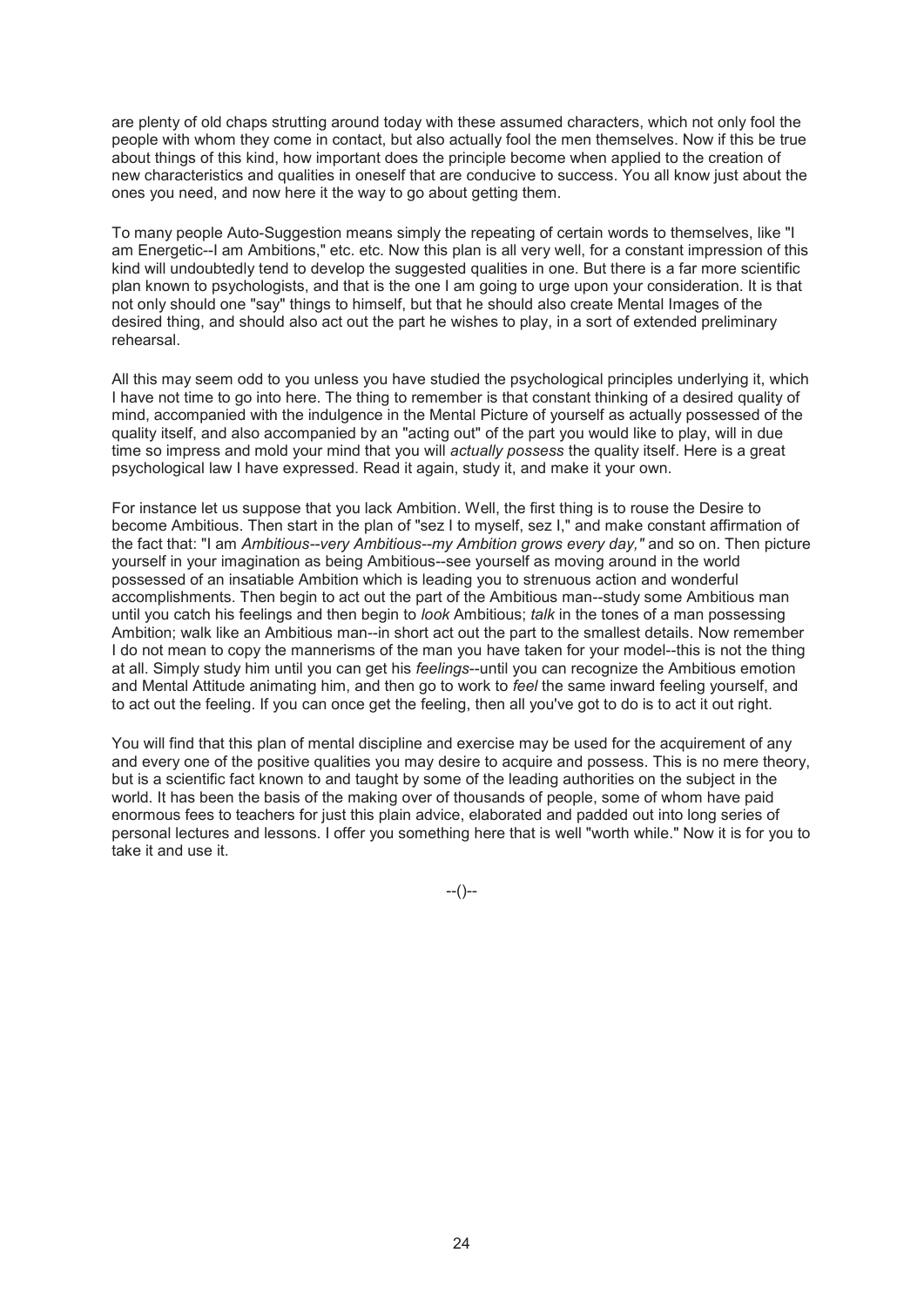#### **Harmony**

ALL through Nature, and Nature's manifestations, there exists rhythm and Harmony. Everything in the Universe is in unceasing action. There is a universal vibratory movement apparent everywhere. From the atoms, and the particles composing the atoms, up through all the material combinations and groupings there is constant, incessant vibration and motion. And from this constant motion, and running through its entire manifestation, there is apparent a constant and invariable law of rhythm. Just as there is a rhythm apparent in all that we call music, so is there a rhythm in the music of Nature. And from that rhythm proceeds that which we call Harmony.

The planets as they swing in regular orbits around the sun--yes, the suns as they swing around still greater suns--and so on until the mind fails to grasp the wonder of it all--all manifest rhythm. The sea in its manifestation of the rise and fall of the tides, exhibits rhythm. The heart of man breathes in rhythmic measure. In the great waves of light traveling to us from the sun and stars, millions upon millions of miles away, there exists a rhythmic measure registered upon the delicate instruments of science.

You have heard of the wonderful force latent in the rhythmic measure of music. You have read of instances in which mighty bridges have been shattered by the note of the violin constantly sounded in an uninterrupted rhythm. It seems almost incredible, but it is true that the soft note of a tiny violin, constantly sounded in regular rhythm can become powerful enough to make the bridge first tremble, and then shudder, and then sway to and fro until it finally collapses. Science teaches us that even the mighty steel skyscrapers of our great cities could be brought to the ground in a mass of twisted steel rods, if one were but to ascertain the keynote of the entire building, and then manage to start into motion the vibrations of a strong musical instrument, constantly sounding that one keynote, over and over again, for hour after hour, until the great giant structure would "catch the motion" and begin to tremble.

"To catch the motion," that is it. If we could but "catch the motion" of Nature's great rhythmic harmony we could accomplish anything. And this is not such a wild dream as might be supposed at first glance. There is a great rhythmic harmony inherent in the mind of man. Just as the bridge has its keynote, so has the mind of each man, and the great mind of the race of men. And if we will but withdraw ourselves from the incidents and distractions of the outer life and retire for a moment or two within the inner regions of ourselves, we may catch the faint echo of that great Universal Harmony of the mind, sounding clear and well defined. If we can do this, we have but to take up the mental keynote and sound it until we make our influence felt.

Men of the busy world--the "practical" men of our day--are beginning to realize this fact, and we hear strange stories of such men closing their private office doors for a few moments during the day, and communing with themselves, withdrawing their attention from the distracting thoughts and scenes of the outside world. This is no mere transcendental idea, but a fact that many shrewd business men of the day are turning to good account.

Remember, that "in quietness there is strength," Every person who is ambitions and has a definite object in life should take a few minutes off each day, and sit alone, giving himself a chance to think, meditate, and allow the great rhythmic harmony of Nature to flow through his cleared mind, and thus gain renewed strength and energy. It is in these quiet moments, when the outer mind is relaxed and resting, that the inner mind flashes to us that which is best for as to do. We should cultivate this habit in moments of meditation, when we may escape from the people and crowd, and thus be able to listen to the voice that sounds from within. By doing this we place ourselves in harmony with the great Universal Power from which all original ideas spring into our mental organism ready for use a few moments later when we re-emerge into the world of action and of men.

Here are a few directions for entering into harmony with the Universal Rhythm of Nature: First, your mental attitude must be right You must have gained control of your thoughts and words, to that your mind is open and receptive to the great good of the world. There must be no hate there, no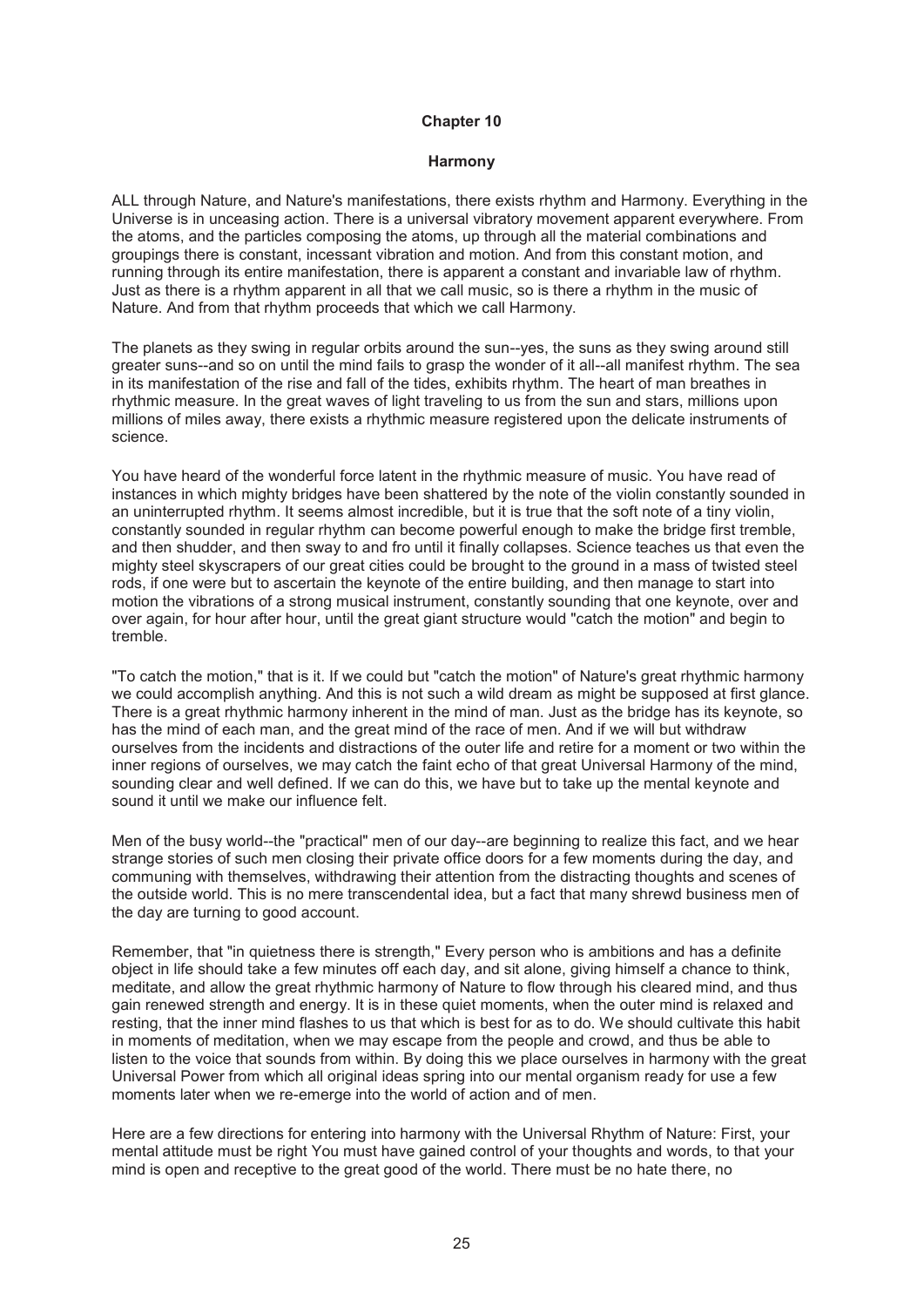discouragement, no pessimism, no negative, cringing, worm-of-the-dust or poverty thought--your frame of mind must be that of good-will, encouragement, optimum, with positive thoughts expectant of wealth, prosperity, and all the good things that man, heir of the universe, is entitled to by right of his sonship. This latter mental attitude will surround you with a personal thought atmosphere which repels from you the negative or evil things and attracts to you the positive or good things of life.

When you are satisfied that your personal atmosphere is right, then each day, preferably between twelve and one o'clock, or if that time it not convenient, early in the morning just after your bath, close the doors of your room, shutting out everybody and everything for a few moments. Take precautions that you shall not be disturbed, and then put away from your mind the fear of interruption and disturbance. Take a position of restful and peaceful calm. Relax every muscle, and take the tension off of every nerve. Take a few deep restful breaths, which will seem like great sighs, and will tend to relax your body and mind. Then detach your thoughts from the outer world, and things, and turn the mind inward upon yourself. Shut out all the material cares, worries and problems of the day and sink into a mental state of peaceful calm. Think *"I open myself to the inflow of the Universal Rhythmic Harmony"* and you will soon begin to feel a sense of relationship with that Harmony coming into you, filling your mind and body with a feeling of rest and peace, and latent power. Then shortly after will come to you a sense of new strength and energy, and a desire to once more emerge upon the scene of your duties. This is the time for you to close the meditation. Do not seek to prolong it, but go forth with your new energy, filled with the vibrations of the Universal, and you will see how refreshed and vigorous you are, and how your mind leaps eagerly and enthusiastically to the tasks before it.

Oh yes!, all this does belong to the subject of Financial Success as you will find out if you will practice a little and discover the secret of the silence as given above. If you doubt it and smile with a quizzical, know-it-all smile then you are the one who needs it most. Just remember that this is not written by some wild theorist soaring in the clouds of hazy metaphysics, but by a business man--part of it during business hours amidst the cares, duties, and exactions of a strenuous business life--who has applied these principles and knows whereof he speaks.

I shall now tell you a secret known only to a few. From this time on it is yours. See that you use it. Here it is: A few moments spent with your inner self and the Great Universal Power each day, as described above, if practiced assiduously, will establish within you the Creative Mind--that wonderful thing which marks the difference between the Italian ditch digger, who plods along from day to day with never a new idea for his own or humanity's betterment, and the man "at the top" who "does things"; the constructive man who builds railroads, steamships, large mercantile establishments, and who furnishes funds to carry the great work of the world along. Both of these men are needed, but it feels better to be near the top. The more you practice, the more you will open up that great subconscious reservoir of yours which is overflowing with original ideas. In time you will gain the power to get in touch with your inner self and tap that reservoir wherever you may be--in the street car-- out for a walk--while you are shaving--and there will flash through to your conscious mind, in vivid outlines, ideas that when worked out will mean for you Money and Financial Independence.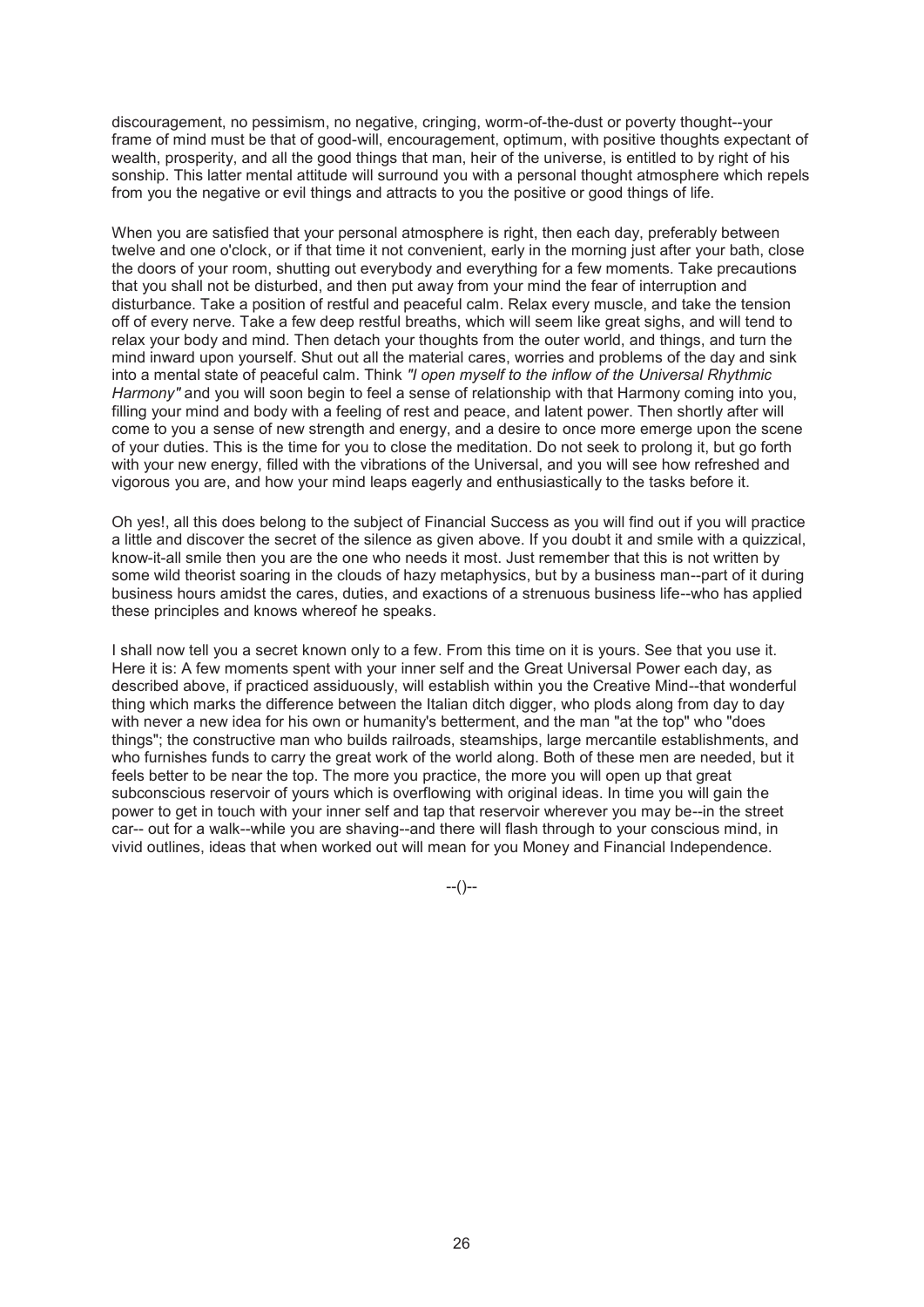#### **Creation**

THE title of this chapter may appear strange to some of those who find it in a book entitled "The Law of Financial Success," and such people may wonder what in the world "Creation" has to do with the subject of Financial Success. I ask such persons to wait patiently until the chapter is finished, and I promise to do my best to convince these doubters that Creation has very much to do with the attainment of Financial Success, and that, in fact, there can be little or no Financial Success without the operation of the creative energy of the mind.

Did you ever stop to think that in the case of some of the mighty bridges spanning the rivers surrounding New York City, each span, each strand of steel, each support, each bit of construction- and the whole bridge in its entirety--existed and was created in the mind of the designer before it was manifested or materialized?

Did you ever think that the great buildings which rear their imposing forms and shapes along our business streets were created in the minds of their architects, and actually existed in their minds before the buildings could be erected?

Did you ever think that the delicate mechanism of the watch you are carrying in your pocket existed in the mind of its designer long before the material watch was evolved from the parts? The watch would not be, and could not be, unless the designer had seen it all in his mind's eye, down to the smallest detail, before he materialized it.

The above statements are more or less common-place, but the majority of people overlook these important facts in the contemplation of material things. They ignore the fact that anything and everything that has ever been created in material form must of necessity have been created in mental form previously. There is no exception to this rule. Everything that is materialized must have existed previously in the mind of the person creating it. The house, the bridge, the watch, the suit of clothes, the hat, the pen-knife, the shoes, the buttons on the clothes--everything that you can see, or think of, *that has been made,* has first been created mentally, in its every part and as a whole.

When we materialize a thing by creating or building it, we simply build the material around the mental picture of the thing that we have first created. *The primal building is in the mind.* And this is true of Financial Success just as it is true of everything else. Some build little by little, seeing only just a little in advance of their building, and thus do their mental creation by piece-meal. Others see the whole thing in general outline and then fill in the details as they go along. The principle is the same in both cases.

It is told of Thomas Lawson, of Boston--he of Frenzied Finance" fame--that when he was a youth he painted a mental picture of a large estate on which there was the finest breed of horses, and the choicest cattle in the world; a beautiful home furnished and filled with objects of artistic value; and everything else necessary for the completion of his conception of an ideal home. He has said that his successive steps toward the acquirement of that home--the gaining of the wealth necessary for its purchase, was like the filling in of the details of the picture, the image of which never faded away from his mind.

And so it if with Financial Success. You must form a mental picture of what you want, and then bend every effort to fill in the picture. Every person should have a purpose in life. To win anything one should have a definite goal for which to strive. We should have a picture in our mind of what we want to own or attain. If we want money, we should create a mental picture of money--we ourselves using it, handling it, spending it, acquiring more, and in short going through all the motions of the man of money. One should paint a great mental picture of wealth, and then start to work to fill in the picture, and to materialize it.

What do you suppose would happen if the architect of the bridge, or building, or the designer of the watch should fail to see in his mind that which he was about to create? Can you not see that there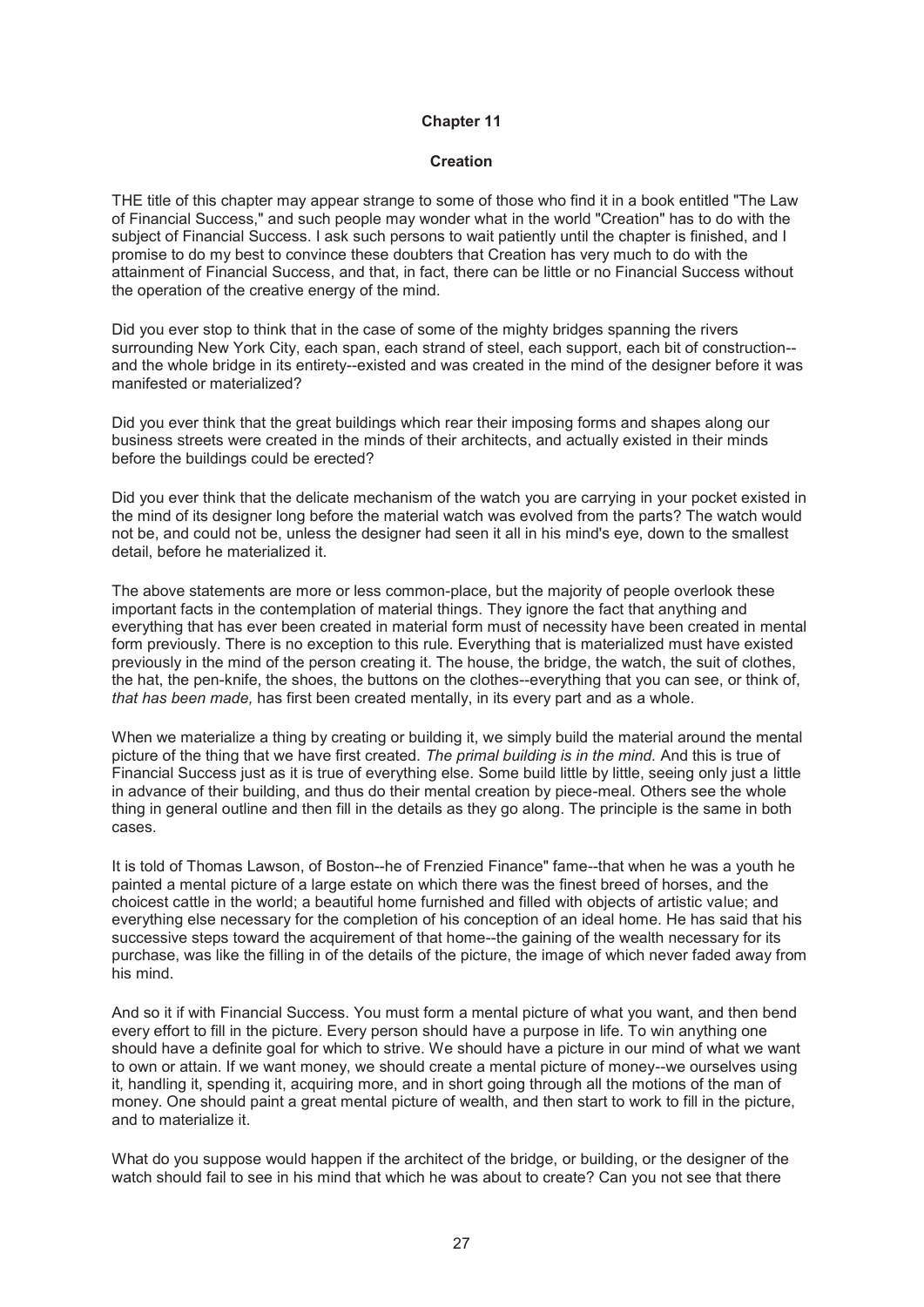would be no building worthwhile, and that the result of the attempt to build watch, bridge, or skyscraper in this way would result in a mere throwing together of material, without regard to beauty, liability or proper use?

And so it is with the majority of people, they sit down and say "Oh, I want money--I want money," and that is all there is to it. They do not use their imaginations sufficiently to *mentally create money,* and then proceed to materialize it. They are like a man who would sit down crying out "Oh, I want a woodpile, high and big with good wood." The man who gets the wood-pile, glances around the place where he wants the pile, and then he forms a mental picture of how that wood-pile will look when completed- -just about how high and broad it should be, and then he starts to work to fill in the picture with the wood, working away sawing and piling until at last the picture in materialized.

Oh, I tell you friends, you must first *know just what you want*, before you will be able to materialize it. Unless you know what you want, you will never get anything. The great successful men of the world have used their imaginations, instead of despising them. They *think ahead* and create their mental picture, and then go to work materializing that picture in all its details, filling in here, adding a little there, altering this a bit and that a bit, but steadily building--steadily building.

If you would attain Financial Success, you must become a mental creator and designer of that which you long for as well as a material builder. The two go hand in hand and work for Financial Success.

 $-(-)$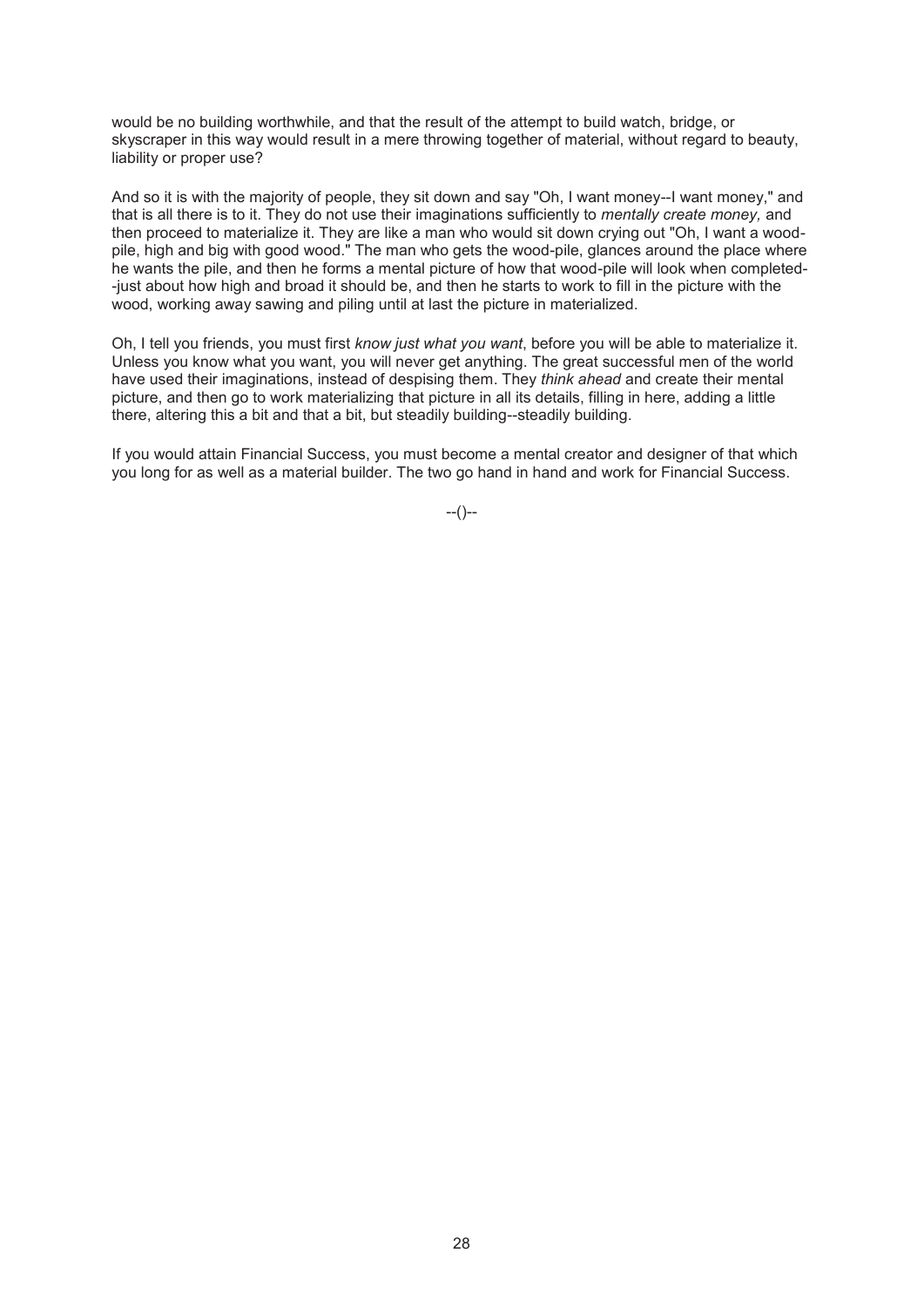#### **Concentration**

EVERY person who reads this chapter has heard the word "Concentration" used frequently; has seen it in print often; and has used it repeatedly in conversation. But how few really know just what it means--or are able to form a mental picture of Concentration. Let us consider the term a moment, for until you are able to form a clear mental picture of it, you will not be able to apply it advantageously.

What is "Concentration''? Well, the dictionaries tell us that the word means the act or process of bringing or directing things toward a common center, and thereby condensing and intensifying the force of the thing. And that is the key-note of the word--that is the mental picture of it--this *bringing forces to a common center.* 

One can best form a mental picture of the idea expressed in the word by thinking of a sun-glass which so concentrates the rays of the sun to a focus, or common center, that their powers are intensified upon the spot so that they easily burn a hole through anything placed on the spot.

We can never expect to win out in anything unless we firmly concentrate our minds upon the thing we seek. We have got to make our mental picture of what we want, and then start in to desire it as hard as we are able to, and by so doing we will concentrate our attention and will upon that thing until "something happens." We must learn to concentrate our powers and will upon the desired object, just as the sunglass concentrates the rays of the sun upon the common focus. We must learn to focus our energies upon the thing we want, and then to keep the focus steady from day to day, never allowing ourselves to be side-tracked or swerved from our main object of desire, interest and will.

The majority of people have little or no concentration, and they resemble the puppy-dog whose attention is attracted by first one thing and then another, and who runs from this thing to that, to and fro, not knowing what he wants long enough to get it, but continually wasting his energy in chasing things that have attracted the attention of the moment.

One should begin by practicing concentration on little things, until he masters them, and then he may move on to the consideration and contemplation of larger things. It is quite an art to be able to do one thing at a time, to the exclusion of distracting thoughts and objects. The best workmen along any line of human effort are those who are able to concentrate on their work, and practically lose themselves in their tasks for the time being.

The first step in acquiring Concentration begins, of course, in the control of the attention. Master the attention and you have acquired the art of Concentration. By holding your attention upon a thing, you direct to it your mental forces, and new ideas, plans and combinations spring into your mind and fly to a common center. Besides this you put into operation the Law of Attraction and direct its forces to that same common center. Without concentrated attention yon scatter and dissipate your mental forces and accomplish nothing at all.

I urge upon all who read this book the importance of beginning to cultivate concentration. Begin by acquiring the habit of attending to one thing at a time, concentrating the attention upon it, and then completing it and passing on to another thing. Avoid the baneful practice of thinking of one thing while doing another. Think of and work upon the thing before you, and hold your attention there until it is completed. The thinking and action should pull together, instead of in opposite directions.

An eminent authority tells us that: "It is a matter of no small importance that we acquire the habit of doing only one thing at a time, by which I mean that while attending to any one object, our thoughts ought not to wander to another." Another authority adds: "A frequent cause of failure in the faculty of attention, is striving to think of more than one thing at a time." Another says: "She did things easily because she attended to them in the doing. When she made bread, she thought of bread, and not of the fashion of her next dress, or of her partner at the last dance." The celebrated Lord Chesterfield said: "There is time enough for everything in the course of a day, if you do but one thing at a time; but there is not time enough in a year if you try to do two things at a time."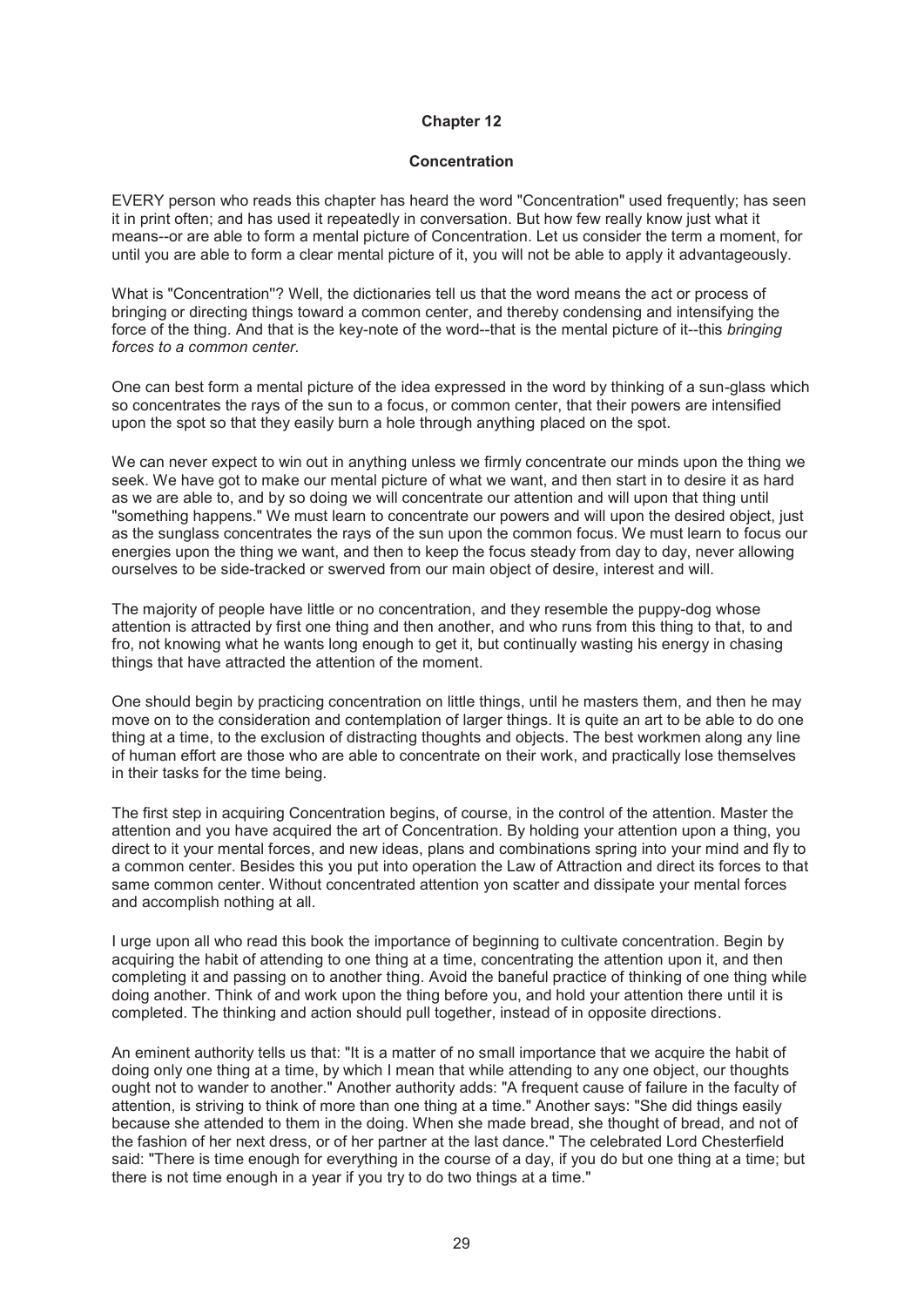If then is any secret of concentration, it is contained in the following sentence: *You can concentrate on anything you are intensely interested in, or dearly love.* For instance, if you are a young man engaged to a beautiful young lady, the ideal woman to make your life complete, you have no trouble in thinking about her and how happy you will be after the knot is tied. In fact, most of your time--when you are not thinking of your work--is given over to thoughts of *that girl,* and your future together. Sometimes even her face pops up before you and you think of her when you should be devoting your time and thought to the work you are paid for. If you are the proud father of a new baby girl or boy you have no trouble in thinking about that dear little bit of humanity. If you are a mother whose son is forging to the front in business or one of the professions, your thought goes as naturally to that boy as a duck takes to water. And so we might go down the whole gamut of humanity and find some one thing which each person is *interested in or loves,* and we would soon see that it is not a hard task for a person to think about or concentrate on that which is most dear to him or her.

Just at the present tune the thing closest to your heart, next, of course, to that which you actually love, is or should be Financial Independence. For with money at your disposal you can give that girl everything she needs to make her happy; you can insure that child's future and make sure that it has the education which it deserves; you can establish that boy in business and give him a chance to express his full ability; you can complete those plans you have had in mind so long and you can do many things which are now impossible.

It certainly ought not to be hard for you to concentrate on Financial Independence when it means so much to you, ought it? Well, go to work now, and when your mind is not occupied with your regular duties, when your thought is roaming around here and there accomplishing nothing, when you find yourself thinking of something foolish or vicious, exert your will, draw back your thought, use your imagination to picture an ideal of what Financial Independence will mean to you, and then concentrate your whole thought on that ideal to bring it into materialization. Now is the time to begin, friend; do not leave it until tomorrow.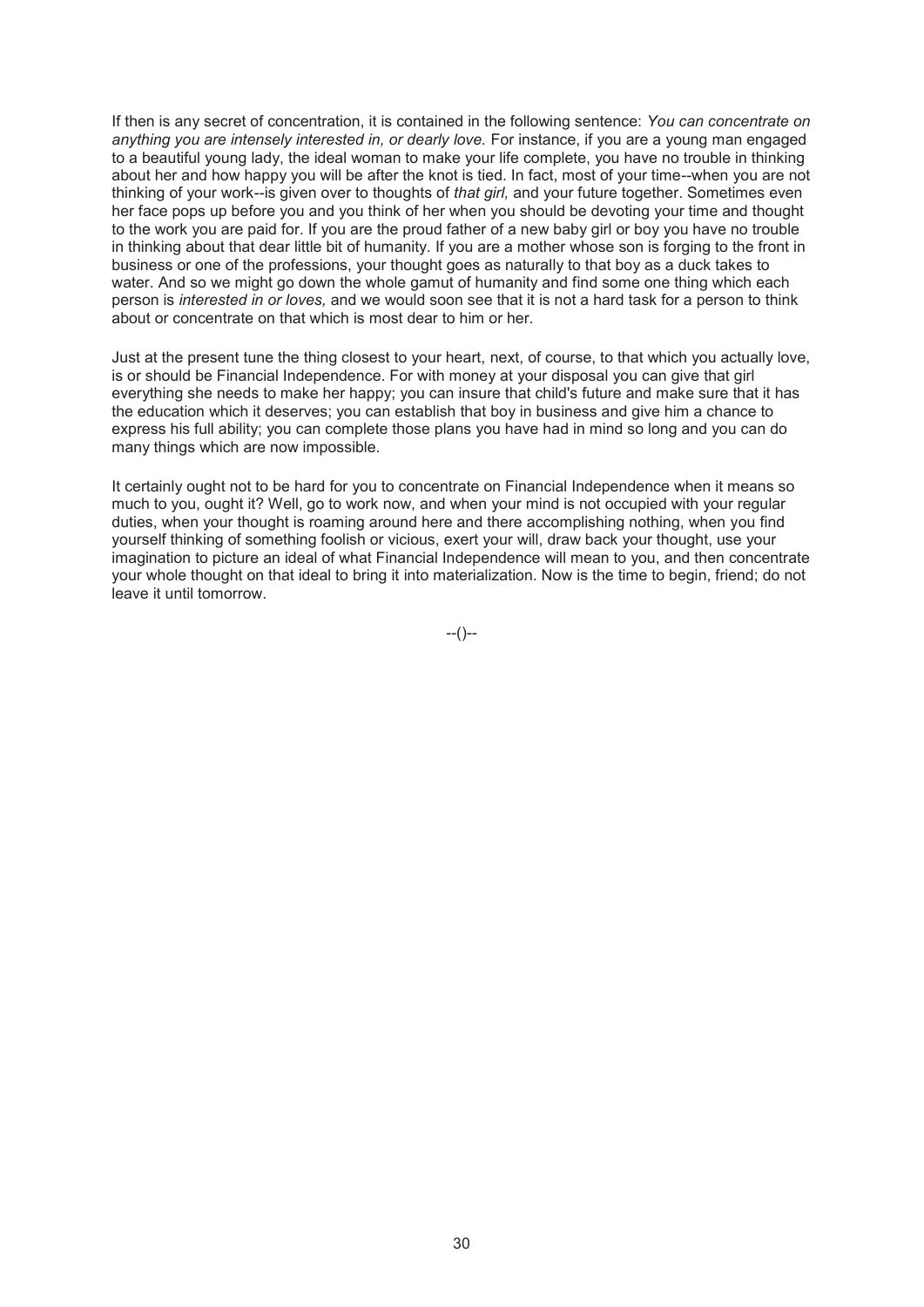#### **Persistence**

IN the last chapter we considered the subject of "Concentration," and I tried to show you what an important part it played in the workings of the Law of Financial Success. But, if you concentrate on one thing this minute, and another thing the next moment, and so on, flitting from one flower to another like the butterfly, you will accomplish very little. What is needed is a steady, determined, persistent application to the one object upon which you have set your mind. Having found the object of your desire and knowing how to concentrate upon it, you should then learn how to be Persistent in your concentration, aim, and purpose.

There is nothing like sticking to a thing. Many men are brilliant, resourceful, and industrious, but they fail to reach the goal by reason of their lack of "stick-to-itiveness." One should acquire the tenacity of the bulldog, and refuse to be shaken off of a thing once he has fixed his attention and desire upon it. You remember the old Western hunter who when once he had gazed upon an animal and said "You're my meat," would never leave the trail or pursuit of that animal if he had to track it for weeks, losing his meat in the meantime. Such a man would in time acquire such a faculty of Persistence that the animals would feel like Davy Crockett's coon who cried out; "Don't shoot, mister, I'll come down without it"

You know the dogged persistence inherent in some men that strikes us as an irresistible force when we meet them and come into conflict with their persistent determination. We are apt to call this the "Will," but it is our old friend Persistence-- that faculty of holding the Will firmly up against objects, just as the workman holds the chisel against the object on the wheel, never taking off the pressure of the tool until the desired result is obtained.

No matter how strong a Will a man may have, if he has not learned the art of persistent application of it he fails to obtain the best results. One must learn to acquire that constant, unvarying, unrelenting application to the object of his Desire that will enable him to hold his Will firmly against the object until it is shaped according to his wishes. Not only today and tomorrow, but every day until the end.

Burton has said: "The longer I live, the more certain I am that the great difference between men, between the feeble and the powerful, the great and the insignificant, is Energy--Invincible Determination--a purpose once fixed, and then Death or Victory. That quality will do anything that can be done in this world--and no talents, no circumstances, no opportunities, will make a two-legged creature a man without it"

Donald G. Mitchell said: "Resolve is what makes a man manifest; not puny resolve; not crude determinations; not errant purpose--but that strong and indefatigable Will which treads down difficulties and danger, an a boy treads down the heaving frostlands of winter, which kindles his eye and brain with a proud pulse-beat toward the unattainable. Will makes men giants."

Disraeli said: "I have brought myself by long meditation to the conviction that a human being with a settled purpose must accomplish it, and that nothing can resist a Will which will stake even existence upon its fulfillment."

Sir John Simpson said; "A passionate desire, and an unwearied Will can perform impossibilities, or what may seem to be such to the cold and feeble."

And John Foster adds his testimony, when he says: "It is wonderful how even the casualties of life seem to bow to a spirit that will not bow to them, and yield to subserve a design which they may, in their first apparent tendency, threaten to frustrate. When a firm decisive spirit is recognized, it is curious to see how the space clears around a man and leaves him room and freedom."

Abraham Lincoln said of General Grant: "The great thing about him is cool persistency of purpose. He u not easily excited, and he has got the grip of a bull-dog. When he once gets his teeth in, nothing can shake him off."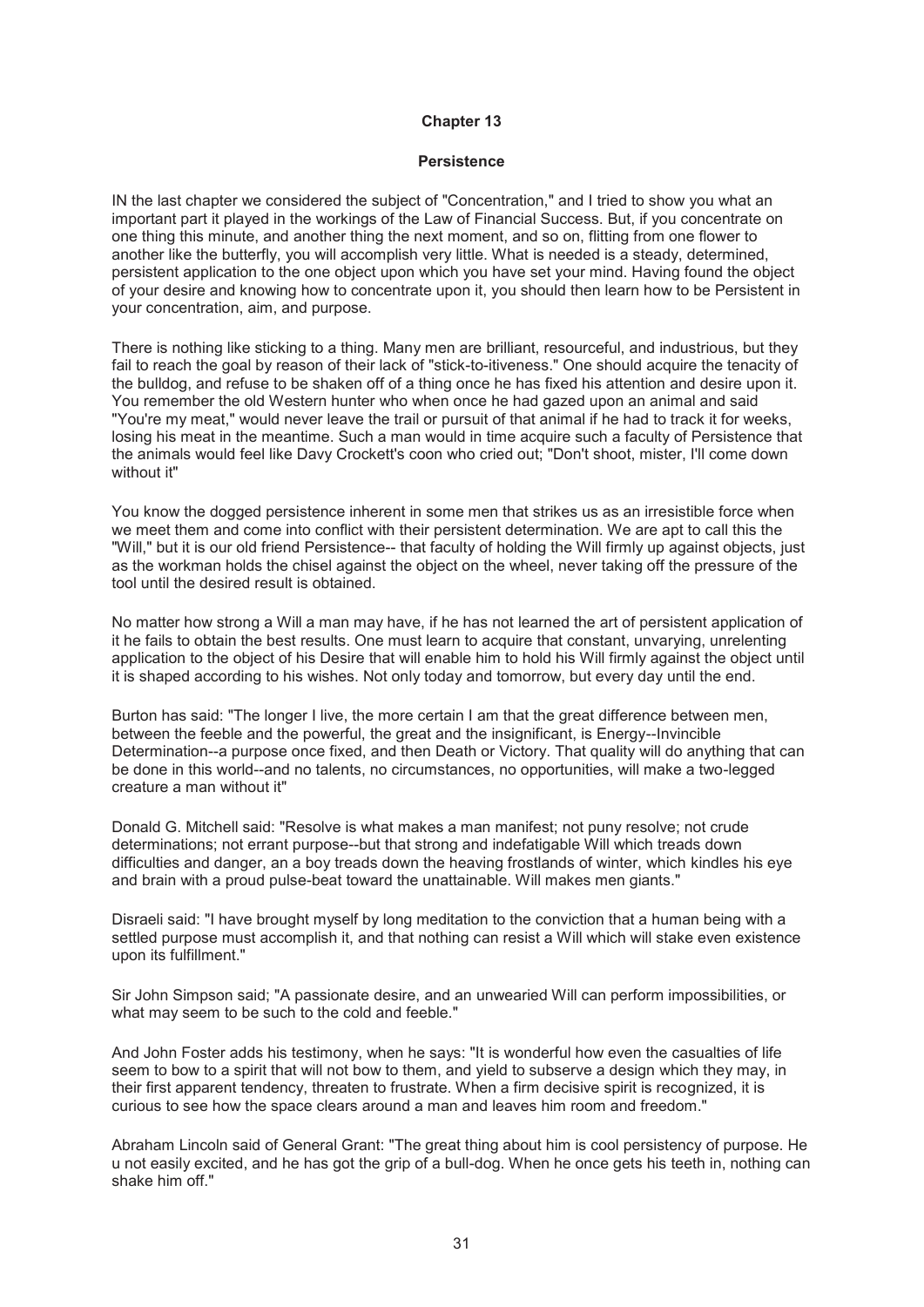Now, you may object that the above quotations relate to the Will, rather than to Persistence. But if you stop to consider a moment you will see that they relate to the PERSISTENT Will, and that the Will without Persistence could accomplish none of these things claimed for it. The Will is the hard chisel, but Persistence is the mechanism that holds the chisel in its place, firmly pressing it up against the object to be shaped, and keeping it from slipping or relaxing its pressure. You cannot closely read the above isolations from these great authorities without feeling a tightness of your lips, and a setting of your jaw, the outward marks of the Persistent Dogged Will.

If you lack Persistence, you should begin to train yourself in the direction of acquiring the habit of sticking to things. This practice will establish a new habit of the mind, and will also tend to cause the appropriate brain-cells to develop and thus give to you as a permanent characteristic the desired quality that you are seeking to develop. Fix your mind upon your daily tasks, studies, occupation or hobbies, and hold your attention firmly upon them by Concentration, until you find yourself getting into the habit of resisting "side-tracking" or distracting influences. It is all a matter of practice and habit. Carry in your mind the idea of the chisel held firmly against the object it is shaping, as given in this chapter--it will help you very much. And read this chapter over and over again, every day or so, until your mind will take up the idea and make it its own. By so doing you will tend to arouse the desire for Persistence and the rest will follow naturally, as the fruit follows the budding and flowering of the tree.

 $-(-)$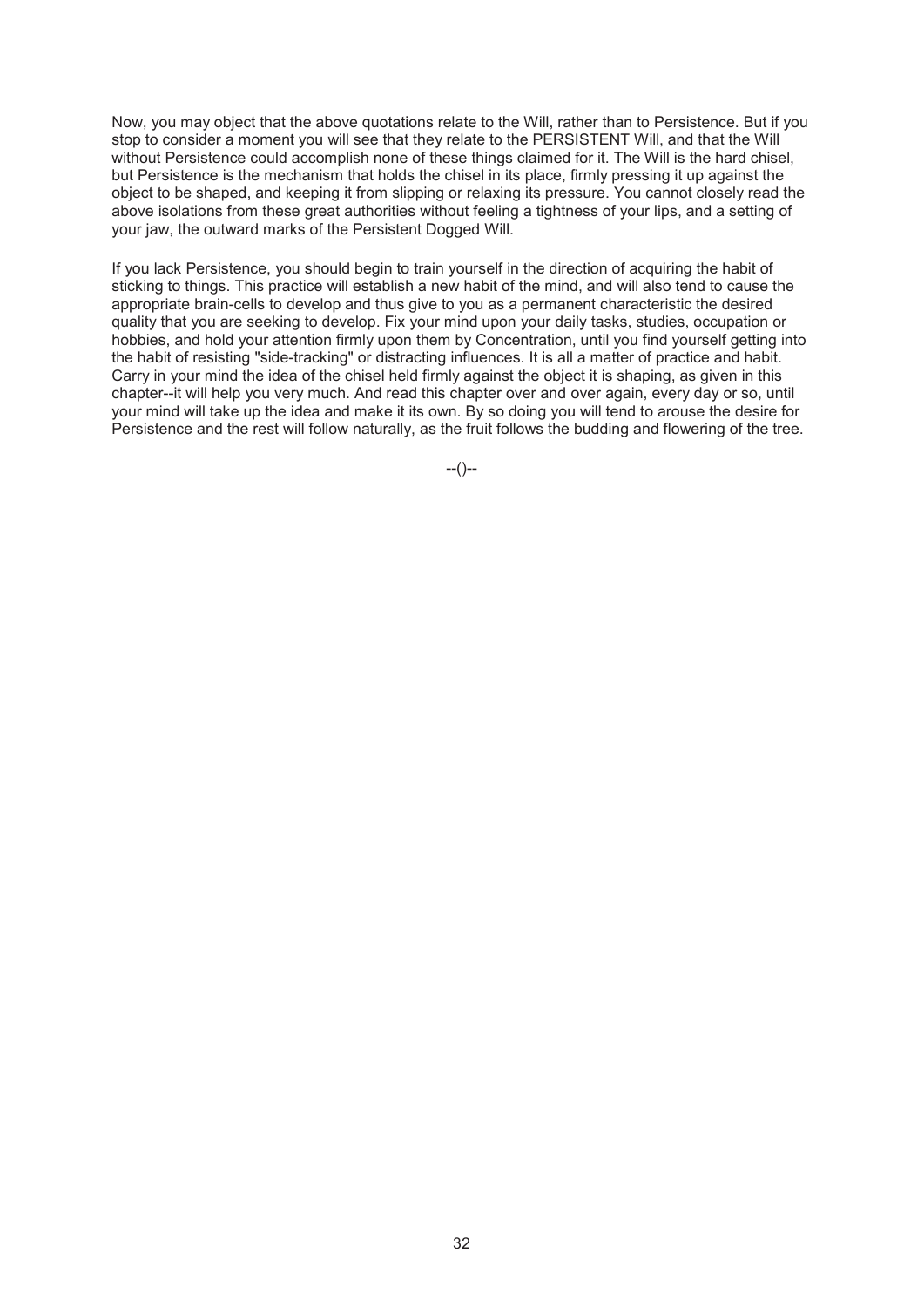#### **Habit**

HABIT is a force which is generally recognized by the average thinking person, but which is commonly viewed in its adverse aspect to the exclusion of its favorable phase. It has been well said that all men are "The creatures of habit," and that "Habit is a cable; we weave a thread of it each day, and it becomes so strong that we cannot break it." But the above quotations only serve to emphasize that side of the question in which men are shown as the slaves of habit, suffering from its confining bonds. There is another side to the question, and that side shall be considered in this chapter.

If it be true that Habit becomes a cruel tyrant ruling and compelling men against their will, desire, and inclination--and this is true in many cases, the question naturally arises in the thinking mind whether this mighty force cannot be harnessed and controlled in the service of man, just as have other forces of Nature. If this result can be accomplished, the man may master Habit and set it to work, instead of being a slave to it and serving it faithfully though complainingly. And the modern psychologists tell us in no uncertain tones that Habit may certainly be thus mastered, harnessed and set to work, instead of being allowed to dominate one's actions and character. And thousands of people have applied this new knowledge and have turned the force of Habit into new channels, and have compelled it to work their machinery of action, instead of being allowed to run to waste, or else permitted to sweep away the structures that men have erected with care and expense, or to destroy fertile mental fields.

A habit is a "mental path" over which our actions have traveled for some time, each passing making the path a little deeper and a little wider. If you have to walk over a field or through a forest, you know how natural it is for you to choose the clearest path in preference to the less worn ones, and greatly in preference to stepping out across the field or through the woods and making a new path. And the line of mental action is precisely the same. It in movement along the lines of the least resistance- passage over the well-worn path. Habits are created by repetition and are formed in accordance to a natural law, observable in all animate things and some would say in inanimate things as well. As an instance of the latter, it is pointed out that a piece of paper once folded in a certain manner will fold along the same lines the next time. And all users of sewing machines, or other delicate pieces of mechanism, know that as a machine or instrument is once "broken in" so will it tend to run thereafter. The same law is also observable in the ruse of musical instruments. Clothing or gloves form into creases according to the person using them, and these creases once formed will always be in effect, notwithstanding repeated pressings. Rivers and streams of water cut their courses through the land, and thereafter flow along the habit-course. The law is in operation everywhere.

The above illustrations will help you to form the idea of the nature of habit, and will aid you in forming new mental paths--new mental creases. And, remember this always--the best (and one might say the only) way in which old habits may be removed is to *form new habits* to counteract and replace the old undesirable ones. Form new mental paths over which to travel, and the old ones will soon become less distinct and in time will practically fill up from disuse. Every time you travel over the path of the desirable mental habit, you make the path deeper and wider, and make it so much easier to travel it thereafter. This mental path-making is a very important thing, and I cannot urge upon you too strongly the injunction to start to work making the desirable mental paths over which you wish to travel. Practice, practice, practice--be a good path-maker.

The following rules will help you in your work in forming new habits:

1. At the beginning of the formation of a new habit, put *force* into your expression of the action, thought, or characteristic. Remember that you are taking the first steps toward making the new mental path, and it is much harder at the first than it will be afterwards. Make the path as clear and deep as you can, at the start, so that you can see it readily the next time you wish to travel it.

2. Keep your attention firmly concentrated on the new path building, and keep your eyes and thoughts away from the old paths, lest you incline toward them. Forget all about the old paths, and concern yourself only with the new one that you are building.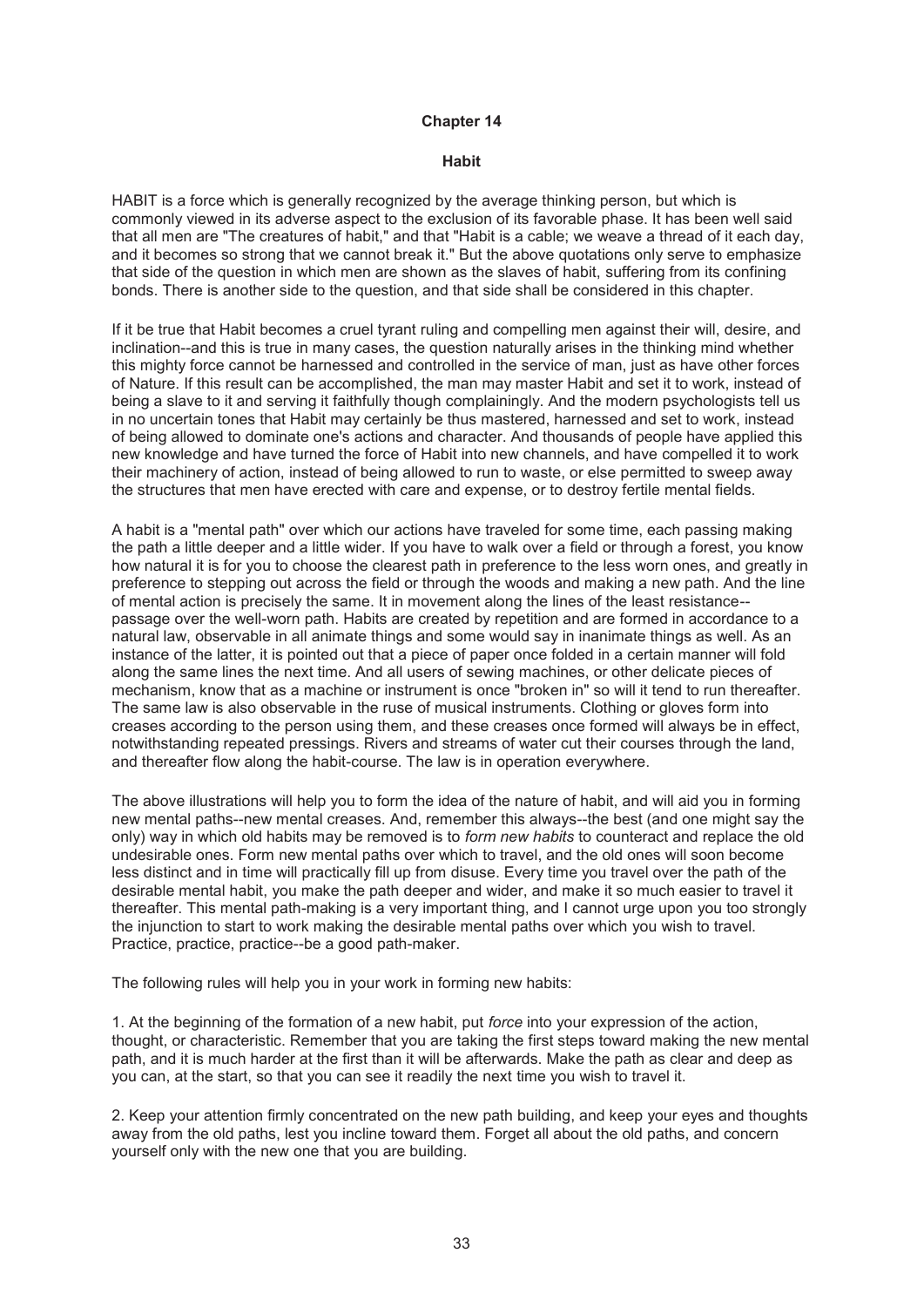3. Travel over your newly made path as often as possible. Make opportunities for doing so, without waiting for them to arise. The oftener you go over the new path, the sooner will it become an old, wellworn, easily traveled one. Think out plans for passing over it and using it, at the start.

4. Resist the temptation to travel over the older easier paths that you have been using in the past. Every time you resist a temptation, the stronger do you become, and the easier will it be for you to do so the next time. But every time you yield to the temptation, the easier does it become to yield again, and the more difficult does it become to resist the next time. You will have a fight on at the start, and this is the critical time. Prove your determination, persistency, and Will power now, right here at the start.

5. Be sure that you have mapped out the proper path--plan it out well, and see where it will lead you to--then go ahead without fear and without allowing yourself to doubt. "Place your hand upon the plow, and look not backward" Your goal is Financial Success--then make a good, deep, wide mental path leading straight to it.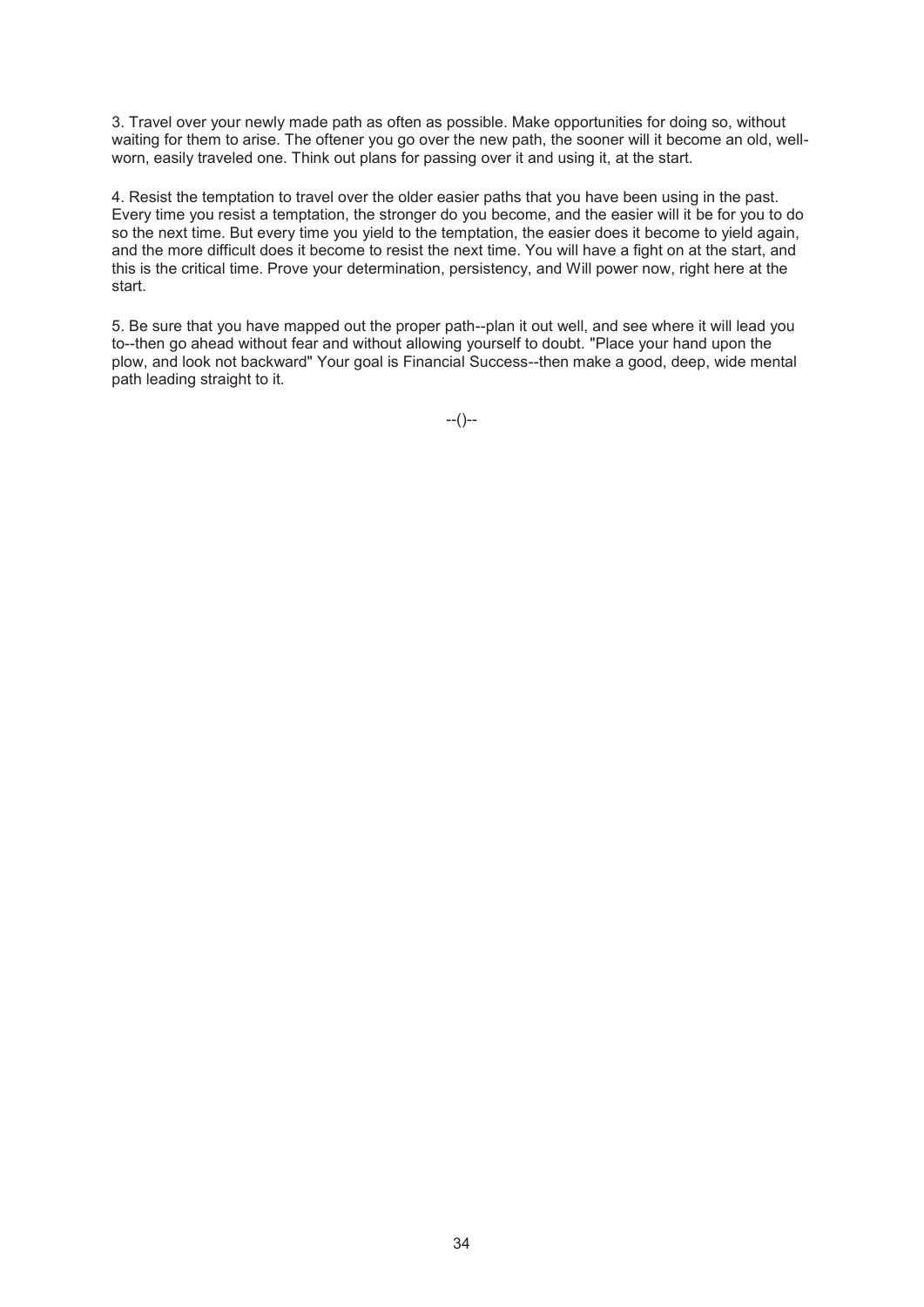#### **Claiming Your Own**

THERE has grown up in the minds of many people the delusion that there is some real merit in taking the mental position that desirable things are "too good for me," and denying that they have any merit whatsoever in them. So prevalent has become this idea that it has developed a race of hypocrites and pharisees, who go about proclaiming their humble goodness, and their meek humility, until one gets tired of hearing their talk--and *talk* is all there is to it, for these same people slyly manage to reach out for the good things in sight, even while decrying the value of the aforesaid good things, and denying their worthiness to receive anything at all.

I take quite the other position. I believe that there is nothing too good for the men and women who assert their right to live and to partake of the good things of earth. I am reminded of the French soldier who carried a dispatch to Napoleon, and whose horse dropped dead from fatigue as he sprang from it and handed the Emperor the dispatch which he had carried from miles away. Napoleon wrote an answer, and dismounting from his horse handed the bridle to the soldier, saying "Take this horse and ride back, comrade." "Nay," cried the soldier as he gazed at the blooded horse and his trappings, "it is too magnificent and grand for me, a common soldier." "Take it!" cried Napoleon, *"there is nothing too grand and magnificent for a soldier of France!"* And these words, rapidly repeated through the ranks and columns of his army, gave to his tired troops a new and fresh inspiration and energy. "Nothing too grand and magnificent for a soldier of France," they said, and the thought that they were such worthy individuals inspired them to the almost miraculous deeds that followed.

Napoleon understood human nature, and the laws of psychology. Tell a man that he is a worm of the dust, and deserving of nothing but kicks and punishment, and if he believes you he will sink to the mental level of the worm and will cringe and crawl and eat dirt. But let him know that he has within him the divine spark, and that there is nothing too good for him; nothing that he has not a right to aspire to; no heights which are not his own if he but climb to them--tell him these things, I say, and he will become a transfigured creature, ready and willing to attempt great things, and do mighty deeds, "As a man thinketh in his heart, so is he."

And that is why I am trying to tell you that you have a right to all the good things there are--that you are a worthy human being and not a crawling thing of the dust. That is why I tell you to raise up your head and look the world in the eyes, affirming your relationship with the Divine Cause that brought you into being, and asserting your right to partake of your heritage from that Power.

Does not all Nature seem to come to the aid and assistance of the strong individuals who assert their right to live, and prosper? Does not Nature seem to try in every way to build up strong, confident, selfreliant, self-respecting individuals? Does it not seem to reserve the prizes of life for the strong hand that has courage to reach out and take them, instead of to those cringing, shrinking personalities that cower and shiver back in the corner, afraid to call their souls their own?

There is nothing in Nature that gives any encouragement whatsoever to this false teaching of mock humility, and self-abasement of which we hear so much. The very persons who hold up this weak, negative ideal to their followers, are not especially noted for their meekness or humility--they are apt to be arrogant, selfish and grasping all the good things in sight, even while decrying and denying them. They are all words, words, words, with their cant phrases and negative admonitions. Away with such destructive and hurtful teachings. Make way for the new teaching that the good things of earth have been placed here for man's use, and for his development and happiness. There is nothing too good for Men or Women, for they are the rightful inheritors and heirs of their Divine Causer.

Does not Nature seem to strive to produce strong plants, strong animals, strong individuals? Does she not seem to delight in producing an individual, in either of the great kingdoms of life, who has the desire, energy, ambition and power to draw to itself the nourishment and nutriment which will enable it to express its life fully-- which will enable it to become a proper, efficient and worthy channel through which may flow the great Stream of Life that has its source in the Divine Cause which is behind and back of all things? Is life but an effort to produce weak, miserable, unhappy beings--or is it an urge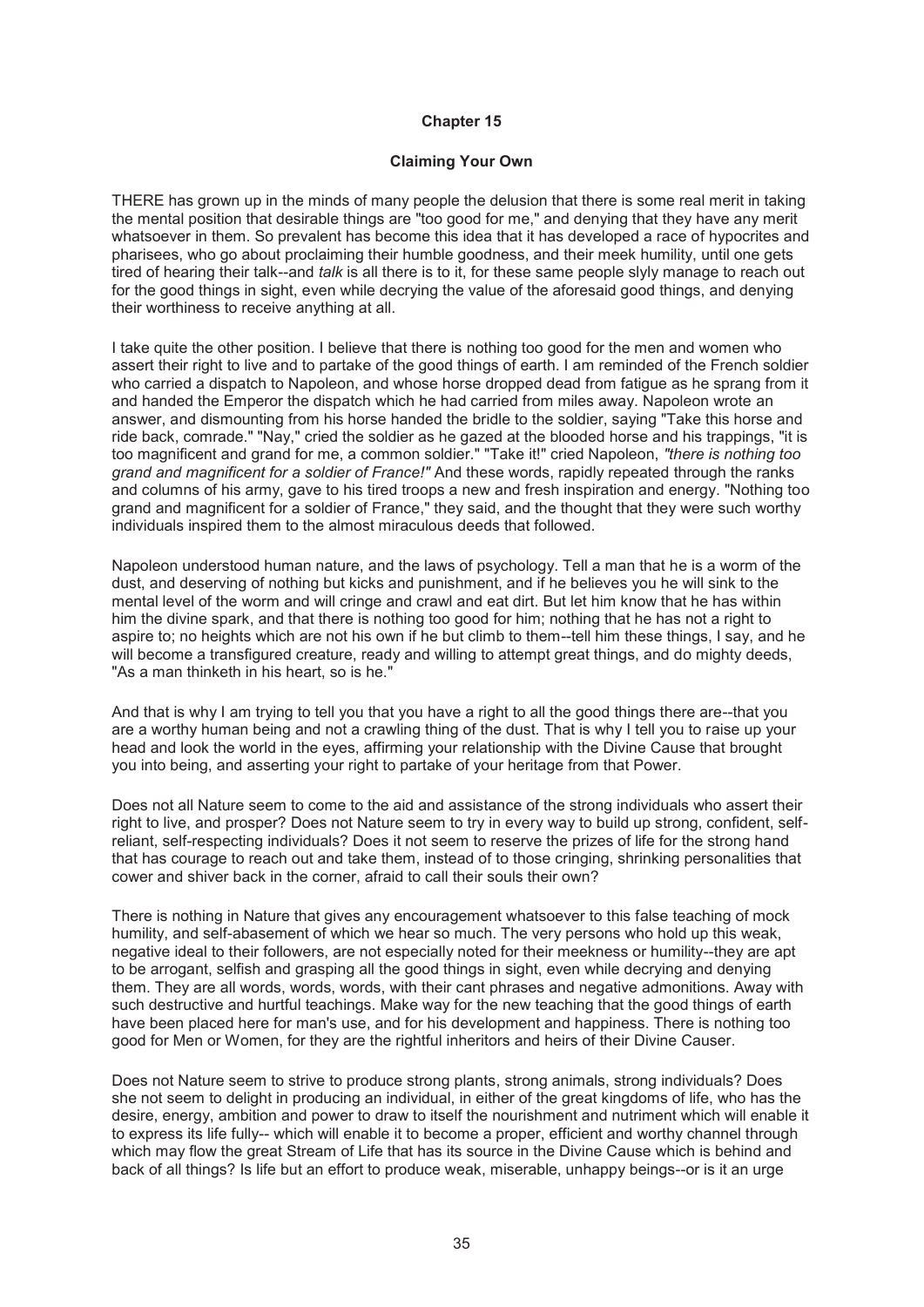that seeks to develop strong, happy, noble individual forms? And how can one be happy, strong, and noble if the source of supply is denied him? What would the plant become if its nourishment were withdrawn?

And yet in spite of all these apparent facts of Nature, there are those who would have us refuse the full supply which the Divine Power has placed at our hand and bidden us partake thereof. These people would even deny the supply. Oh, I say to you, friends, the Power that called us into being has placed in this world of ours all that is necessary to our well-being, and has implanted in our breasts the natural hunger for nourishment, physical, mental and spiritual. This very hunger is Nature's promise that there exists that which is intended to satisfy it. And then, what folly to decry the hunger, or to deny the supply. That which you need and for which you are hungry, exists for you. It is yours, and you are not robbing others when you seek for it and draw it to you.

Claim Your Own, friends, Claim Your Own! Deny it not--decry it not--but cry aloud "It is Mine Own--I Demand It--I attract it to Me!" Claim Your Own!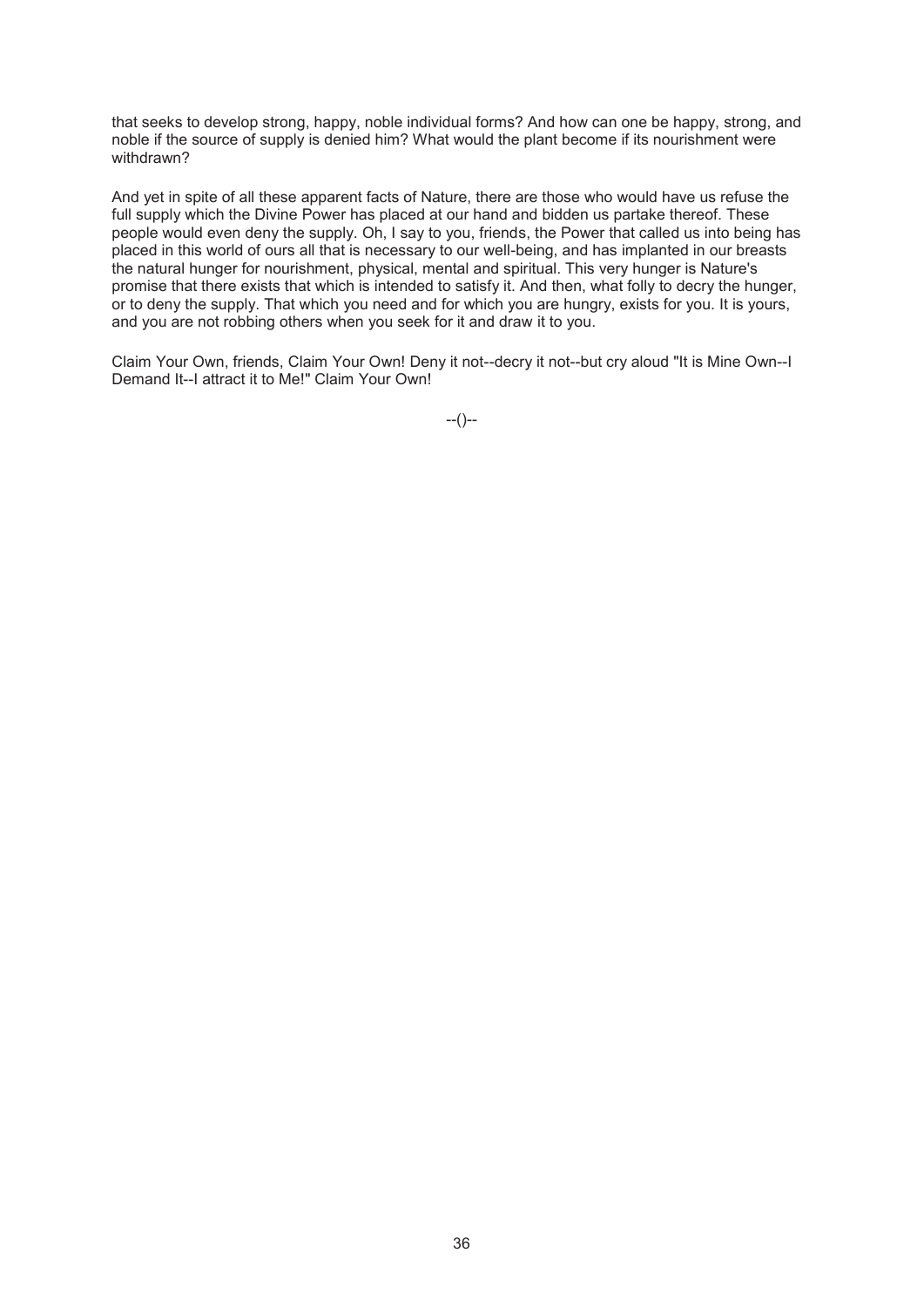#### **Making Money**

*"The possession of money gives confidence, the lack of it self-consciousness."* 

IN the preceding chapters of this book we have discussed "The Law of Financial Success," and suggested methods and given instruction for the development of the various positive qualities necessary to the one who desires to get into harmony with the LAW.

But our exposition of the LAW is not yet complete. Like everything else in Nature, it has two sides: for instance, we have male and female, heat and cold, light and darkness, sunshine and rain, and one is just as necessary to the whole as is the other.

We have said very little as to the handling of money. What has gone before was extremely practical and all very necessary, because we must "know" before we "do"--we must "possess" before we "use." If you have read carefully and studied with a purpose that which has preceded, and have decided to take advantage of the suggestions given, you are now ready for this final chapter, "Making Money," toward which all the others have been leading you.

A person might possess every one of the positive qualities, but if he were in the back woods or the Desert of Sahara, where there is no money in circulation, he never could become financially independent, for the second part of the LAW could not be brought into action. And again, on the other hand, a person might be left a mint of money and if he did not know how to take care of it, or if he did not possess the necessary positive qualities by means of which he might make more money, he would lose it all in a few years, and he himself become a tramp of the worst type. This is not an uncommon occurrence, and may be verified at any shelter house or Salvation Army Barracks in our larger cities.

An illustration from real life, showing how the LAW worked in one instance will here be given. The writer is acquainted with a gentleman of middle age now occupying an enviable position in financial circles, and when, because of the development of the positive qualities, will before he dies become much more prominent and leave his mark on the world. This man was born "with a gold spoon in his mouth," and all during his youthful days had everything and anything a young man could want, as well as many things he did not need. In time reverses came, and these, combined with extravagance, swept away the fortune that had been bequeathed to him.

Here was a young man about twenty years of age left without a dollar, and with absolutely no training in the direction of earning a living. After a few years of the hardest kind of knocks, he made his way to the far West. There he obtained an inside position where he worked for a time, until it began to tell on his health. One day while at work in the office, and wondering what was going to become of him, a great truth dawned on his mind. It was this: *I can never amount to anything or become very wealthy like my father by merely working with my hands. The only way to make money is to compel money to work for me.* 

With a definite object in view, he gave up his inside "position" and took a "job" on the railroad grade as a teamster. In less than six months, by depriving himself of every luxury, he had accumulated enough money to partly pay for one pair of mules. These he hired out, acting himself as driver. After a while he bought a second pair on credit, giving a mortgage on both pair for payment, and hired a man to drive the second pair. When that pair was paid for he bought two more pairs, again mortgaging all he had to pay for the second two pairs. When they were paid for he bought four more pairs, and then he went to work, not as a hired man, but as a contractor on his own account in a small way, and thus made money. The capital invested in these mules worked for him, and step by step in a few years he was in a position of affluence and power.

This man, just like every other man, had the germs of the positive qualities in him. All they needed was developing. This development was obtained by the knocks he received, both before and after that great truth dawned upon him.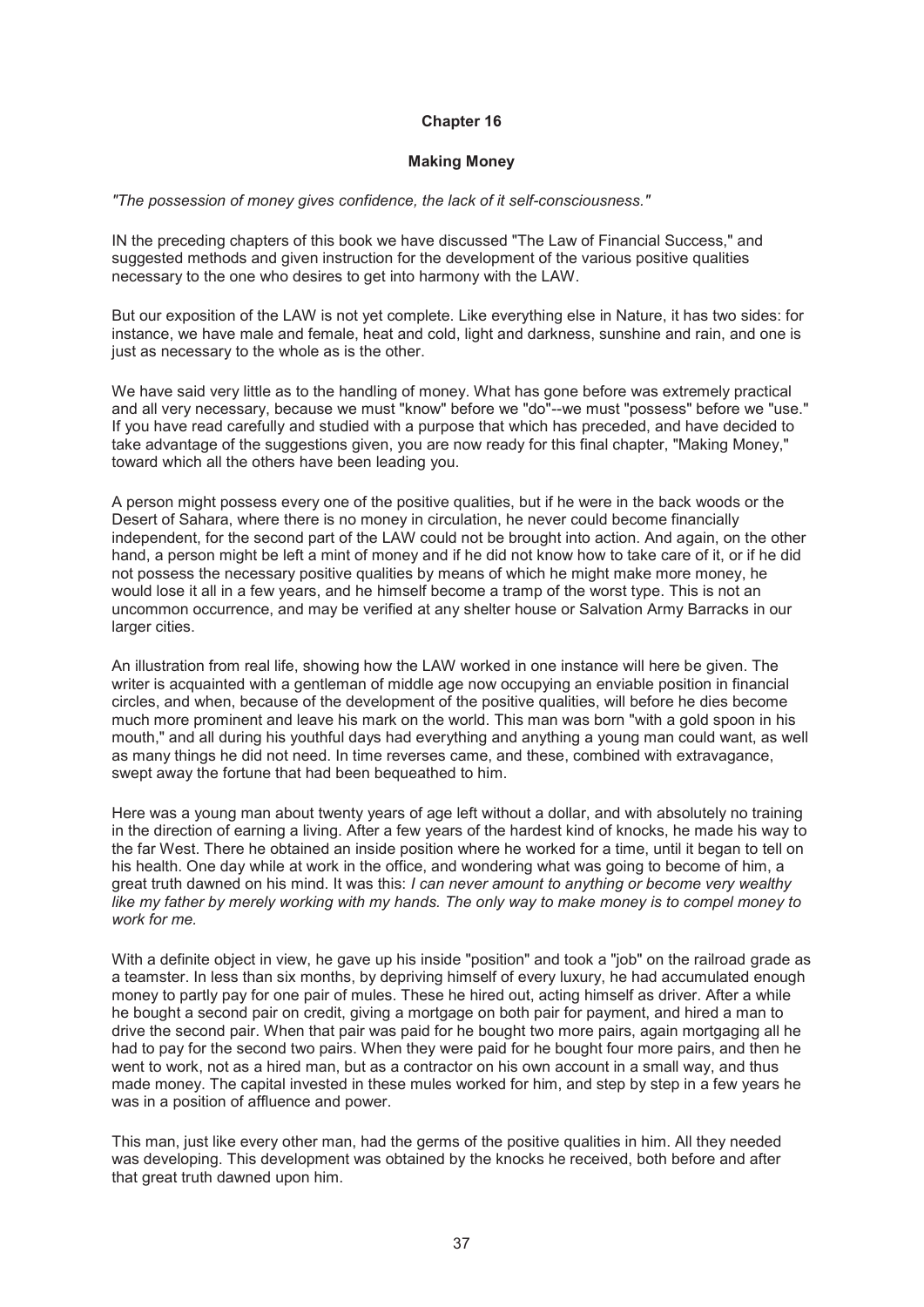Let me again express that truth in a little different language so that it may be impressed upon the mind of every one of my readers: *No man ever became very wealthy working with his hands alone; this applies to the brain worker also. The only way to obtain much money is to make money work for you.* 

Jay Gould, the noted financier, once said: "One hundred dollars invested in the right place at the right time will earn as much as one man steadily employed." This is a great truth too, in financial matters, that we must let sink deeply into our consciousness.

But the question right now with many is, "How shall we acquire the first one hundred dollars so as to invest it?" And the only answer is, by saving it. There is no person, who, if he can earn wages, but can in time, by sacrificing some luxury, or by rigid economy, lay aside one, two or three hundred dollars. And the best way to do this is by putting in some good savings bank a stated sum each week, no matter how small that sum may be. One of the best aids to this is the metal bank in which you can drop your odd change, such as are loaned to their customers by up-to-date savings institutions. If you keep this up long enough, you are bound to acquire your first hundred dollars. By doing this you have acquired at the same time two valuable habits--economy and patience.

It is now necessary to place or invest this money, and more to be obtained in like manner, where it will bring back to you the largest possible returns and yet be perfectly safe. And the question comes to one at this point, "Shall I go into business for myself, as the young man did, or shall I work for another and invest my savings and watch them grow?"

That depends. If you have developed the qualities of courage, initiative, self-confidence and grit to a remarkable degree, and the opportunity presents itself, go into business for yourself and you will win. If not, hold onto your present position, but be always on the lookout to better yourself, and increase your salary, and in the meantime invest your surplus money in some good security.

When making an investment do not be blinded either by your own prejudice or the prejudice or craftiness of some stock, bond, mortgage or banking house salesman. Remember this--and in doing so realize that it is a frailty of human nature and the instinct of self-preservation that makes it so--that whatever a man or firm is offering for sale at the time you approach them is the best thing for you to buy. Other investments offered by other firms *may be good*--but, this is best for you. Realize this frailty, use your own judgment, don't knock the other fellow, and invest in what seems best to you after hearing the stories of all of them.

The writer can command no language strong enough in which to express his contempt for the social parasite who obtains the money of people under false pretenses or by making glittering promises of great wealth on short notice without ever intending or expecting to make any returns. It matters not whether he be an absconding cashier or president of a bank, the president or representative of a noted stock or bond house, who has knowingly sold the stocks or bonds of a corporation that is watered beyond all limits, or a "fake" mining promoter. These men all belong in the same class, they are rascals and their place is behind the prison bars.

I shall now present, as concisely as possible, the various methods of investing money, and in an unprejudiced manner give the advantages and disadvantages of each.

At the head of all investments, as regards safety of capital, stand government bonds. They are in no way attractive to the small investor, because of the low rate of interest. Their principal demand is by National Banks, which are compelled to buy and deposit these bonds with the United States Treasurer, to protect their issue of bank bills. State bonds are considered almost as safe as government bonds (though some states have repudiated their obligations), but also pay a low rate of interest.

Savings banks pay their depositors three and sometimes four percent. Placing money in a savings bank may be regarded as an investment, since the depositor loans his money to the banker, and he in turn uses that money to earn money for the stockholders of the bank. It would take a great many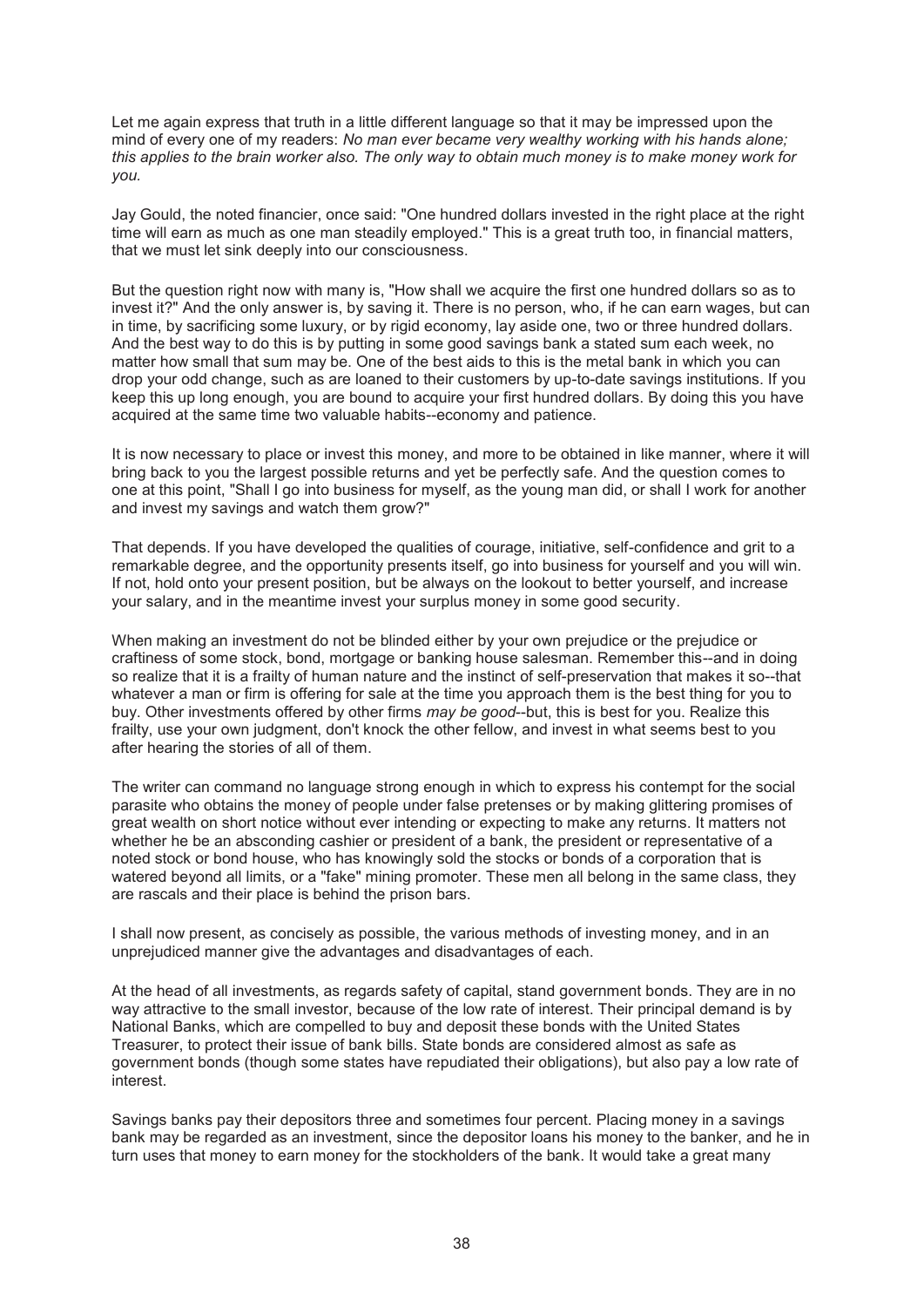years for a man to acquire a competence or to become financially independent by merely keeping his money in a savings bank.

Municipal bonds, including county, city, town, school, water, city hall, sewer and special assessment bonds pay from four to five percent. The best ones are in large demand, at these low rates of interest, by large estates and trustees for the investment of trust funds, the investing of which is restricted by law to securities of this character. Some municipal bonds are safer than others, depending upon the standing and character of the municipality issuing them. All depend upon some form of taxation for the payment of interest, as well as principal. The best way to purchase municipal bonds is to get in touch with some reputable bond house making a specialty of them, and buy under the instruction of some man whom you can trust to tell the truth.

Steam and electric railway bonds and public service corporation bonds may all be classed together for convenience sake. They pay from four to seven percent. In buying them it is best to consult an authority, as some are very much safer than others.

Real estate mortgages pay from four to eight percent, depending upon locality and the character of security, and are in large demand by a class of investors who have sums varying from \$5,000 and upwards, and who depend upon this class of investment for an income. In buying real estate mortgages, know the people who are placing the mortgages--their ability to make the interest payments, and whether there is any chance of default. There is a moral as well as a financial obligation involved here.

Real estate pays anywhere from five to ten percent, depending upon its location. While there are opportunities for large profits in the appreciation of real estate in some localities, there is always the risk of great depreciation. One thing should be remembered in buying real estate for a permanent investment and that is the danger of booms, with their enthusiasm, lack of judgment, inflated prices and general lack of conservatism. Remember that the yield should be adequate to the risk--see to it that the uncertainty of an income is reduced to a minimum.

Industrial stocks pay from five to twenty percent, and are dependent largely upon the commercial conditions of the country, the nature of the business, the amount of competition, and the character of the management. The utmost caution should be exercised in investing your savings in stocks of this character, and you must know absolutely that you are dealing with reliable, capable and honest people.

The stocks of legitimate mining companies pay from six to many hundred percent on the par value, and are dependent upon the diameter and location of the property, and the reliability of the men in control. There is always great danger to the small investor in putting his money into mining stocks, as he is not in a position to determine, as a rule, the intrinsic value of same. He must depend wholly upon the character and reliability of the men who are responsible for the intelligent and conscientious use of his money in the operation of a mining property. More fortunes have been made in mining than in any other of the many industries in the United States. There have also been many a poor man's and woman's hard earned savings lost by turning over their little all to some glib-tongued promoter while there was not at any time even a remote possibility of ever getting any return.

The all-important question, when investing your money, is to know those with whom you are doing business. There are many meritorious propositions being handled by honest, capable men, which offer great opportunities to the small investor, and if he can but use careful judgment and discretion in determining the right persons to do business with, there is no reason why the most humble cannot acquire a competency by careful and intelligent investing.

The reader may know of or learn about lots of other ways of investing money, besides those presented above. If so, and they "look good to you" after putting the facts in each case through the mill of Reason and Judgment, take advantage of the opportunity. If you lose, do not be a "nambypamby" and cry over spilt milk; "get busy" and begin again.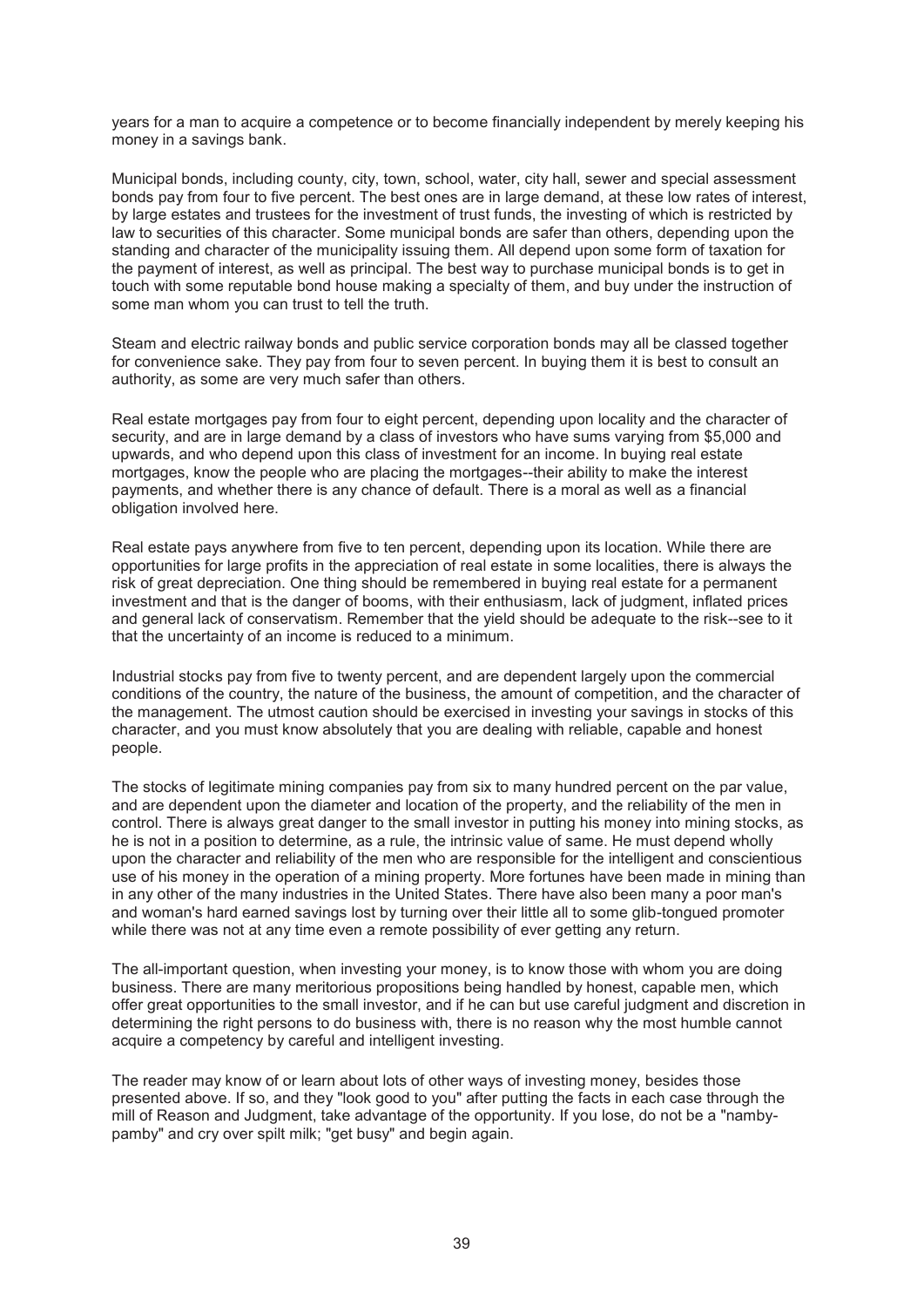And even if great reverses come and everything you possess is swept away, don't sink back in despair and give up the ship. Rest a while and then go at it again harder than ever, but this time follow the LAW. It is no sin to go broke or even to be bankrupt. The dishonor lies in remaining so. As Josh Billings said: "Sukces don't konsist in never makin' mistakes, but in never makin' the same one twice." And Ella Wheeler Wilcox writes:

*"Tis easy enough to be pleasant When life flows by like a song, But the man worth while Is the man with a smile When everything goes dead wrong."* 

In judging any investment it is always wise to know a few inside facts in regard to the proposition offered. The only way to find out anything is by asking questions either of yourself, while you are reading the "prospectus," or else of the officers of the company, if you do not find these questions answered somewhere in the literature.

The following *"Investors' Questions"* are taken from a book called "Financing an Enterprise" by Francis Cooper, published by the Ronald Press, and will bring out the truth in regard to an investment, if anything will. Don't hesitate to ask them of anyone who wants you to invest your money with him.

# *I. Nature of Enterprise.*

- 1. Is the basis of the enterprise sound?
- 2. Is the business or undertaking profitable elsewhere?
- 3. What competition or opposition will be met?
- 4. What peculiar advantages does it enjoy over these others?
- 5. Can it be conducted profitably under existing conditions?

# *II. Plan of Organization*

- 1. In what state organized?
- 2. What is the capitalization?
- 3. Is the capitalization reasonable?
- 4. Has the stock been issued in whole or in part and if so what?
- 5. Is the stock offered for sale full-paid and non-assessable?
- 6. Has any of the stuck preferences?
- 7. Is any stock unissued or held in the treasury?
- 8. Who has stock control?
- 9. Are the rights of smaller stockholders protected?
- 10. Are there any unusual features in charter or by-laws?

# *III. Present Condition of Enterprise*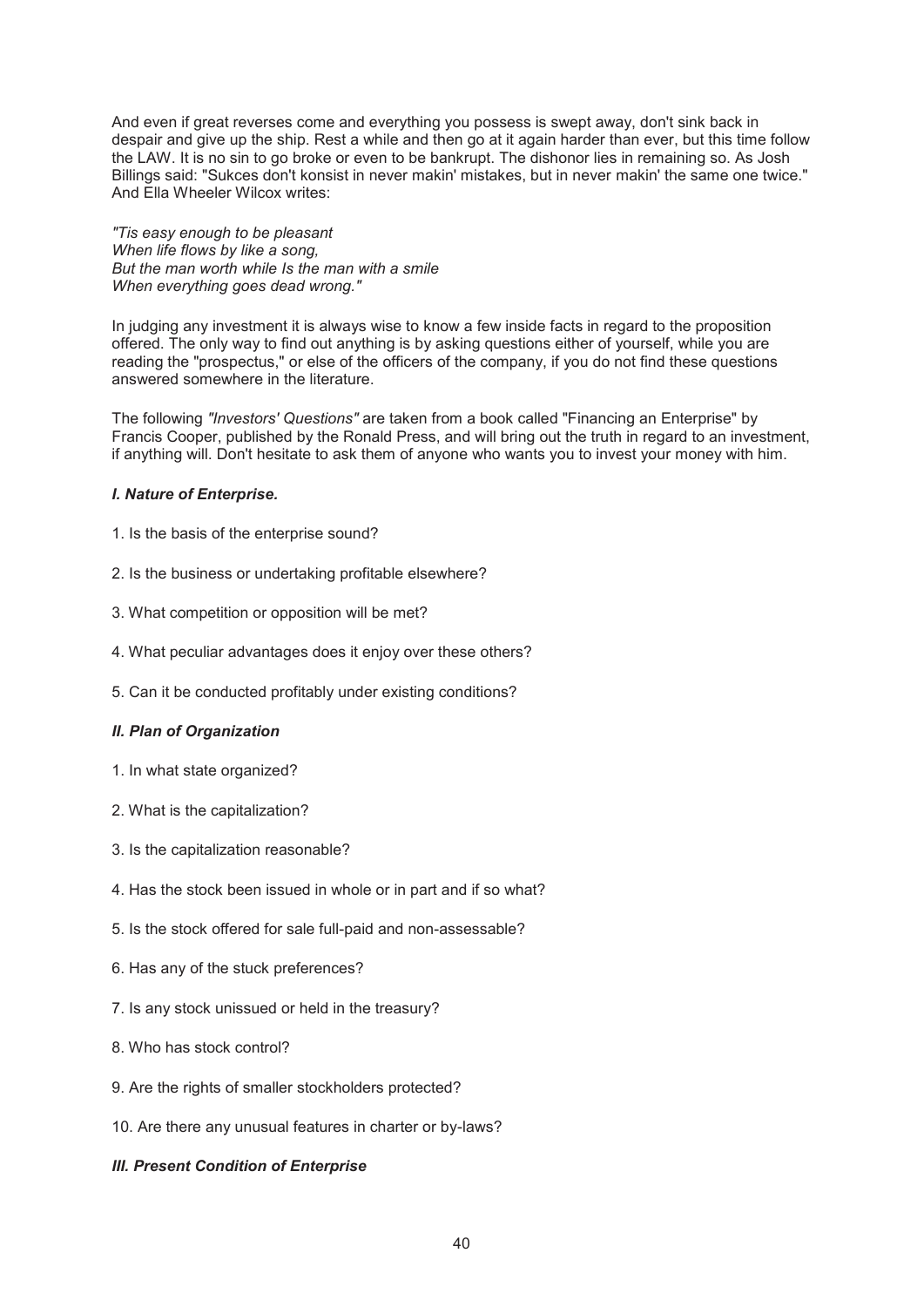# *As to Property.*

- 1. What properties or rights are controlled?
- 2. What is their value and how estimated?
- 3. Are these properties or rights owned, or held under lease, license, grant, option or otherwise?
- 4. If owned, are titles perfect?
- 5. Are there any encumbrances on the properties or rights?
- 6. If not owned, are the holding papers in due form?
- 7. If not owned, are the terms of building reasonable, satisfactory and safe?
- 8. In event of liquidation, what would be worth of property?

#### *As to Operation.*

- 1. What operations have been or are now carried on?
- 2. What have been the results?
- 3. What difficulties, if any, have been encountered?
- 4. What is the demand for the product or operation of the enterprise?
- 5. What is present status of the enterprise?
- 6. Are proper books kept?

*As to Finance.* 

1. What are the present assets and their actual value?

2. What debts, claims, fees, rents, royalties or other payments or obligations are now due or are to be met and carried?

- 3. From what resources are these to be met?
- 4. Who handles the moneys and under what safeguards?
- 5. What are or will be the running expenses, salaries, etc.?

#### *IV. Management.*

*Directors.* 

- 1. How many members in the board?
- 2. Who are these members?
- 3. What is their past record and present business status?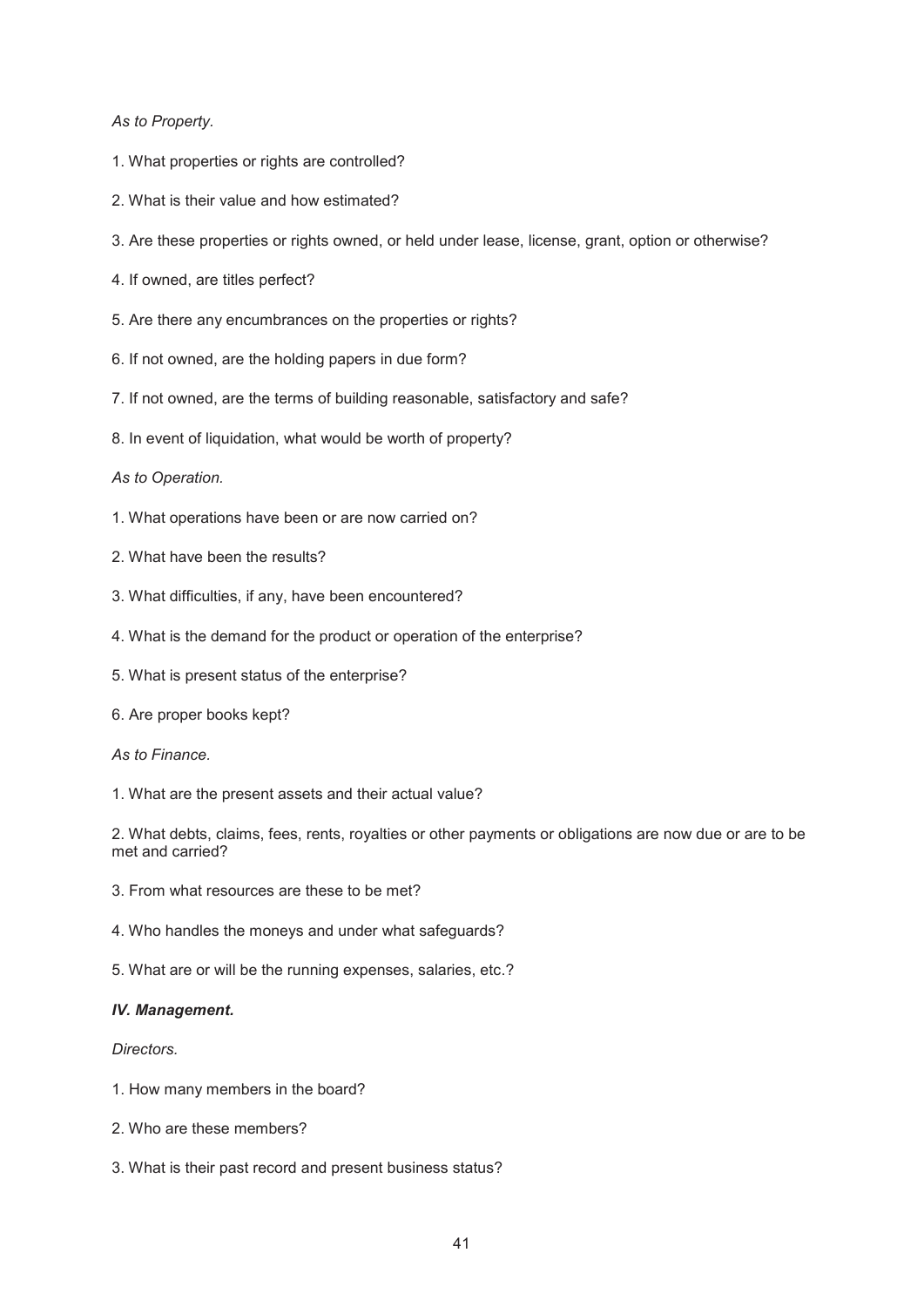- 4. Who are the active members of the board?
- 5. Who, if any, are inactive?
- 6. Are meetings regularly held and attended?
- 7. Who compose the executive committee, if any, and what are its powers?
- 8. Are the directors stockholders to a material

# *Officers.*

- 1. Who we the officers?
- 2. What are their previous records?
- 3. What are their special present qualifications?
- 4. Are they able to work together without friction?
- 5. What compensation do they receive or are they to receive?
- 6. Are they interested in the enterprise beyond their salaries?

# *V. Plan of Operation.*

- 1. What is the general plan of operation?
- 2. What special reasons, if any, led to its adoption?

#### *VI. The Proposition.*

- 1. Is the general proposition a fair one?
- 2. Is the price of .stock or bonds reasonable?
- 3. How do these prices compare with any former prices?

4. If common stock is offered, do preferred stock, bonds or other profit-sharing obligations take precedence and to what amount?

5. What reserve of profits will be retained before dividends are to be declared?

6. If preferred stock is offered, is it cumulative, does it vote, when is it redeemable and at what price, what sinking fund provision is made for redemption and are any peculiar provisions attached? Do any bonds or other obligations take precedence of the preferred stock?

7. If bonds are offered, what interest is paid, and when and where; upon what property are they secured, and when and how paid; is the trustee or trust company of repute; under what conditions are the bonds foreclosable; when and how are they or may they be redeemed; are there any other securities taking precedence, and are there any peculiar provisions in deed of trust?

# *VII. General.*

1. What u the previous history of the enterprise or the property or undertaking on which it is based?